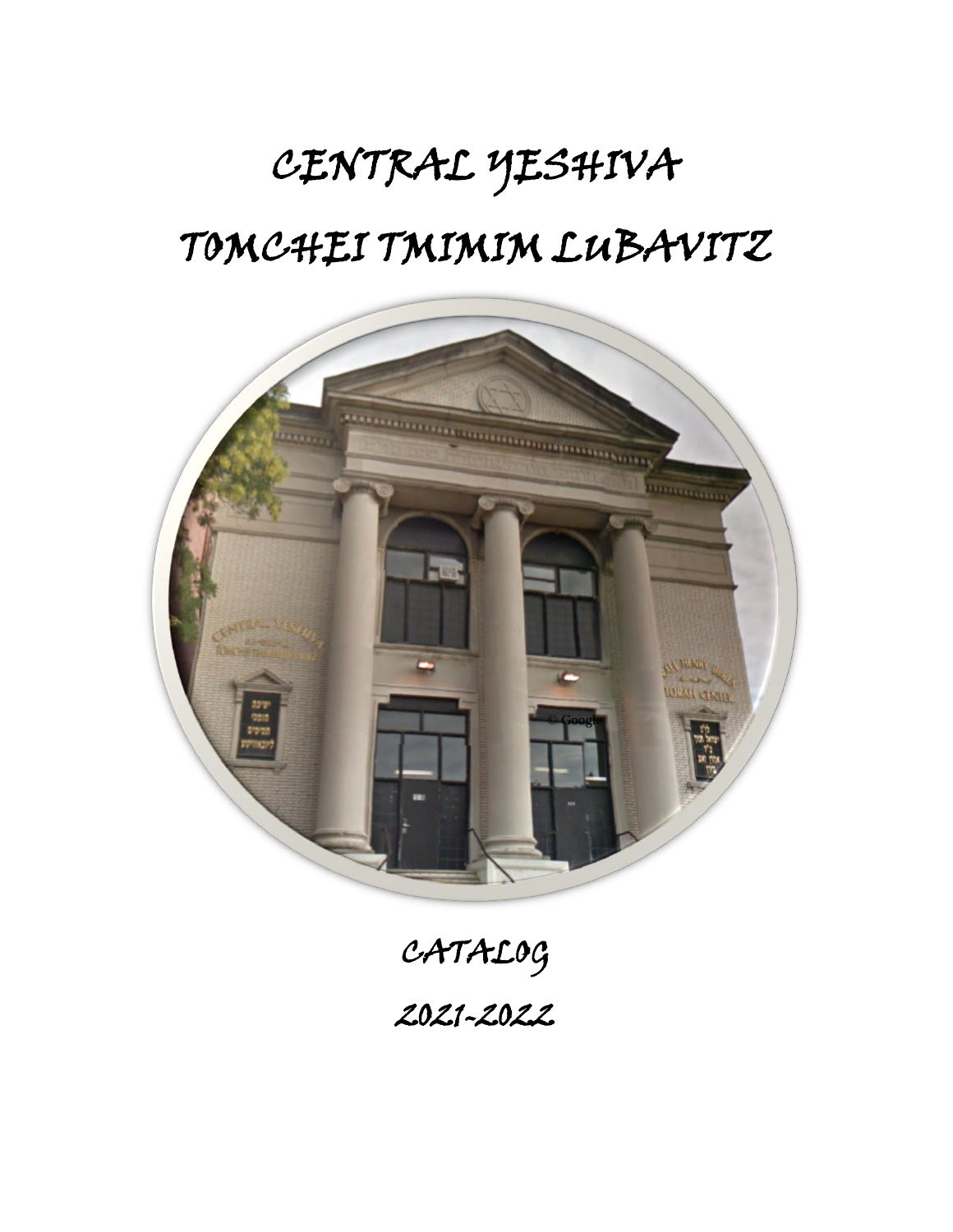# **TABLE OF CONTENTS**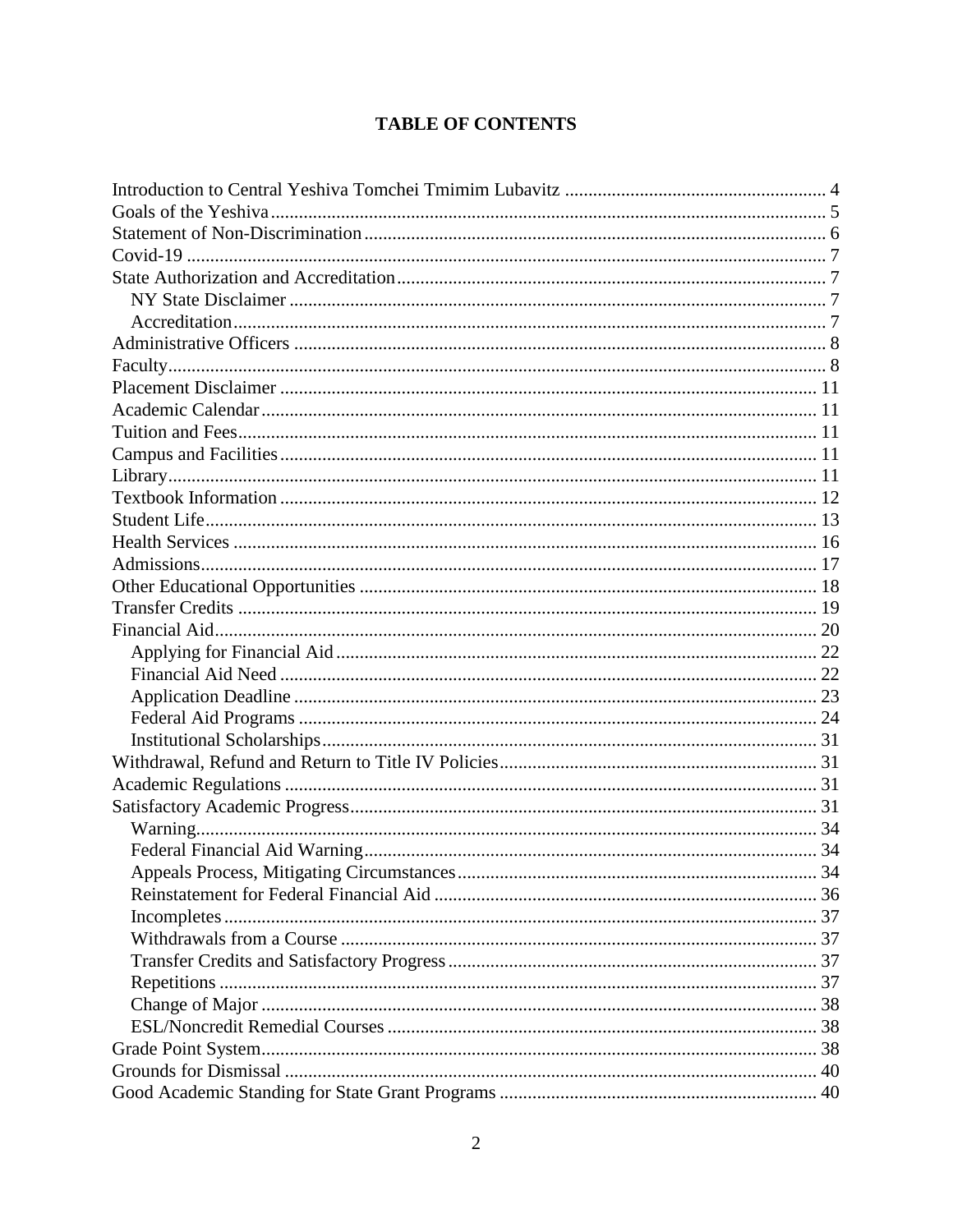| Availability of Full Time Employee to Assist Enrolled and Prospective Students  43     |
|----------------------------------------------------------------------------------------|
|                                                                                        |
|                                                                                        |
|                                                                                        |
| Notification of Rights Under the Family Educational Rights and Privacy Act (FERPA)  49 |
| Summary of Civil and Criminal Penalties for Violation of Federal Copyright Laws 53     |
|                                                                                        |
|                                                                                        |
|                                                                                        |
|                                                                                        |
|                                                                                        |
|                                                                                        |
|                                                                                        |
|                                                                                        |
|                                                                                        |
|                                                                                        |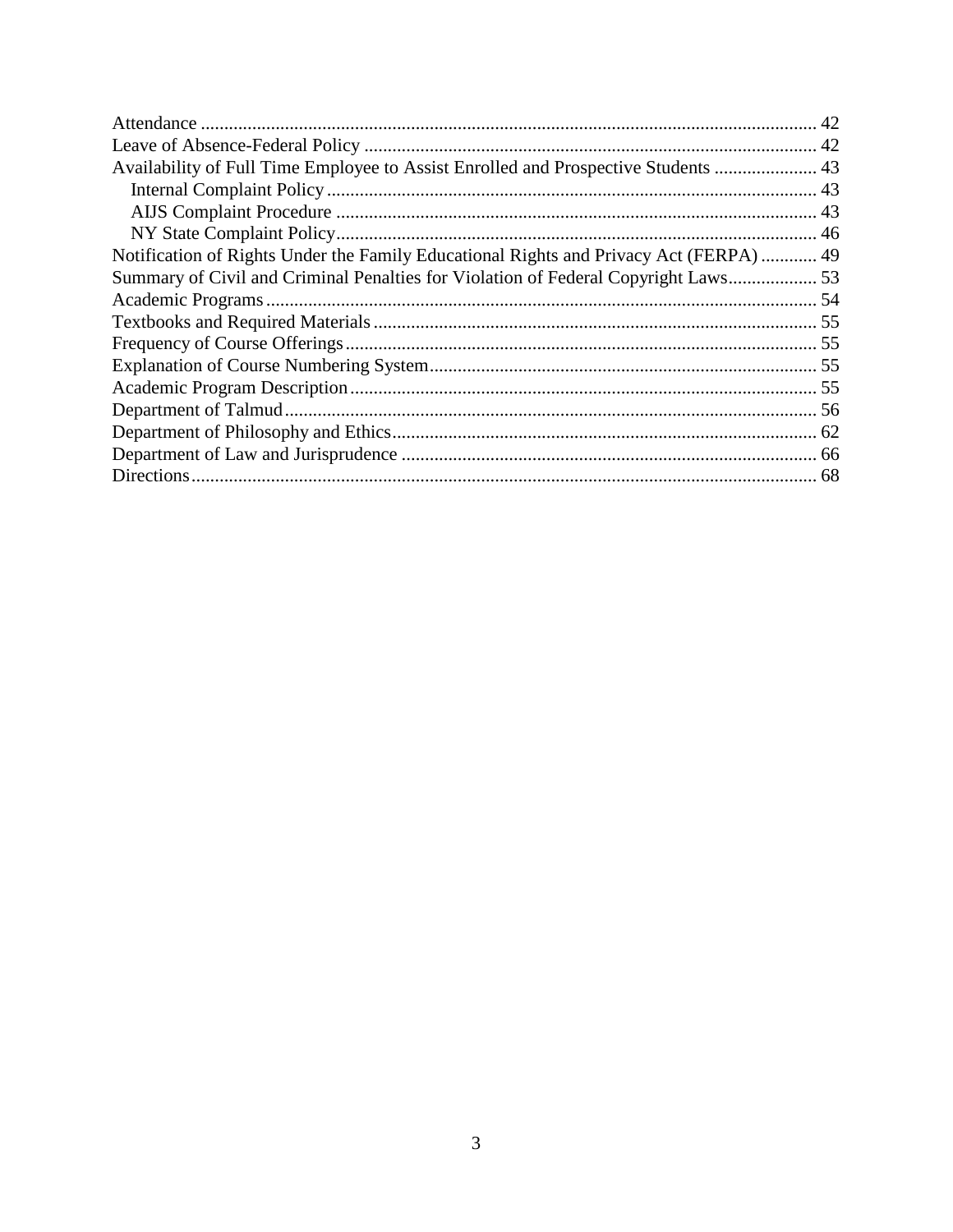#### <span id="page-3-0"></span>**INTRODUCTION TO CENTRAL YESHIVA TOMCHEI TMIMIM LUBAVITZ**

#### *Historical Overview*

Central Yeshiva Tomchei Tmimim Lubavitz is the crown jewel of the world-wide Lubavitcher Yeshiva movement. As successor to the original Yeshiva in Lubavitch (Russia), Central Yeshiva Tomchei Tmimim Lubavitz continues in its historic role of serving the Jewish public.

In ever increasing numbers, Central Yeshiva Tomchei Tmimim Lubavitz graduates serve Jewish communities in hundreds of locations throughout the world. Many are in remote places where there was previously little or no Torah observance, such as Hong Kong, Peru, Columbia, Chile, Hawaii, Alabama, Indiana, Iowa, Montana and Oklahoma.

The Yeshiva was originally established by the fifth Rebbe of Chabad-Lubavitch, the Rebbe RaShaB (Rabbi Sholom Dov-Ber Schneerson, 1860-1920), of blessed memory, to be a unique Yeshiva. The Yeshiva's main innovation was the inclusion of in-depth study of Chassidic philosophy in the educational program. This study supplemented standard Yeshiva studies that included the study of Talmud and its commentaries and the Halachic literature which is derived from it.

The first Tomchei Tmimim Yeshiva was an elite Yeshiva to which only talented students were admitted. This admission policy was in effect until after the 1917 Bolshevik Revolution.

During the post-revolution period, the highly selective admissions policy was modified somewhat to accept any sincere student ready to study Torah. Branches of the Yeshiva were established in cities throughout Russia. At the same time, additional branches were established in Poland, Lithuania, and Latvia.

When the Rebbe RaShaB founded the original Yeshiva, he entrusted its direction to his only son and later, successor, Rabbi Yosef Yitzchok Schneerson (1880-1950).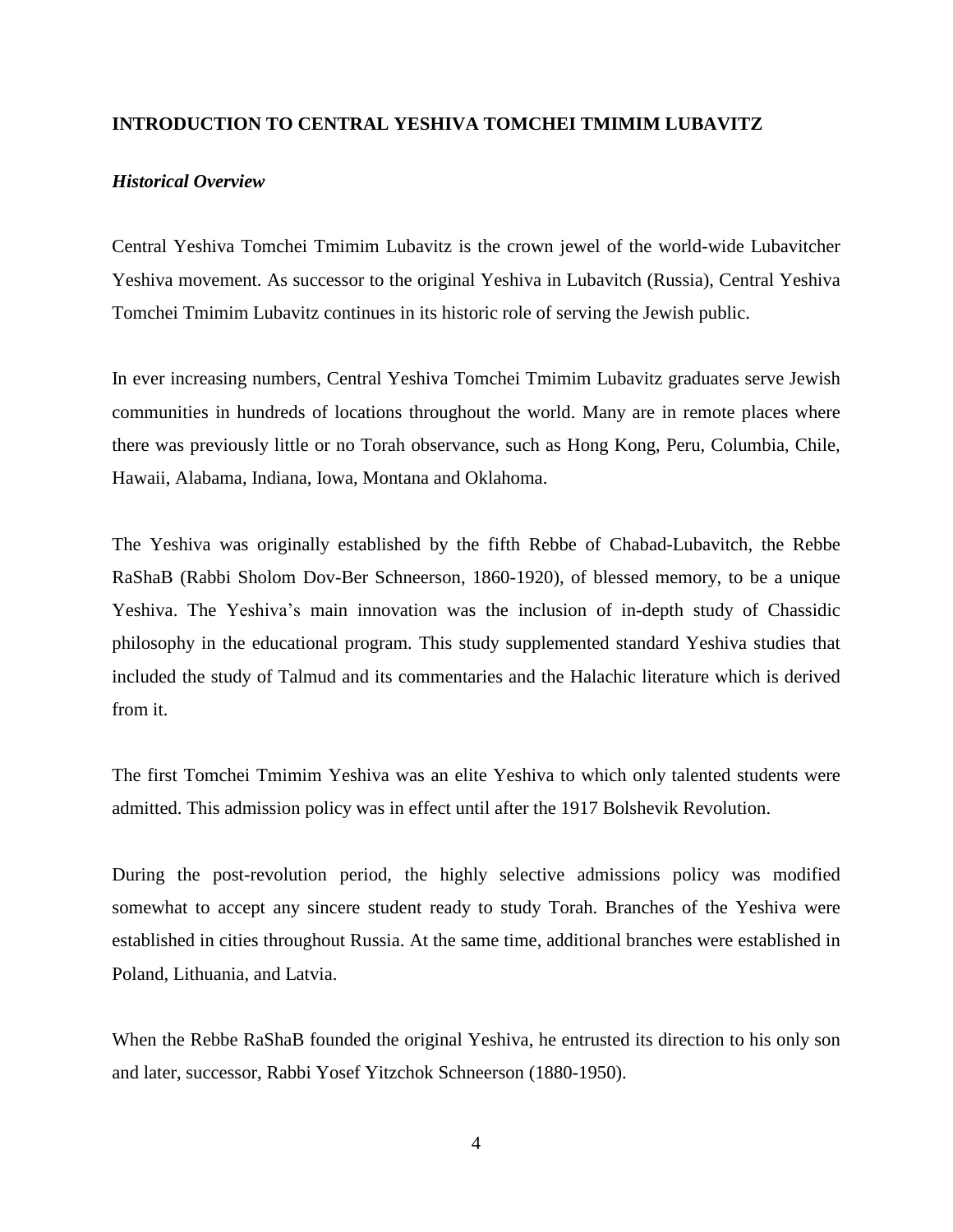Upon fleeing Nazi-occupied Poland to the United States in 1940, Rabbi Yosef Yitzchok Schneerson viewed his miraculous escape as a Divine mandate to undertake a special mission for his land of refuge. Sensing the impending collapse of Eastern Europe as the preeminent center of Torah study, the Rebbe declared his intention to establish North America as a new Torah center. The Rebbe informed the thousands who assembled to greet him at the dock that he was founding a Yeshiva, the present Central Yeshiva Tomchei Tmimim Lubavitz.

Since then, Central Yeshiva Tomchei Tmimim Lubavitz has served as the central Yeshiva of the world-wide Lubavitcher movement. When refugee Lubavitcher students from Poland reached the United States after spending the war years in Shanghai, China, they continued their studies at Central Yeshiva Tomchei Tmimim Lubavitz. Many senior students of the Russian Yeshivos who managed to reach Western Europe and Israel in the late 1940's and early 1950's later immigrated to the United States and attended Central Yeshiva Tomchei Tmimim Lubavitz as well. In the years following, this gravitation of senior students of other Lubavitcher Yeshivos towards Central Yeshiva Tomchei Tmimim Lubavitz intensified.

#### <span id="page-4-0"></span>**GOALS OF THE YESHIVA**

The primary goal of all Yeshivos of higher learning is to mold their students into conscientious Torah-observant Jews and Torah scholars who will continue their Torah studies throughout their entire lives.

In line with Chabad philosophy, Central Yeshiva Tomchei Tmimim Lubavitz also aims to concern itself with serving the spiritual needs of world Jewry and supplying even the remotest communities with their need for religious functionaries and communal workers.

Integral to these general goals is that all graduates be well acquainted with the unique Chabad perspective on all aspects of life. A major gauge of success is whether graduates of Central Yeshiva Tomchei Tmimim Lubavitz adopt this perspective in their lives to the extent that they dedicate their lives and careers to pursue its objective.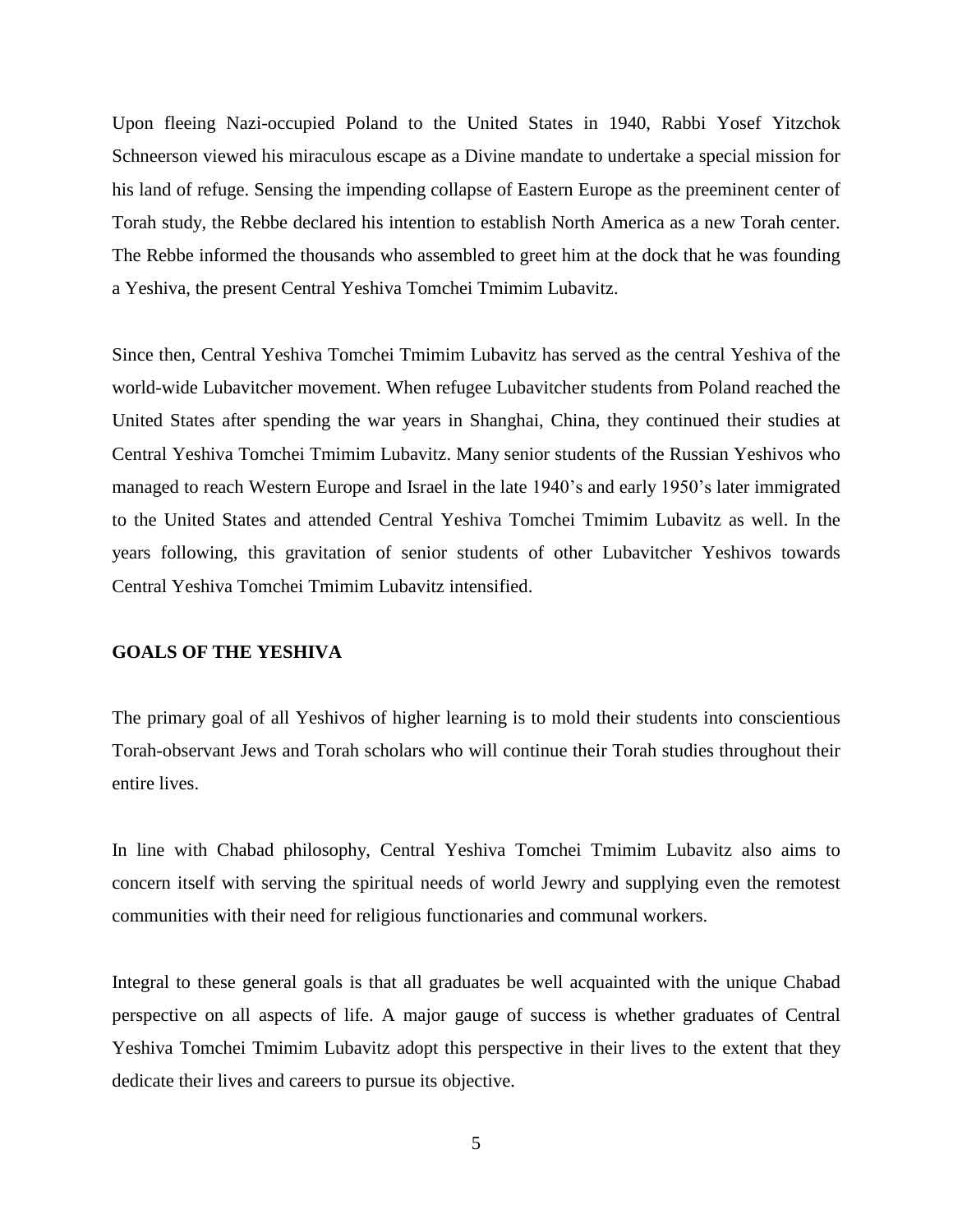As Chabad yeshivos have proliferated, Central Yeshiva Tomchei Tmimim Lubavitz has come to view its role in the educational process as the final preparation of students for graduate school and for eventually stepping into the world as community workers for the Jewish public.

#### <span id="page-5-0"></span>**STATEMENT OF NON-DISCRIMINATION**

Qualified men of the Orthodox Jewish faith are admitted to Central Yeshiva Tomchei Tmimim Lubavitz without regard to age, race, color, national origin or physical handicap. Central Yeshiva Tomchei Tmimim Lubavitz is an Equal Opportunity Employer and is in compliance with Title VI of the Civil Rights Act of 1964, Title IX of the Education Amendments of 1972, Section 504 of the Rehabilitation Act of 1973 and Americans with Disability Act of 1992.

Beyond equal access, opportunity and accommodation, Central Yeshiva Tomchei Tmimim Lubavitz is committed to the understanding, sensitivity, patience, encouragement and support that are so vital to guaranteeing to all qualified students, the same educational experience and environment as well as the equal opportunity to learn and study at the institution.

While present facilities are not fully accessible to the handicapped student, every effort will be made to accommodate any handicapped student who is admitted to the institution.

Central Yeshiva Tomchei Tmimim Lubavitz does not have a program for students with intellectual disabilities. Central Yeshiva Tomchei Tmimim Lubavitz provides reasonable academic accommodations for students with intellectual disabilities.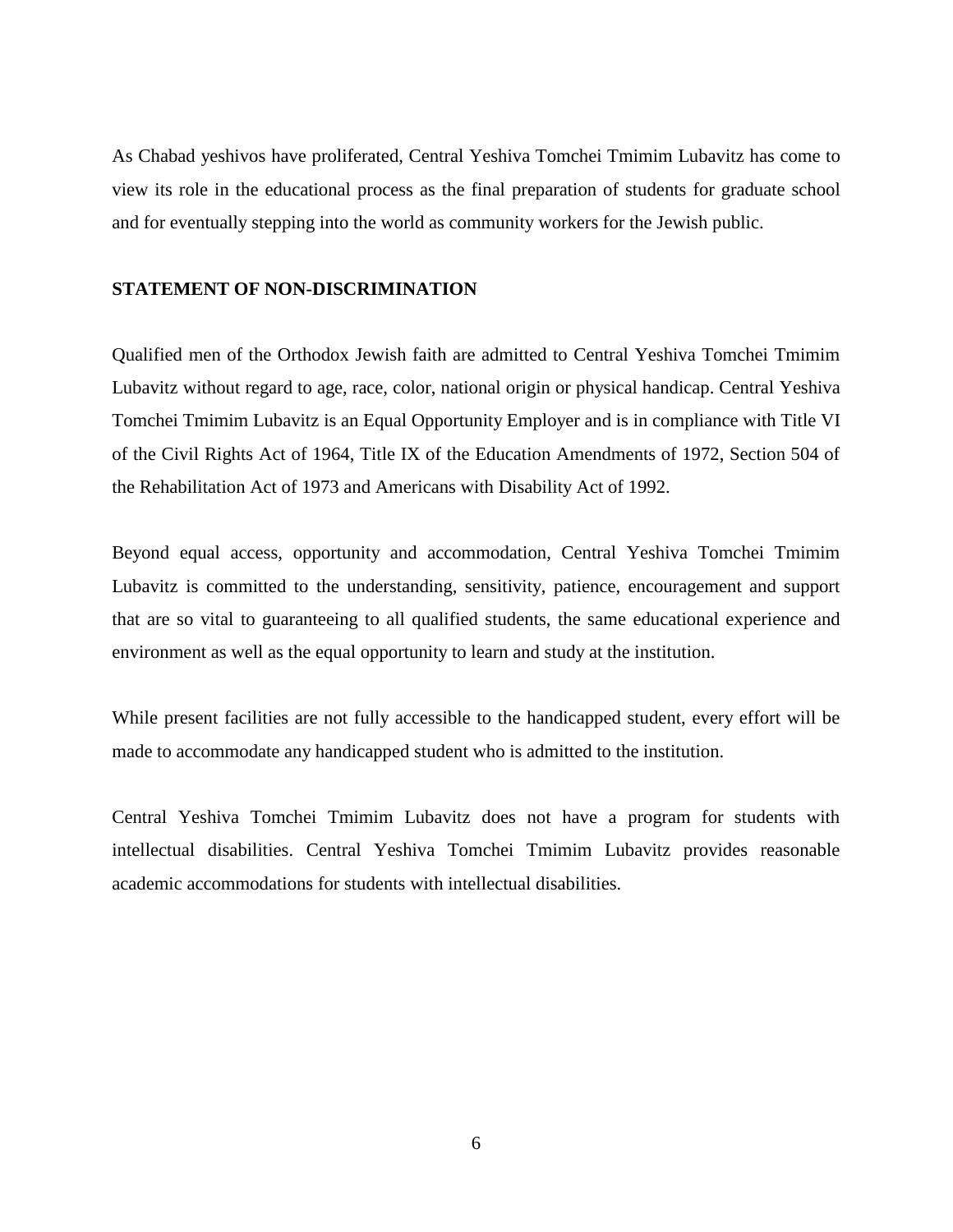#### <span id="page-6-0"></span>**COVID-19**

Any updates or changes that may arise during the course of the year due to COVID-19 will be communicated to the students. Students should refer to the school website,<www.cyttl.edu> for the most updated information.

#### <span id="page-6-1"></span>**STATE AUTHORIZATION AND ACCREDITATION**

## <span id="page-6-2"></span>**NY State Disclaimer**

Central Yeshiva Tomchei Tmimim Lubavitz does not offer programs leading to the academic degrees authorized by the New York State Board of Regents. In Central Yeshiva Tomchei Tmimim Lubavitz's opinion, its studies, though different in kind, are equivalent in duration, intensity, depth of knowledge, and quality of scholarship to degree programs approved by the Regents. The credits offered by our institution measure a student's progress toward the rabbinical degrees offered by this institution. Under New York State Law, a corporation formed for religious and educational purposes which does not confer academic degrees requiring program registration by the State Education Department requires no State approval or credential in order to exist or to perform its postsecondary education functions. Central Yeshiva Tomchei Tmimim Lubavitz falls into this category and is therefore not subject to the evaluation of the New York State Board of Regents.

#### <span id="page-6-3"></span>**Accreditation**

Central Yeshiva Tomchei Tmimim Lubavitz is accredited by the Association of Institutions of Jewish Studies (AIJS) and is approved to offer a Classical Talmudic Studies Degree, Advanced Classical Torah Studies Degree, as well as a First Rabbinic Degree. Accreditation indicates that the institution has achieved recognition by AIJS, by demonstrating compliance with AIJS accreditation standards. AIJS is recognized by the United States Department of Education as an accrediting agency and is located at 500 W. Kennedy Boulevard, Lakewood, NJ 08701. Their telephone number is 732-363-7330.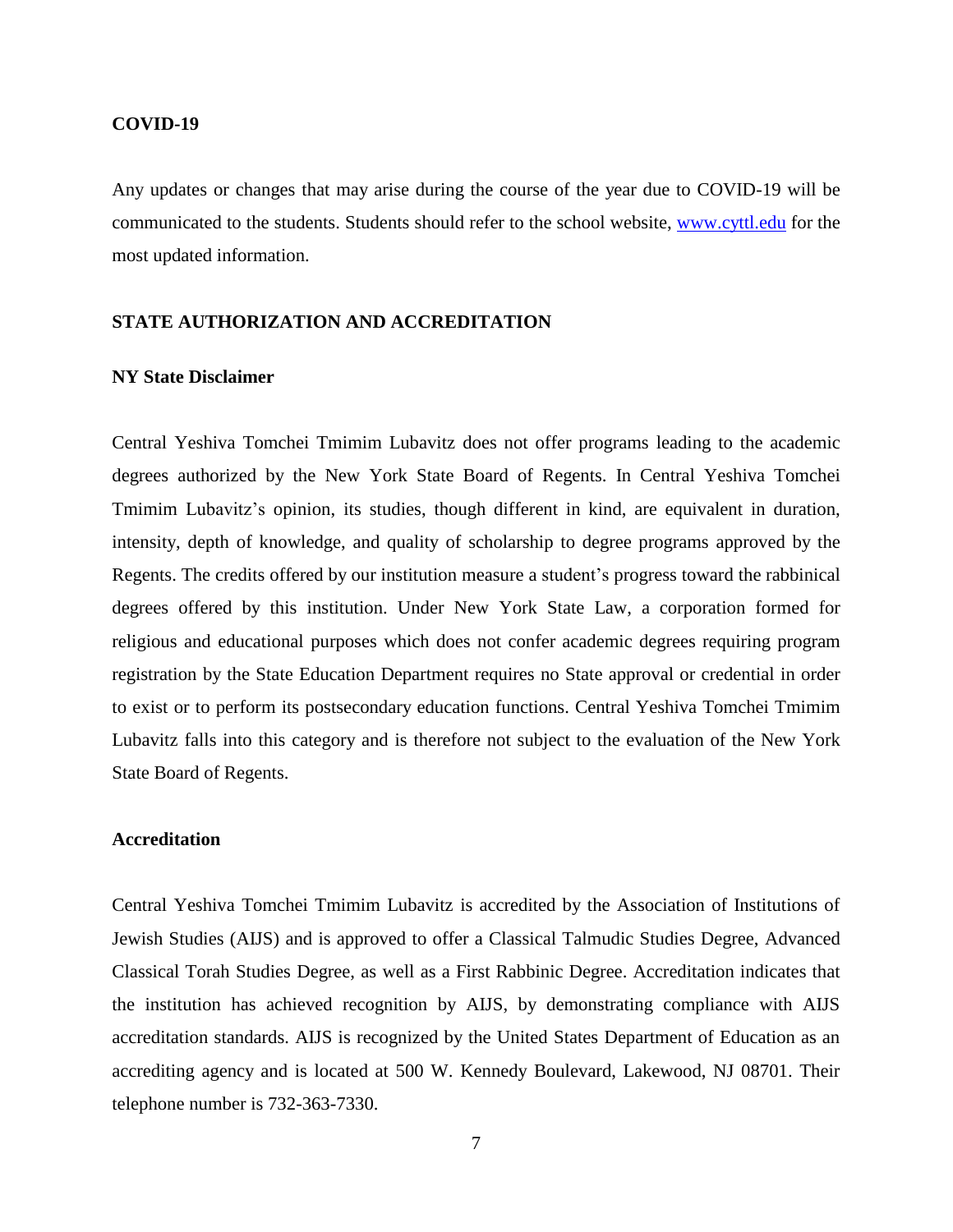Copies of the New York State Exemption Letter and Letter of Accreditation can be viewed in the office during regular business hours.

# **BOARD OF DIRECTORS**

Rabbi Moshe Bogomilsky Mr. Shaya Boymelgreen Rabbi Moshe Gluckowsky Rabbi Zalman Labkowsky Rabbi Shloime Zarchi

#### <span id="page-7-0"></span>**ADMINISTRATIVE OFFICERS**

| Rabbi Shloime Zarchi      | President                              |
|---------------------------|----------------------------------------|
| Rabbi Abraham Rosenfeld   | <b>Chief Financial Officer</b>         |
| Mr. Menachem Nevo         | Comptroller                            |
| Rabbi Moshe Gluckowsky    | Director of Financial Aid              |
| Rabbi Menachem Junik      | <b>Administrator - Senior Division</b> |
| Rabbi Dov Baron           | Administrator – Junior Division        |
| Rabbi Sholom Ber Spielman | <b>Administrative Assistant</b>        |
| Rabbi Sholom Ber Brod     | Registrar                              |
| Mrs. Sterna Tenenbaum     | Deputy Registrar                       |

#### <span id="page-7-1"></span>**FACULTY**

Central Yeshiva Tomchei Tmimim Lubavitz students will find a carefully chosen and highly qualified faculty to serve their academic needs. While faculty members are selected primarily on the basis of their knowledge of the subject and their aptitude for teaching, a close secondary consideration is their ability to serve as role models of the Chassidic way of life. Thus all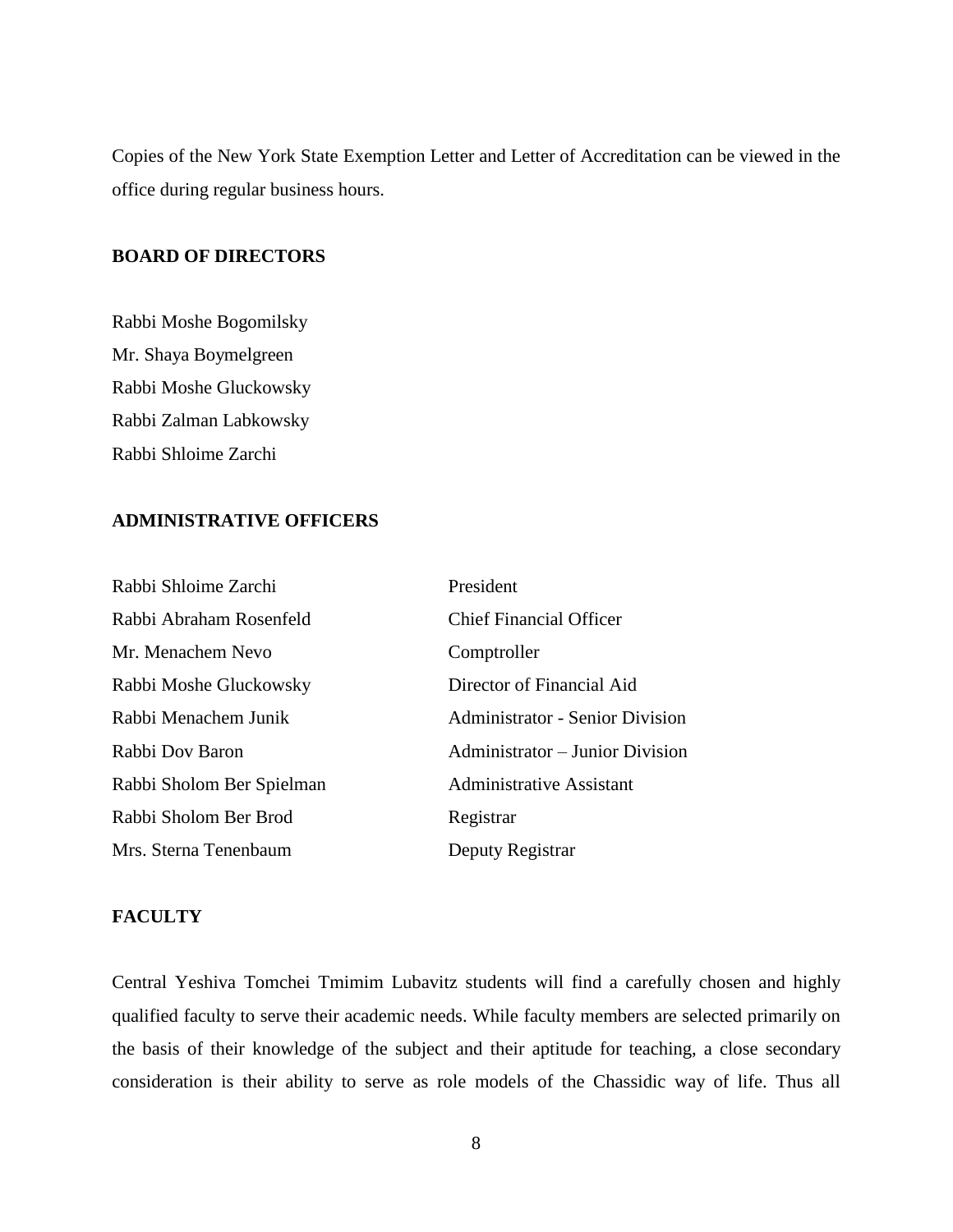members of our faculty are scholars of the first rank who have spent many years studying at Chabad affiliated institutions, and are well established in the Lubavitch Chassidic community. Many are relatively young men with a deep understanding of the American student and the ability to relate to them.

Counseling and student guidance are important functions of all faculty members, second in importance only to their function as teachers and scholars.

Rabbi Shloime Zarchi Dean of Students Rabbi Shmuel Avtzon Rabbi Binyomin Baras Rabbi Yosef Yitzchok Barber Rabbi Gedaliah Bluming Rabbi Simon Dekhter Rabbi Yekutiel Feldman Rabbi Yehuda Fenton Rabbi Yosef Geisinsky Rabbi Yaakov Goldberg Rabbi Michoel Golomb Rabbi Yaacov Gurwitz Rabbi Meir Kaplan Rabbi Shmuel Kesselman Rabbi Levi Klyne Rabbi Yaakov Klyne Rabbi Yisroel Labkowski Rabbi Sholem B. Lipskier Rabbi Avrohom Losh

Rabbi S. Zalman Labkowski Rosh HaYeshiva/Dean of Faculty Rabbi Shlomo Sternberg Dean of Students – 885 Division Rabbi Levi Tzukernik Dean of Students – 885 Division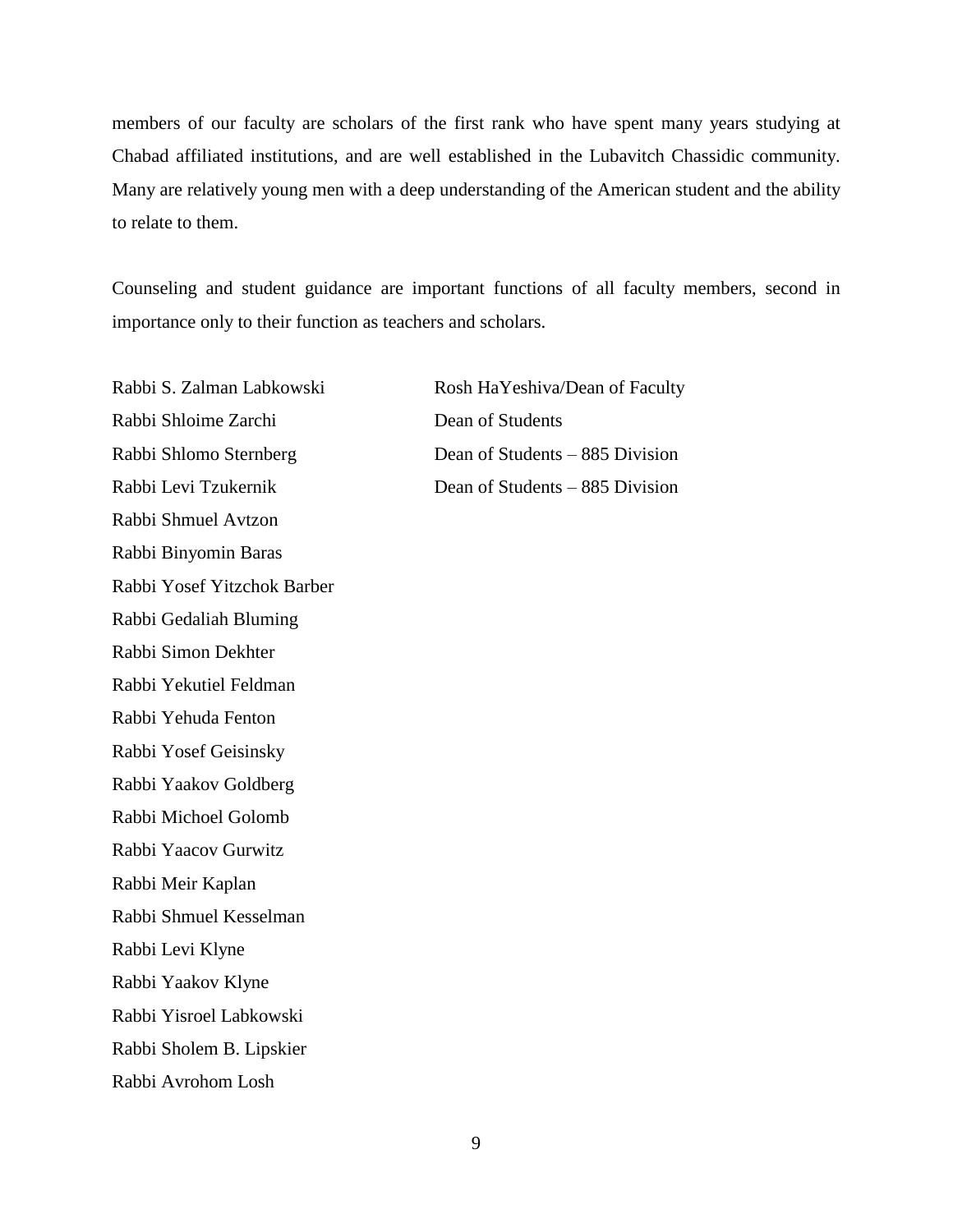Rabbi Abraham Osdoba Rabbi Yosef Paltiel Rabbi Chaim Polter Rabbi Yisroel Noach Raichik Rabbi Zushe Winner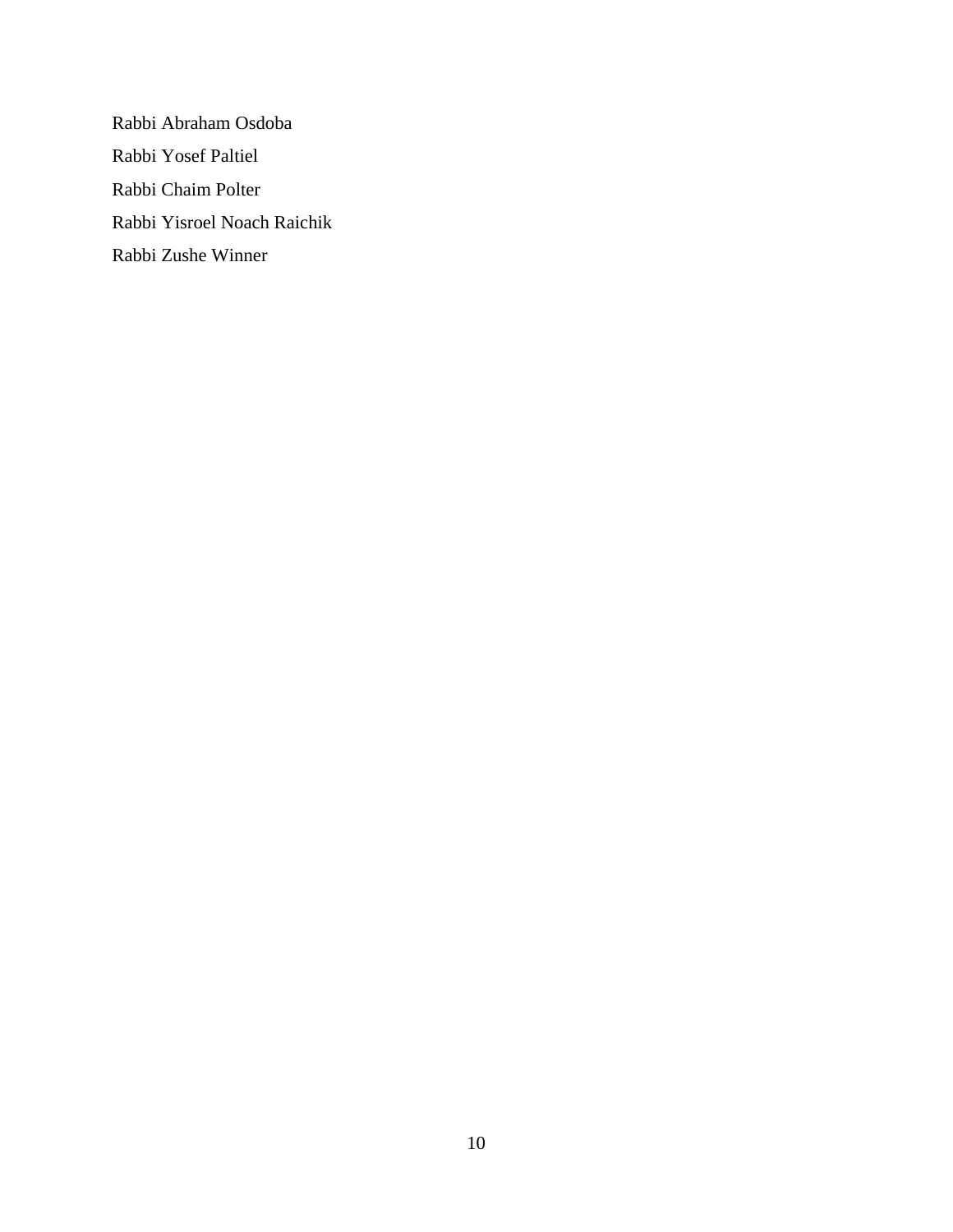#### <span id="page-10-0"></span>**PLACEMENT DISCLAIMER**

Central Yeshiva Tomchei Tmimim Lubavitz is an academic institution and does not provide vocational training nor guarantee employment or placement to students who complete its programs.

# <span id="page-10-1"></span>**ACADEMIC CALENDAR**

*For the current academic calendar, please refer the yearly supplement of the catalog.*

# <span id="page-10-2"></span>**TUITION AND FEES**

*For the current schedule of tuition and fees, please refer the yearly supplement of the catalog.*

# <span id="page-10-3"></span>**CAMPUS AND FACILITIES**

Central Yeshiva Tomchei Tmimim Lubavitz is located in the Crown Heights section of Brooklyn, New York.

The main educational facility is located at 770 Eastern Parkway, with additional classes being offered at 885 Eastern Parkway. There are also a few classes offered at 303 Kingston Avenue.

Dormitory facilities are located at the following location:

1414-1418 President Street (Crown Heights)

#### <span id="page-10-4"></span>**LIBRARY**

The library facilities of Central Yeshiva Tomchei Tmimim Lubavitz are a major educational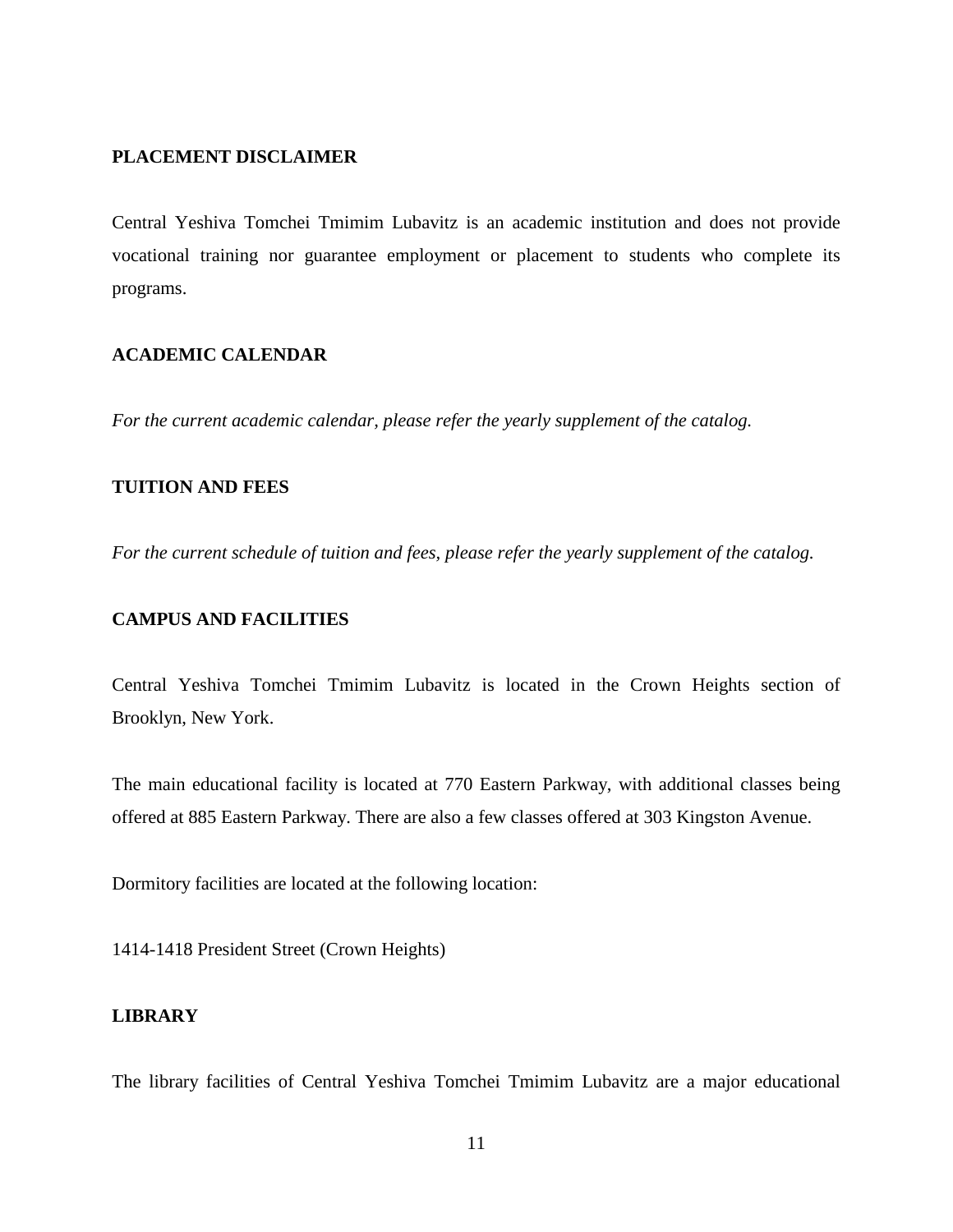resource. The main reference library at 770 Eastern Parkway contains over 10,000 volumes. It is open and available to students during official hours of study. An additional library is housed at 885 Eastern Parkway. Each study hall has open shelves of reference works for constant use, with each collection containing several thousand volumes.

The magnificent Levi Yitzchok Library of the Lubavitch Youth Organization containing twenty thousand volumes on all Torah subjects, audio library and collection of rare books and manuscripts is available for student use. Also accessible to students is the Sifrei Agudas Chabad Library which is located at 770 Eastern Parkway. Students requiring rare research texts not included in the Levi Yitzchok Library or the Sifrei Agudas Chabad Library can use the million volume collection at the Central Library of the Brooklyn Public Library, located not far from Central Yeshiva Tomchei Tmimim Lubavitz.

#### <span id="page-11-0"></span>**TEXTBOOK INFORMATION**

Central Yeshiva Tomchei Tmimim Lubavitz offers a highly specialized program of study in Talmud and related subjects. All textbooks are readily available for use on open stacks in the study hall and school library. Students who wish to purchase their own copies of the texts studied may purchase them from one of the Judaic bookstores in the area.

Many students prefer to have their own Gemara, Kovetz Miforshim, Sifrei Chassidus, and Shulchan Aruch. The cost of each text is between \$20 and \$50, depending on the publisher and edition. Most texts used in the program are reprints of the Talmud and other classical texts that do not have ISBN numbers.

Below are the addresses of three local Judaica stores:

| Merkaz Stam         | <b>Kehot Publishing Society</b> | Judaica World       |
|---------------------|---------------------------------|---------------------|
| 309 Kingston Avenue | 291 Kingston Avenue             | 329 Kingston Avenue |
| Brooklyn, NY 11213  | Brooklyn, NY 11213              | Brooklyn, NY 11213  |
| $(718)$ 773-1120    | $(718)$ 778-0226                | $(718)$ 604-1020    |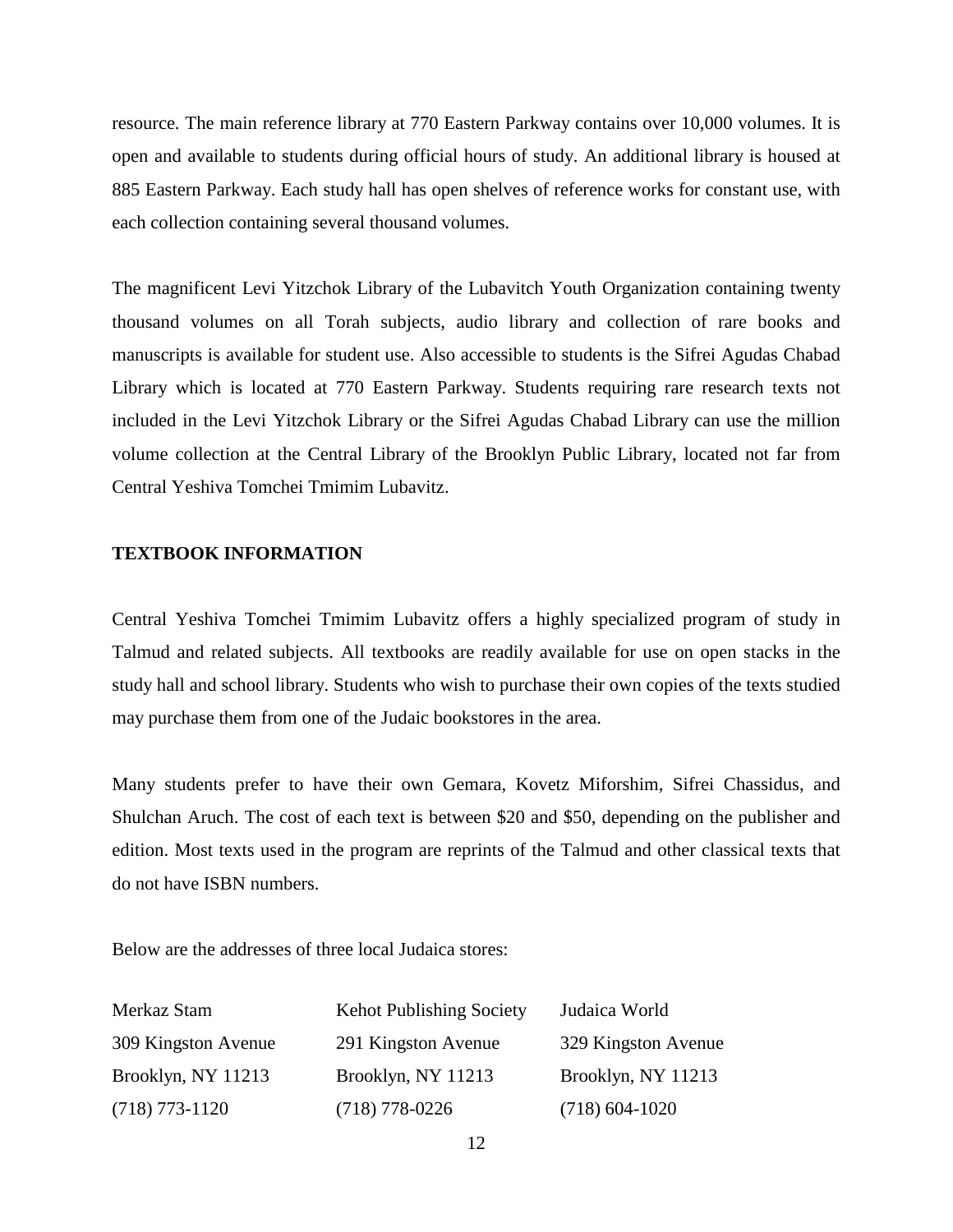#### <span id="page-12-0"></span>**STUDENT LIFE**

#### STUDENT BODY

Central Yeshiva Tomchei Tmimim Lubavitz's student body has grown in recent years. Most of CYTTL students are US citizens, although not all were born here; some are children of American citizens who have settled in other lands as shluchim to work with local Jewish communities. A majority of the foreign students are Israeli citizens, but many are from Europe, South America, Australia, South Africa, etc.

# PRESENTATIONS

Many students alternately present weekly presentations on Torah subjects of their choice, fruits of their research, drawing from various Torah sources – Talmud, Halacha, Chassidus etc. – a list of which is often publicized in advance.

At the 770 campus, students organize chaburos on two evenings a week, after the evening study schedule, delving into subjects of Moshiach and Geula as they appear in Torah sources. Students take turns researching various themes and then lead a chabura to explain them. Many students attend these chaburos, which feature lively discussions with audience participation.

Students at the Chovevei Torah campus are also encouraged to prepare and give their own Torah presentations in the presence of their peers. Besides the challenge of researching a Torah topic of their own, delving into the sources and discovering what has already been written on the subject elsewhere, this gives students a wonderful opportunity to gain confidence in speaking publicly, particularly as it is much easier when these first efforts are before their peers with whom they are more familiar.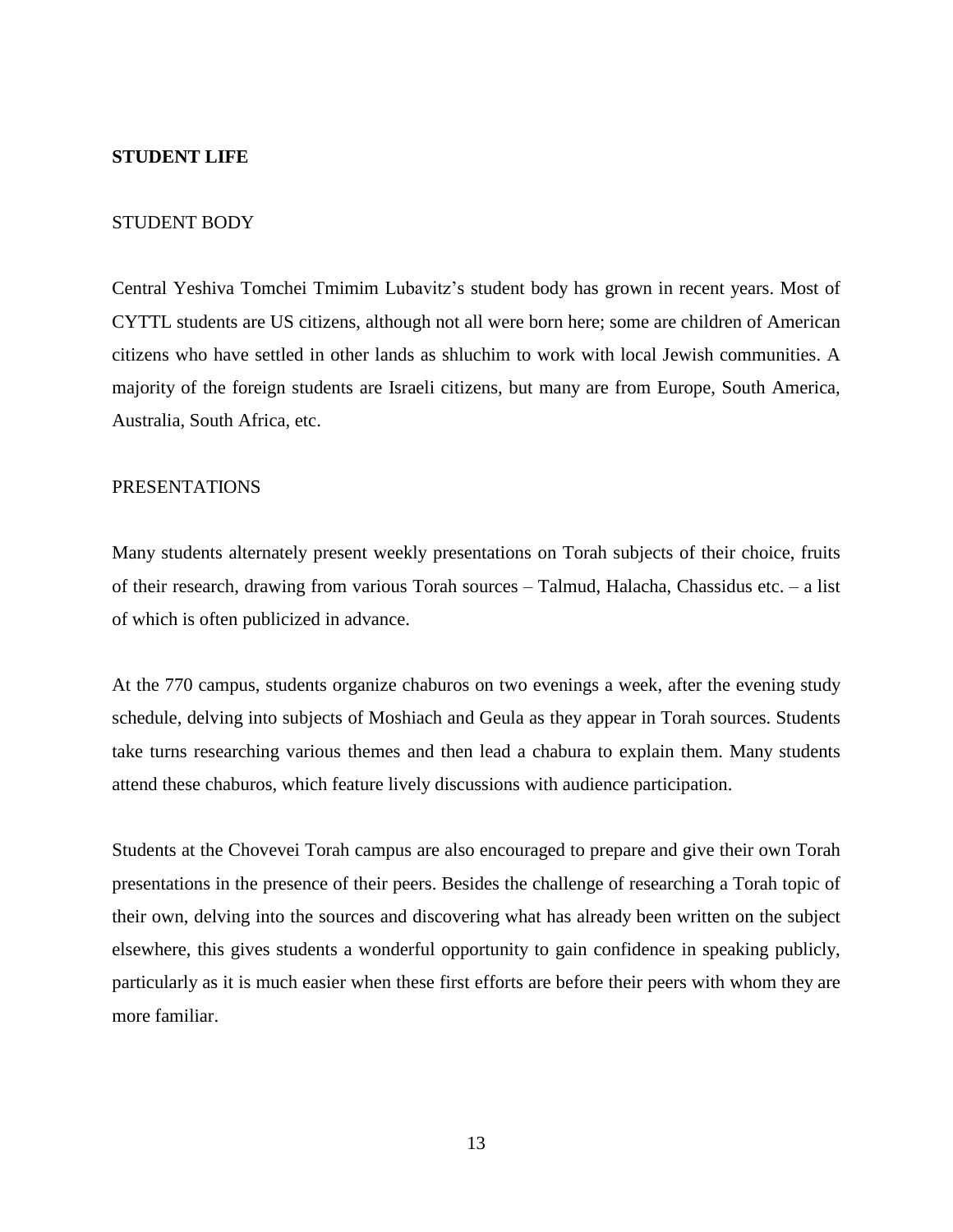#### DINING AND ACCOMMODATION

Central Yeshiva Tomchei Tmimim Lubavitz has two dining rooms, one located at 885 Eastern Parkway for students who study at that site and the other at 1414-1418 President Street for students who study at the 770 Eastern Parkway location.

#### YOUTH GROUPS AND TORAH STUDY FOR THE LOCAL COMMUNITY

Some Central Yeshiva Tomchei Tmimim Lubavitz students run weekly youth groups for local children – melaveh malka gatherings on Saturday evenings in the winter and Mesibos Shabbos groups on Shabbos afternoons in the summer. They organize these in cooperation with the local Chabad elementary schools, which distribute flyers every week urging their students to attend.

On Thursday evenings, Central Yeshiva Tomchei Tmimim Lubavitz students at the Chovevei Torah campus spend time studying with students of the United Lubavitcher Yeshiva's mesivtahigh school. Each CYTTL student "adopts" a mesivta student, studying inspiring subjects of Chassidus or the Rebbe's sichos on the mesivta student's level.

#### PUBLIC SPEAKING

Central Yeshiva Tomchei Tmimim Lubavitz students visit shuls on Shabbos afternoons (between Mincha and Maariv) to address the congregants with inspiring Torah insights. Since the massive movement of Jews to other, more distant neighborhoods than Crown Heights several decades ago, numbers of CYTTL students walk regularly to those neighborhoods – in Flatbush, Manhattan's East Side, and even Brighton and Queens – particularly on the long Shabbos afternoons in the summer when there is more time, to bring them words of Torah and Chassidus. This gives our students excellent practice in public speaking and is therefore very helpful for when they later become shluchim.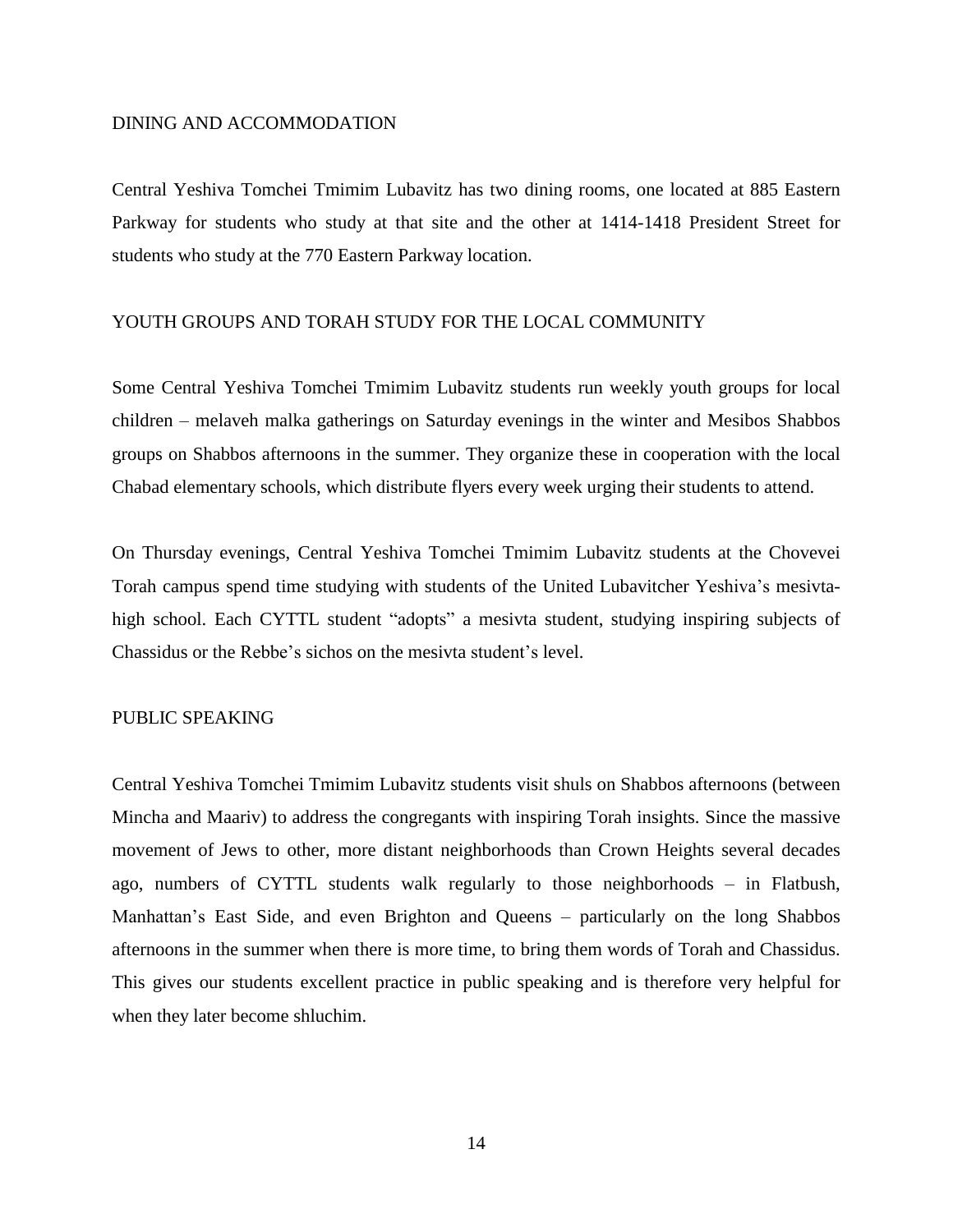#### MIVTZO'IM – MITZVA CAMPAIGNS

Central Yeshiva Tomchei Tmimim Lubavitz students are involved in mitzvah outreach campaigns in hundreds of locations all over the New York area. On their visits, the students give out explanatory literature, flyers or brochures with new inspiring Torah insights every week, in different languages. Central Yeshiva Tomchei Tmimim Lubavitz's ATAH student union has a "Mivtzo'im Resource Center," which, every Thursday, picks up the various materials from the different offices in Crown Heights that publish them. Students now order packages of the materials they need, and ATAH has them ready, at cost price, by midday Friday, in the basement of 770. While there, students can inspect many other materials available, for immediate or future use.

Before holidays, the Mivtzo'im Resource Center arranges special orders for holiday materials. Thus, before Chanuka students order menoros, boxes of candles, dreidels and doughnuts for their clients; before Purim they order small packages of mishloach manos (including two coins for charity) to encourage fulfilling the Purim observances; before Pesach, they order large quantities of shmura matza for the seder. The center obtains these materials at cost price, which is what it charges students.

Several times a year, such as for Chanuka and Purim, students also arrange special gatherings for all the Jews they regularly visit in specific parts of Manhattan, Brooklyn, etc. Special events such as Megilla readings for Purim are coordinated for workers at several offices in a building or for several businesses on a block. At least once a year, usually before Pesach, all these Jews are invited to attend a special large gathering – of several thousand guests – in Crown Heights.

As a result of these visits and gatherings, students develop close relationships with thousands of Jews, influencing them to introduce and improve Jewish observance in their personal lives and families, and to give their children a Jewish education, particularly at Jewish day schools.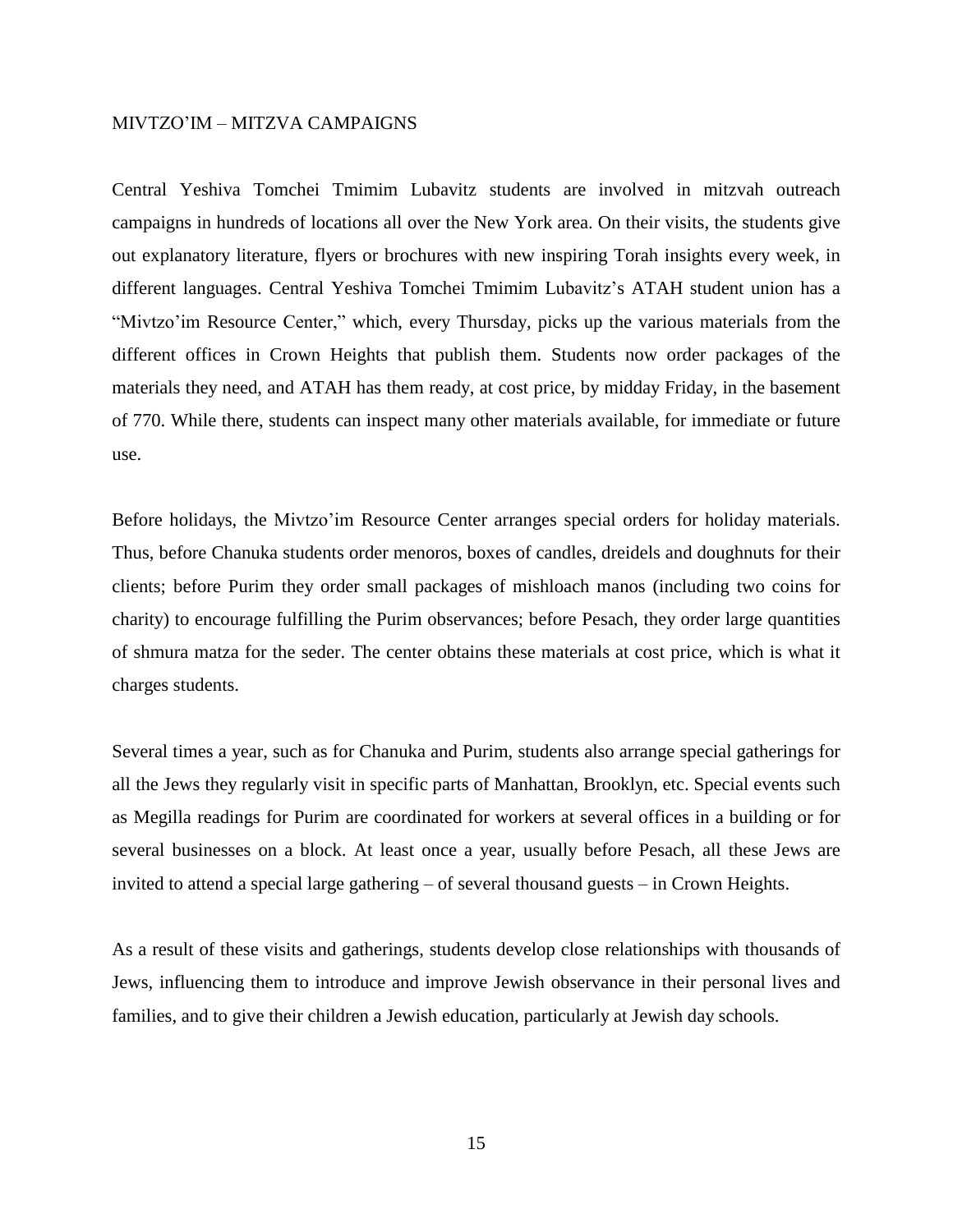#### HOSPITALS, PRISONS, CHABAD HOUSES

Some students regularly visit correctional facilities throughout the northeast to provide religious services to Jewish prisoners. They read them the Megilla on Purim, hold model seders and bring them matzos before Pesach, spend the High Holidays there to blow the shofar and hold services, and visit with the lulav and esrog on Sukkos. They also bring them Jewish literature, which they deeply appreciate, and often keep in touch with them regularly by phone, even giving some inmates Torah lessons weekly or more often. Others provide similar services at hospitals in Brooklyn, Queens and Manhattan, often walking long distances, such as early on Rosh Hashana morning, for example, to blow the shofar for Jewish patients.

In addition, Central Yeshiva Tomchei Tmimim Lubavitz students may be invited to spend occasional weekends or Jewish holidays at Chabad Houses around the country, helping to organize and run Shabbaton or holiday programs. A few students are involved in helping to kosher kitchens for the kashrus campaign.

#### <span id="page-15-0"></span>**HEALTH SERVICES**

Students needing to see a doctor are referred to physicians in the Crown Heights community. Most students are covered by their parents' medical insurance. In cases where they have no other medical coverage, Medicaid or CHIP coverage can often be arranged. Otherwise, CYTTL works out special arrangements with a medical practitioner. Hatzolah medical corps of Crown Heights has about 50 trained paramedics who live and work in the community and are available around the clock in case of emergency, donating their services without charge. They have three ambulances on constant call, two of them usually parked outside 770. If a student needs hospital treatment, Hatzolah paramedics or local doctors bring or refer him to the hospital most suitable for his situation. In serious cases when students have no medical coverage, the Ahavas Chesed organization based in Crown Heights can often arrange heavily discounted rates and raises funds on behalf of needy patients.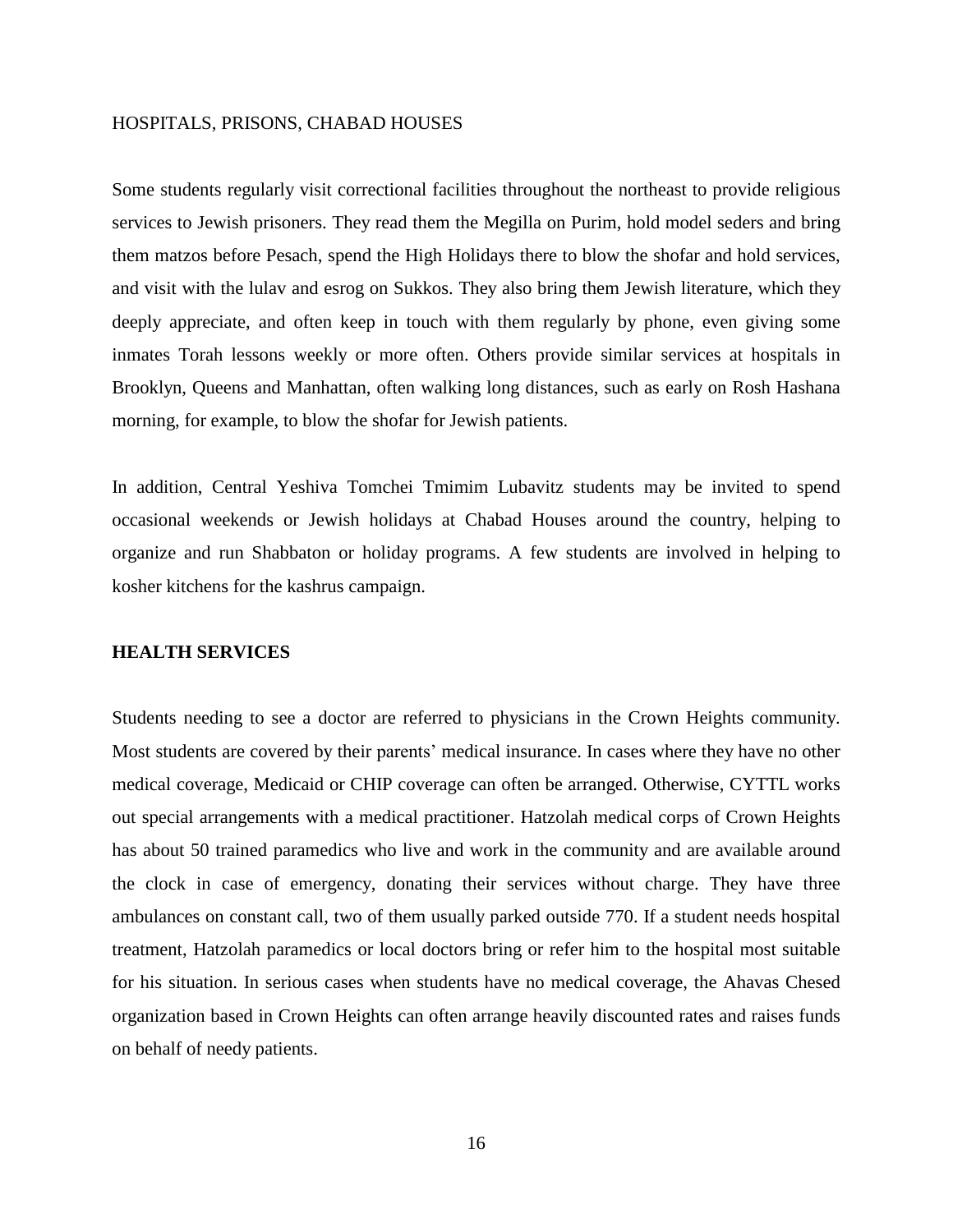#### <span id="page-16-0"></span>**ADMISSIONS**

Prospective applicants to Central Yeshiva Tomchei Tmimim Lubavitz must have a strong background in traditional Jewish studies, including classical studies in Bible, Mishna, Talmud, History, Law and Jurisprudence, and Philosophy and Ethics. Specific requirements include a thorough knowledge of the five books of the Bible and its commentaries as well as a mastery of a minimum of 150 folio pages of Talmud. These qualifications will be assessed orally at a personal interview with the Rosh HaYeshiva.

Applicants must meet one of the following requirements:

- 1. Have graduated high school and provide evidence of high school graduation
- 2. Have been homeschooled and provide documentation of homeschooling
- 3. Meet one of the recognized equivalents. Recognized equivalents include:
	- a. GED/TASC/HISET
	- b. Successful completion of an associate's degree program;
	- c. Successful completion of at least 60 semester or trimester credit hours or 72 quarter credit hours that does not result in the awarding of an associate's degree, but that is acceptable for full credit toward a bachelor's degree at any institution; or
	- d. Enrollment in a bachelor's degree program where at least 60 semester or trimester credit hours or 72 quarter credit hours have been successfully completed, including credit hours transferred into the bachelor's degree program.

Central Yeshiva Tomchei Tmimim Lubavitz does not utilize an Ability to Benefit test for admitting students.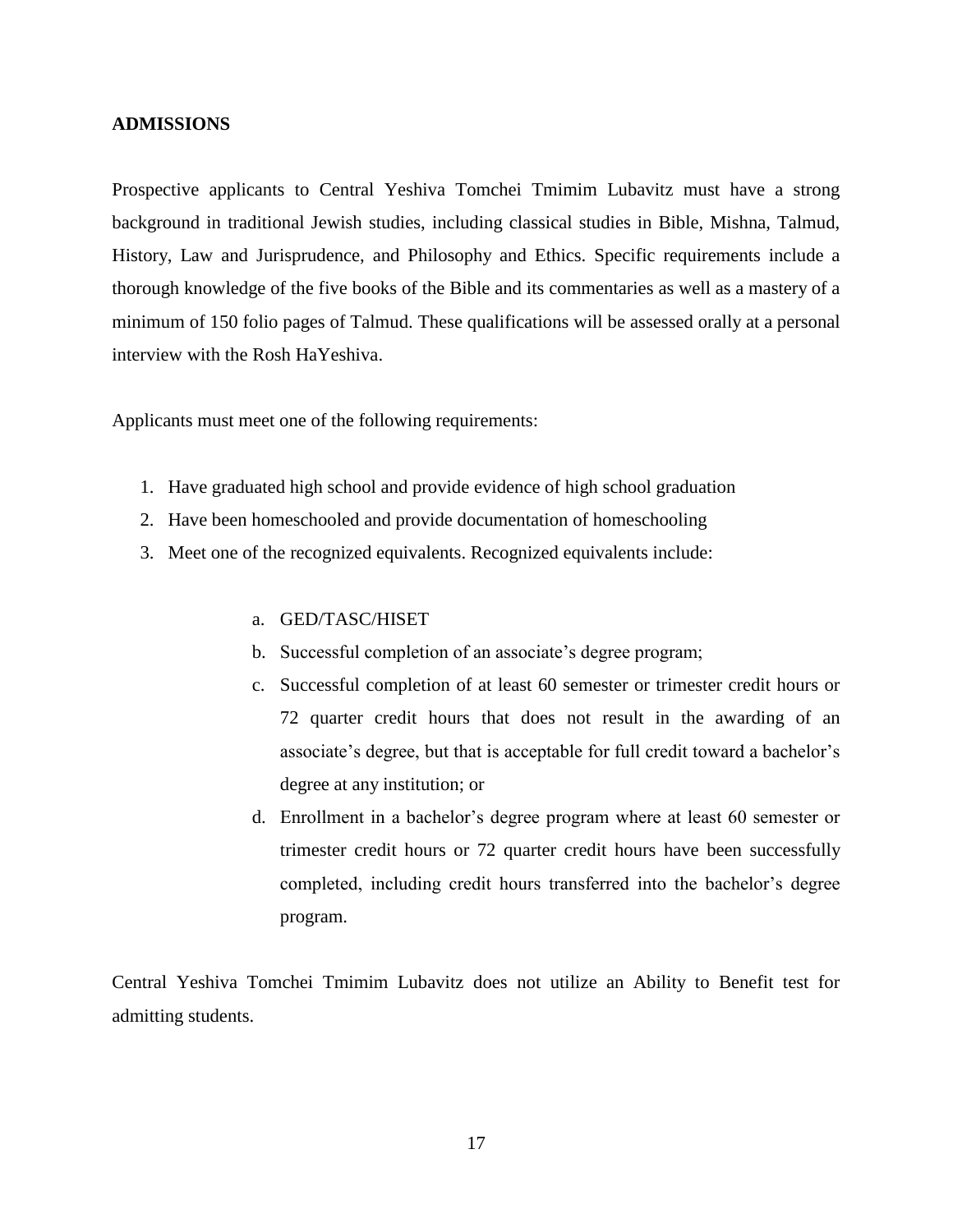Applicants must also demonstrate the interest, ability and dedication necessary to pursue the rigorous program at Central Yeshiva Tomchei Tmimim Lubavitz. Moreover, an advanced level of moral and ethical development, as well as the commitment to pursue the aims of the Yeshiva will be evaluated at the interview.

Applicants who would like to apply to Central Yeshiva Tomchei Tmimim Lubavitz may call or write to the administrative offices to arrange for a personal interview to  $(718)774-3430$  or 770 Eastern Parkway, Brooklyn, NY 11213. Letters of recommendation from teachers or principals should be presented to the admissions office.

The applicant will be notified of his acceptance soon after his admission interview, whereupon if accepted, he will be required to complete an admission form.

Admission to Central Yeshiva Tomchei Tmimim Lubavitz is open to male members of the Jewish faith without regard to color, race, national origin or physical handicap.

#### <span id="page-17-0"></span>**OTHER EDUCATIONAL OPPORTUNITIES**

CYTTL offers its students a number of educational opportunities at select institutions abroad and in the US. Courses offered are similar in content and style to those offered at CYTTL. This gives CYTTL students the opportunity to broaden their horizons by studying and mingling with students of other cultures in the natural surroundings of those students. These arrangements are approved by our accrediting agency, AIJS.

For more information on these opportunities, please see https://cyttl.edu/wpcontent/uploads/Written%20Arrangements.pdf.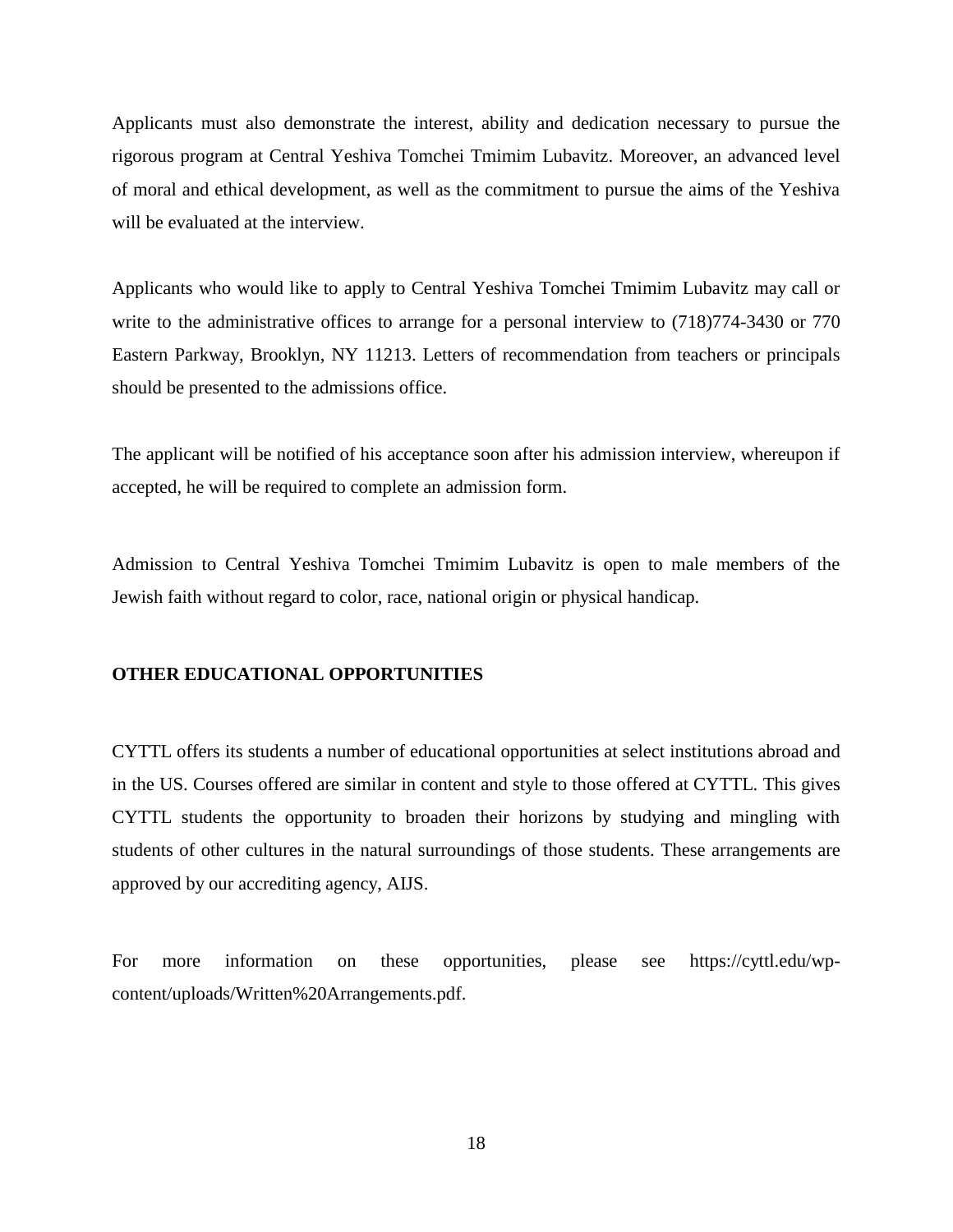Enrollment in a program of study abroad approved for credit by the home institution may be considered enrollment at the home institution for the purpose of applying for assistance under the FSA programs.

# <span id="page-18-0"></span>**TRANSFER CREDITS**

Students who transfer from other institutions may submit academic transcripts for evaluation. In general, studies which are not equivalent to those at Central Yeshiva Tomchei Tmimim Lubavitz cannot be considered for credit (for example, liberal arts).

Although credit is frequently granted for previous Talmudic study, or for other courses comparable to those at those at Central Yeshiva Tomchei Tmimim Lubavitz, each case must be evaluated individually to ascertain whether the level and type of study is analogous to that required to complete the curriculum at the Central Yeshiva Tomchei Tmimim Lubavitz.

Since the Central Yeshiva Tomchei Tmimim Lubavitz programs are highly intensive, it is possible that courses at other institutions may not be accepted for credit.

Credit by examination may be granted to students based on the examination that the Rosh HaYeshiva administers to each incoming student. Students will be placed at the appropriate academic level and granted the credits by examination that will place them on par with the class.

Central Yeshiva Tomchei Tmimim Lubavitz will grant a maximum of 90 transfer credits towards the undergraduate degrees, for transfer coursework submitted.

#### Advanced Classical Torah Studies Degree Program

To earn an Advanced Classical Torah Studies Degree at Central Yeshiva Tomchei Tmimim Lubavitz, students must earn 120 credits toward the degree, with a minimum of 30 credits earned in the Advanced Classical Torah Studies Degree program in the advanced level. Students who wish to change programs must fulfill this requirement as well.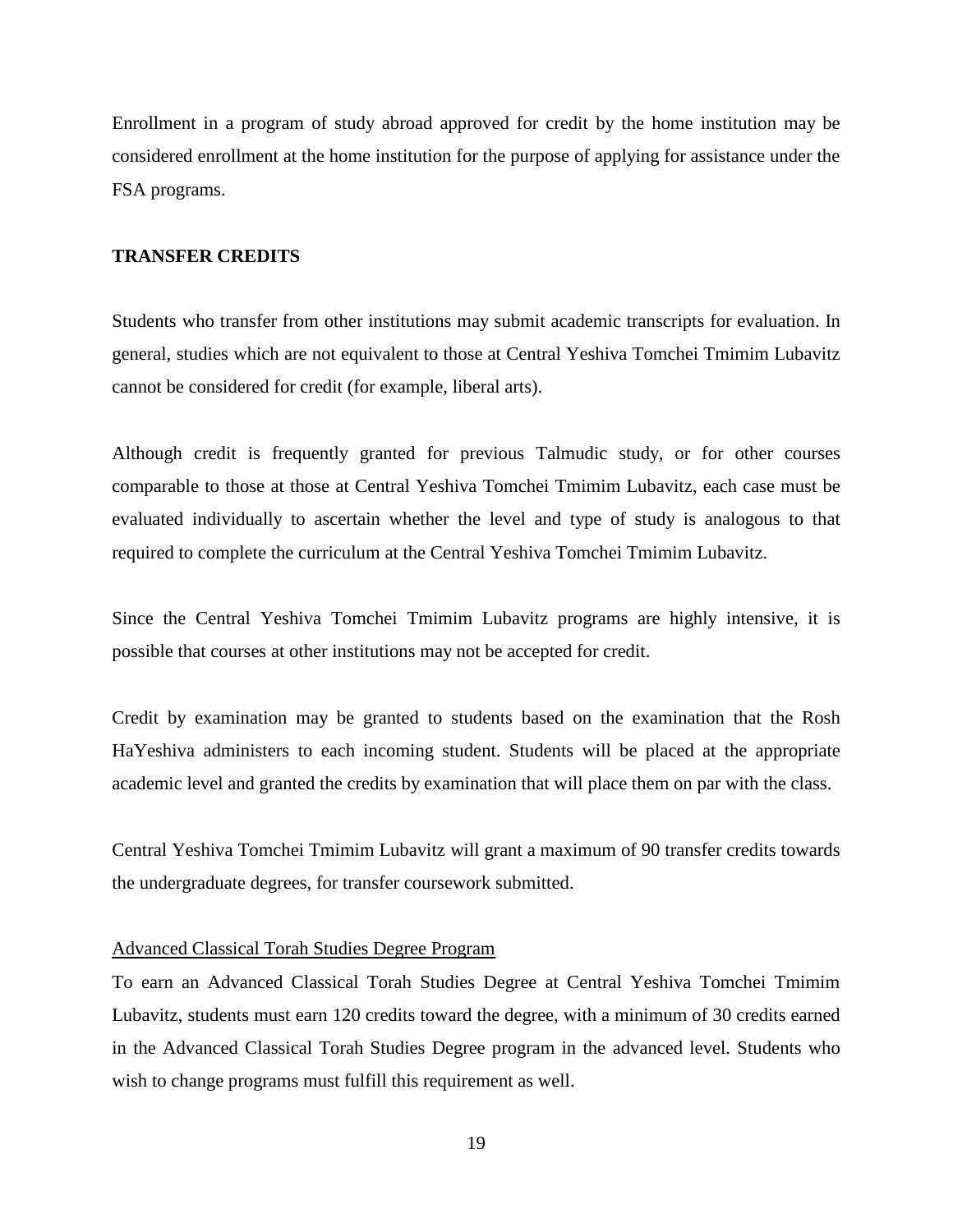#### First Rabbinic Degree Program

To earn a First Rabbinic Degree at Central Yeshiva Tomchei Tmimim Lubavitz, students must earn 150 credits toward the degree, with a minimum of 60 credits earned in the First Rabbinic Degree program in the advanced and senior levels. Students who wish to change programs must fulfill this requirement as well.

Decisions regarding transfer credits are subject to the same appeals process described below.

Central Yeshiva Tomchei Tmimim Lubavitz does not have any articulation agreements with regard to whether the Yeshiva will accept credits from other institutions nor with regard to whether other institutions accept the Yeshiva's credits. Before enrolling in the institution, students should be sure that their attendance will help them reach their educational goals.

Please be advised that the transferability of credits and acceptance of the degrees earned at Central Yeshiva Tomchei Tmimim Lubavitz are at the complete discretion of an institution to which a student may seek to transfer. If the credits or the degrees earned at this institution are not accepted at the institution to which a student seeks to transfer, he may be required to repeat some or all of the coursework at that institution.

#### <span id="page-19-0"></span>**FINANCIAL AID**

Central Yeshiva Tomchei Tmimim Lubavitz utilizes the services of Higher Education Compliance and Management, a financial aid consulting firm with many years of experience in the field. Central Yeshiva Tomchei Tmimim Lubavitz offers a variety of federal and state financial aid programs to its students. Higher Education Compliance and Management oversees administration of the programs.

Any student who has difficulty in meeting his educational costs at Central Yeshiva Tomchei Tmimim Lubavitz should contact Rabbi Moshe Gluckowsky to learn about the options available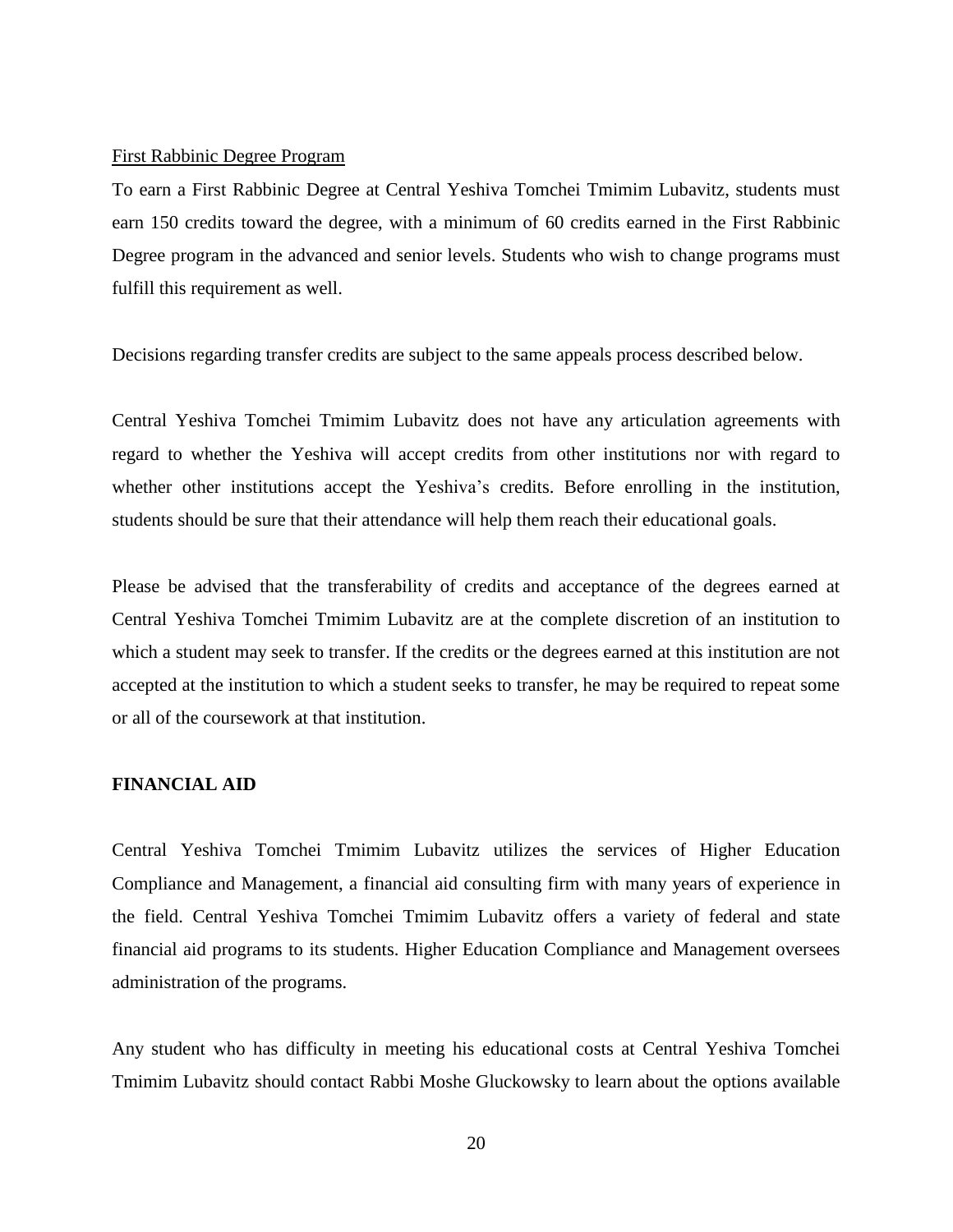to him. These may include grants, scholarships, work-study programs and deferred payment plans.

The financial aid office, which is open during regular business hours, will make a determination as to the expected amount to be paid by the student and his family, and will evaluate what federal and state aid, if any, may be available to the student.

Financial aid packages that may be offered to students include grants and work-study jobs. The school may also offer financial assistance in the form of institutional scholarships to needy students as long as scholarship funds are available. Eligibility for federal programs is determined by an evaluation of the student's financial need, based strictly on the formulas developed by the Department of Education.

A student's financial need is determined by subtracting the contributions expected from the student and his parents from the total cost of education. The total financial aid awarded to a student, usually cannot exceed the student's need. This process is explained in greater detail below.

In order to qualify for federal financial aid programs, a student must:

- be enrolled in an eligible program;
- be a U.S. citizen, permanent resident of the U.S., or eligible non-citizen;
- utilize all assistance funds for education-related expenses;
- maintain satisfactory progress toward completion of a program of study;
- be a high school graduate or the recognized equivalent;
- sign the certification statement that he does not owe a refund to any Title IV program, and is not in default on any Title IV loan. This certification is located in step seven of the FAFSA.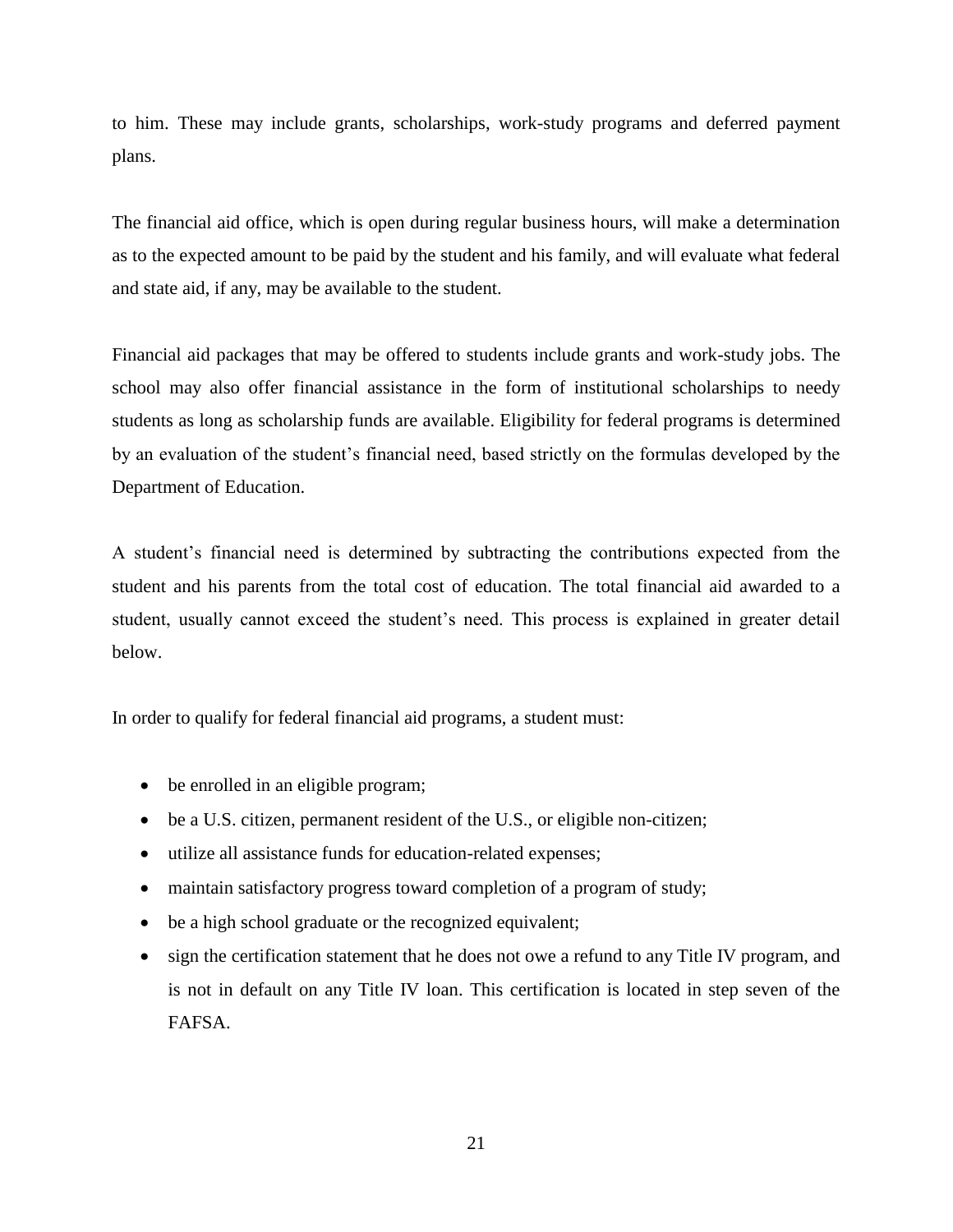#### <span id="page-21-0"></span>APPLYING FOR FINANCIAL AID

To apply for financial aid, a prospective student should complete a Free Application for Federal Student Aid (FAFSA). This form is available at the financial aid office. Alternatively, the student can submit his application through FAFSA on the Web at [www.FAFSA.ed.gov.](www.FAFSA.ed.gov)

Students may be required to supply additional documentation, such as Tax Returns/IRS Tax Transcripts or Verification Worksheets, to verify the information reported on the FAFSA.

Awards are made for one academic year at a time, and are not automatically renewable. Students must reapply each year before the appropriate deadline.

#### <span id="page-21-1"></span>FINANCIAL AID NEED

Title IV federal program eligibility is based on a process called Needs Analysis. The following is a brief explanation of Needs Analysis.

First, a determination is made as to whether the students are independent or dependent on their parents. There are several factors that are taken into account. Students should carefully read the FAFSA and its instructions. Should the students have questions determining their status, the financial aid staff can provide further explanation.

If the student is determined to be dependent on his parents, a parental contribution is assessed. This is the amount that the parents are expected to pay, based on their income and available assets. Allowances are made for expenses such as living allowance based on family size, taxes paid, and the number of children in college.

The students themselves are expected to contribute towards their education, using their earnings, if applicable. The students' assets (such as savings) are generally considered to be available for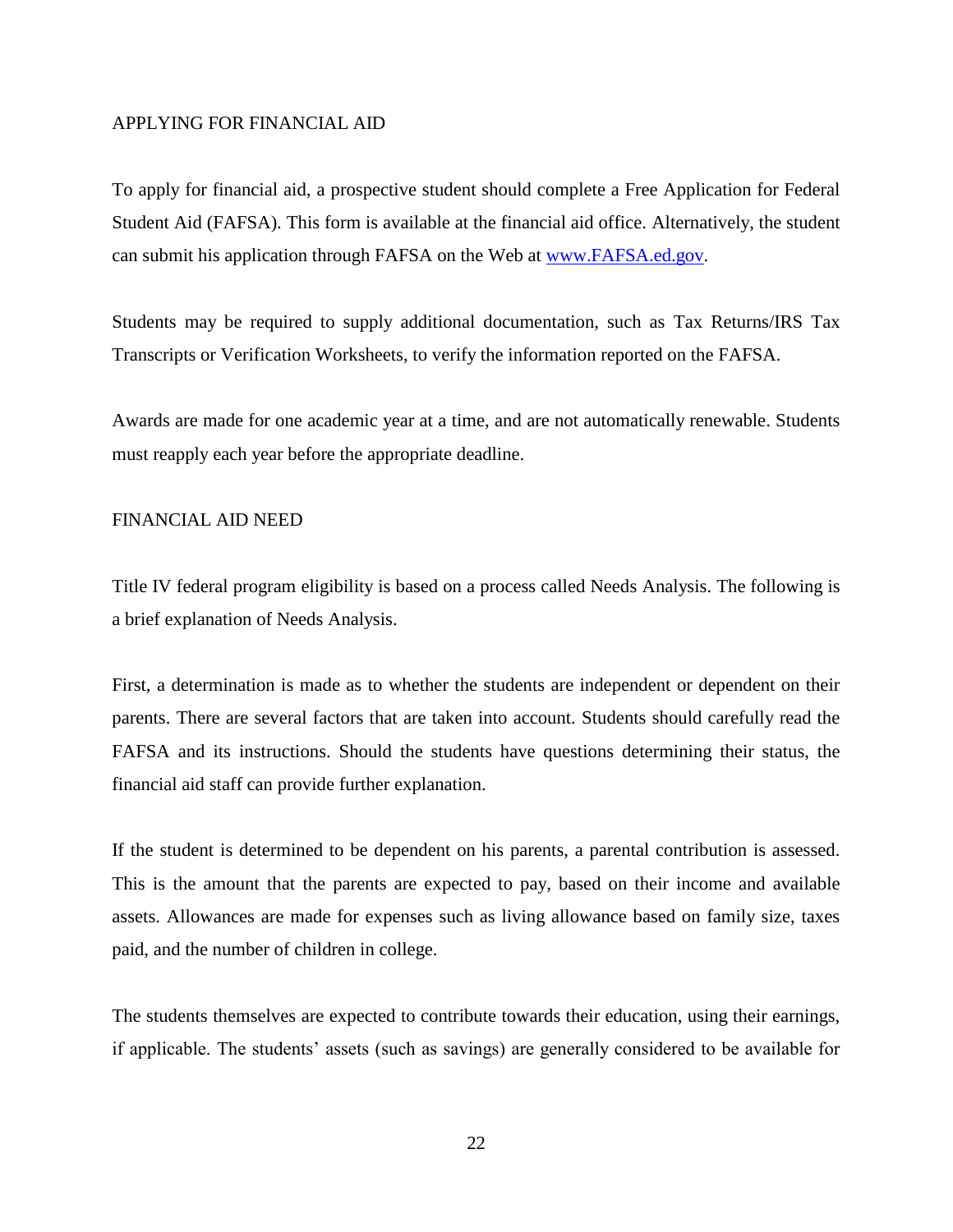the purpose of their education and are expected to be divided among their years of postsecondary education.

The Parental Contribution, where applicable, is added to the Student Contribution, to yield the Expected Family Contribution (EFC). Expenses beyond those listed above may be considered under a process known as Professional Judgment. This process can be initiated by parent or student request after the student's initial eligibility has been determined. Then, the students and/or parents would submit documentation of unusual expenses, such as tuition paid for siblings or medical expenses. These expenses can be taken into account by the financial aid staff to produce an adjusted EFC.

The student's budget or cost of education is calculated based on tuition and fees plus a standard allowance for living expenses, which depends on whether the student lives on campus, with his parents, or has other arrangements.

The EFC is then subtracted from the student's total budget. The result is known as the student's "need". This concept of need is the foundation of financial aid. Students who exhibit need and apply on time will probably be awarded aid.

#### <span id="page-22-0"></span>APPLICATION DEADLINE

While applications for Pell Grants may be processed until June 30, 2022, students may be required to submit their application earlier, as the application must be processed while the student is still eligible. Students are urged to submit their applications as early as possible. Late submissions may delay the processing of a student's application. More important, the funds for some programs are limited and will be distributed with priority given to those students who submit their application in a timely fashion.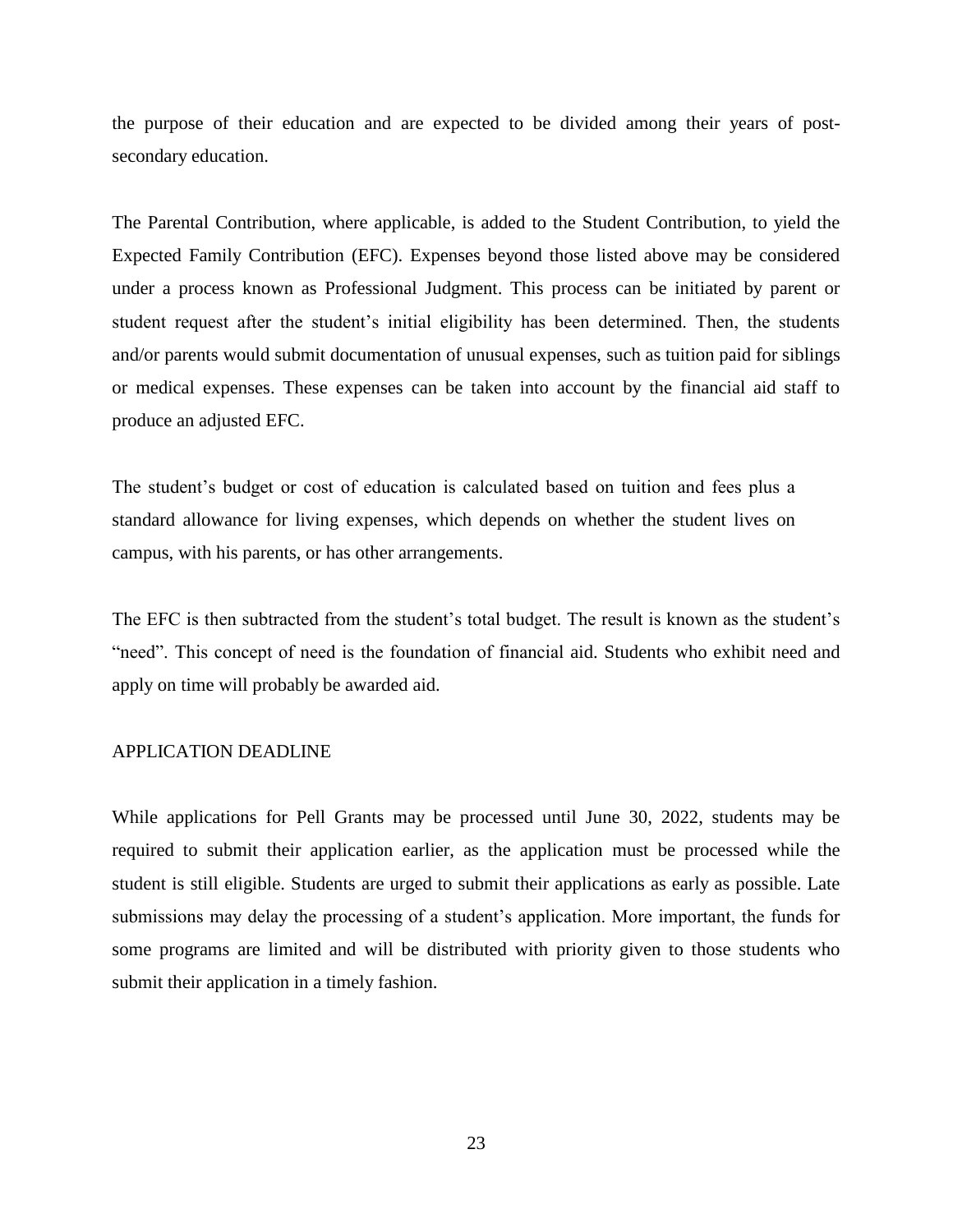Students may be required to update certain types of information that they have entered on their application, i.e. dependency status, household size, and number of family members enrolled in post-secondary education. Any such changes should be discussed with the financial aid office.

#### <span id="page-23-0"></span>FEDERAL AID PROGRAMS

The Federal Pell Grant Program provides grants to undergraduate students. These grants do not have to be repaid. This program is an "entitlement" which means that each eligible student who attends an eligible institution and applies on time may receive a Federal Pell Grant. The maximum grant for a fully eligible student is \$6495 per award year, which is 100% of the scheduled award. The amount that each student is eligible for is based on the EFC generated by a federally mandated formula.

Financial aid disbursements in the federal Pell Grant Program are scheduled at the beginning of each semester, provided that all paperwork has been submitted and is complete. A student generally receives half of his scheduled award during the first semester and the second half during the second semester. Students whose paperwork is completed during the second semester may be paid retroactively for the first semester.

With the availability of Year-Round Pell, students can receive Federal Pell Grant funds for up to 150% of their Pell Grant Scheduled Award for an award year. An eligible student may now receive a Federal Pell Grant for the summer semester, even if he received 100% of his scheduled Federal Pell Grant award during the fall and spring semesters. To be eligible for the additional Pell Grant funds, the student must meet all general eligibility requirements to receive financial aid for the payment period and must be enrolled at least half time (six credits) in the payment period.

Students whose paper work is completed during the second or third semester may be paid retroactively for previous semesters in the same academic year.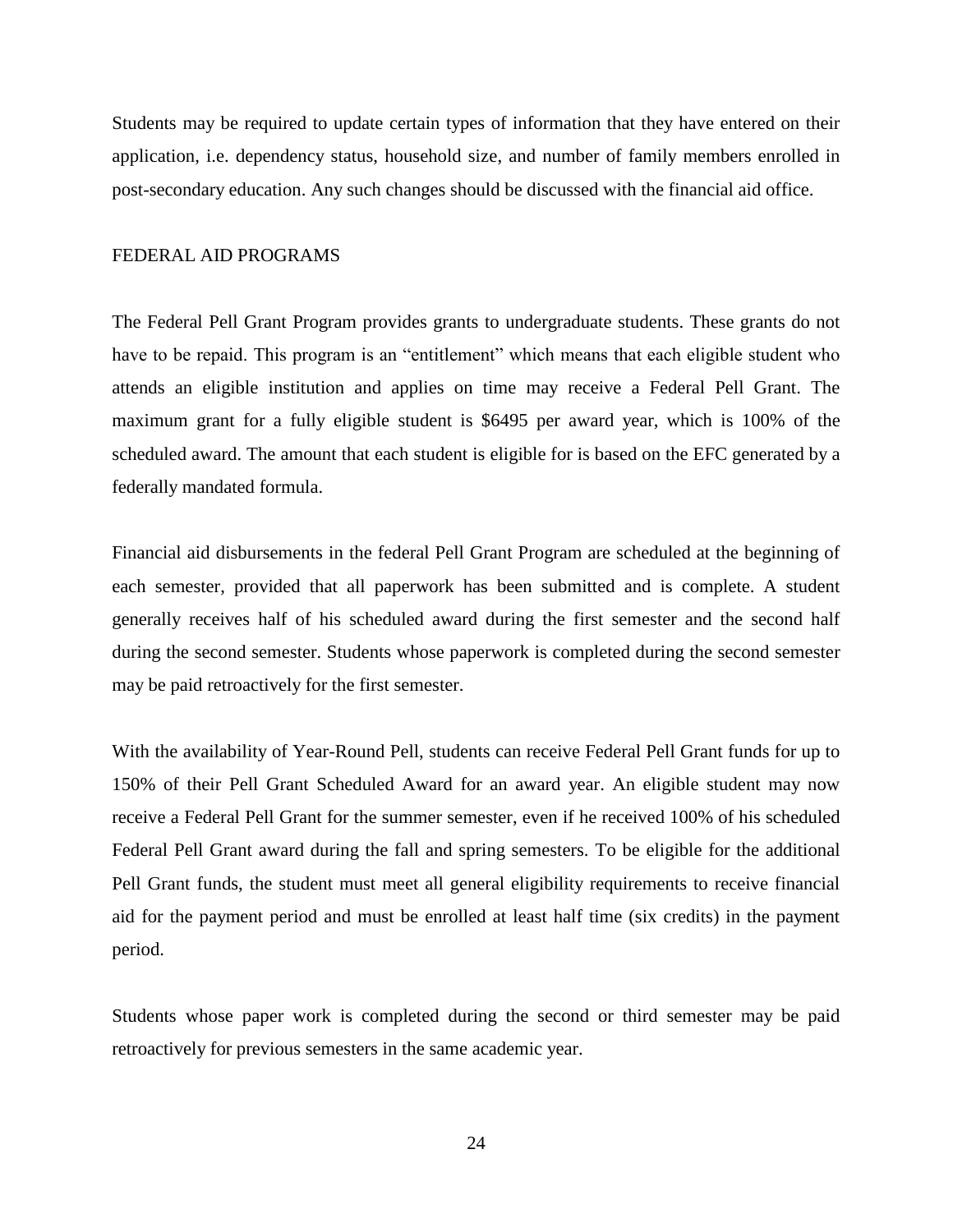The amount of Federal Pell Grant funds a student may receive over his or her lifetime is limited by federal law to 600%. If a student's lifetime eligibility used (LEU) equals 600%, the student may no longer receive Pell Grant funding.

Payments from the Federal Pell Program will either be made by credit to the student's tuition account or by direct disbursement to the student. Students will be informed of the expected amount of these payments. Students may inspect their tuition records during regular business hours at the business office.

**The Campus-Based Programs** are a group of programs funded under Title IV. The campusbased programs in which the institution participates are:

- FSEOG Federal Supplemental Educational Opportunity Grants
- FWS Federal Work Study

In these programs, fixed sums are allocated to each school based on its size and other factors. The institution then analyzes the need of all eligible financial aid applicants whose paperwork is completed in a timely manner, and determines an equitable distribution of the funds available in a process known as "packaging." Students who apply after the initial packaging deadlines, (as posted in school), may be too late to receive any funds from these programs.

The Federal Supplemental Education Opportunity Grant is a Campus-Based grant program available to undergraduate students. Awards, when available, can range from \$100 to \$4,000.

Financial aid disbursements in the FSEOG Program are scheduled at the beginning of each semester, provided that all paperwork has been submitted and is complete. A student generally receives one half of his scheduled award during the first semester and the second half during the second semester. Students who complete their paperwork during the second semester may be paid retroactively for the first semester. However, students should keep in mind the strong likelihood that all FSEOG funds will have been allocated by that time.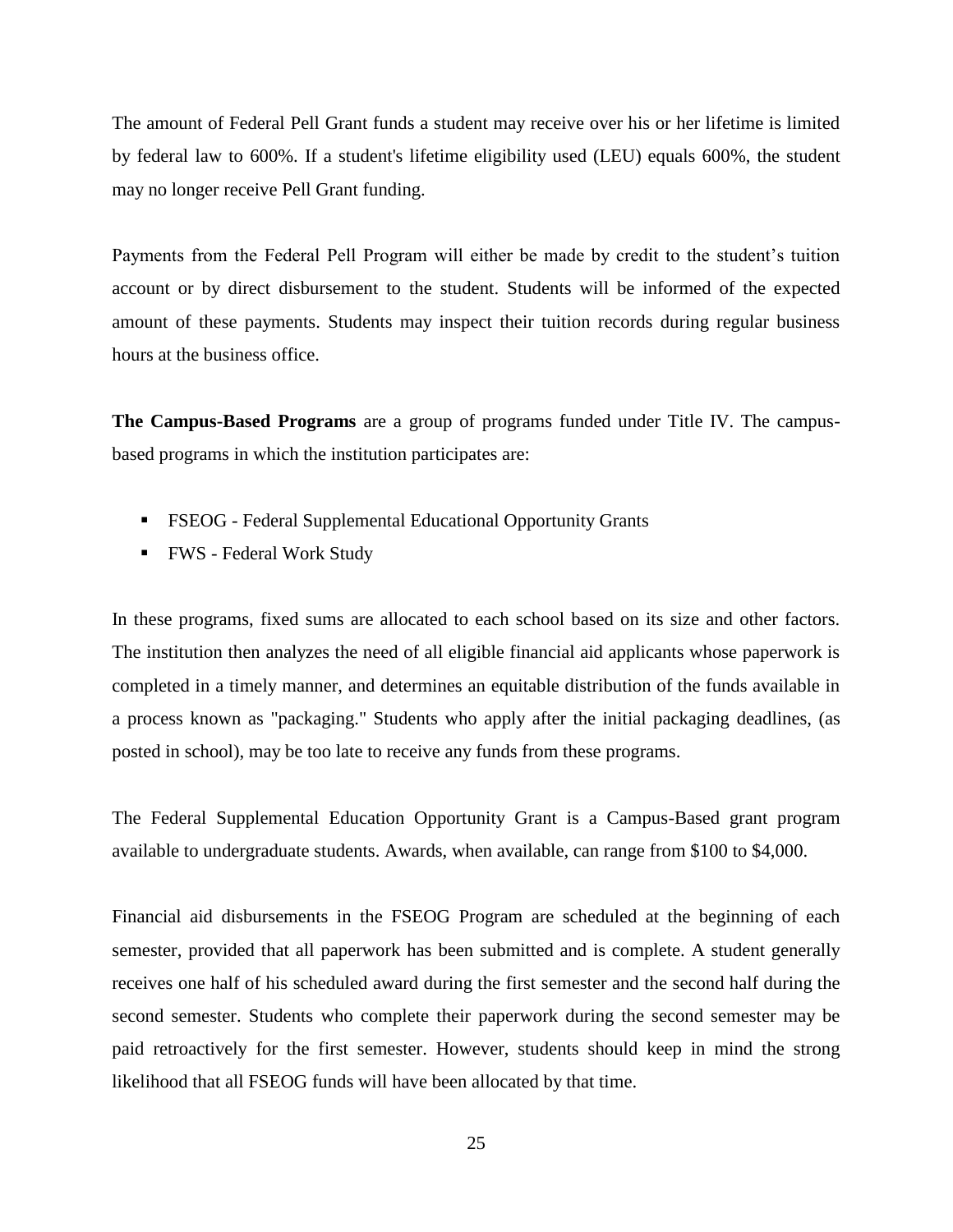Payments from the FSEOG program will be made by credit to the student's tuition account. Generally, the funds are matched 25% non-federal funds to 75% federal funds. However, if in a particular academic year the institution is granted a waiver of the institutional share requirement, the institution may choose not to provide the institutional match. Students will be informed of the expected amounts of these payments, and may inspect their tuition records during regular hours at the business office.

The Federal Work Study Program is an employment program. Funds are allocated to schools as part of the campus-based programs as explained above. Eligible students are offered part-time employment. The financial aid office, in consultation with the faculty, determines if a student is eligible for employment, based on his ability to fulfill his academic responsibilities with the added burden of employment. Employment is also contingent on student qualifications for the positions available.

Federal Work Study disbursements are in the form of payrolls, distributed monthly during the duration of the student's work schedule. The institution pays a percentage of matching funds per federal Work Study funds. The institutional portion may be paid to the student or may be credited to the student's tuition account. Generally, the funds are matched 25% institutional funds to 75% federal funds. However, if in a particular academic year the institution is granted a waiver of the institutional share requirement, the institution may choose not to provide the institutional match.

#### **NY STATE TAP GRANTS – DESCRIPTION**

New York's Tuition Assistance Program (TAP), helps eligible New York residents attending instate postsecondary institutions pay for tuition. TAP grants are based on the applicant's and his family's New York State taxable income.

To apply for a TAP grant, a student must fill out a FAFSA, generally followed by an additional TAP application by June 30, 2022.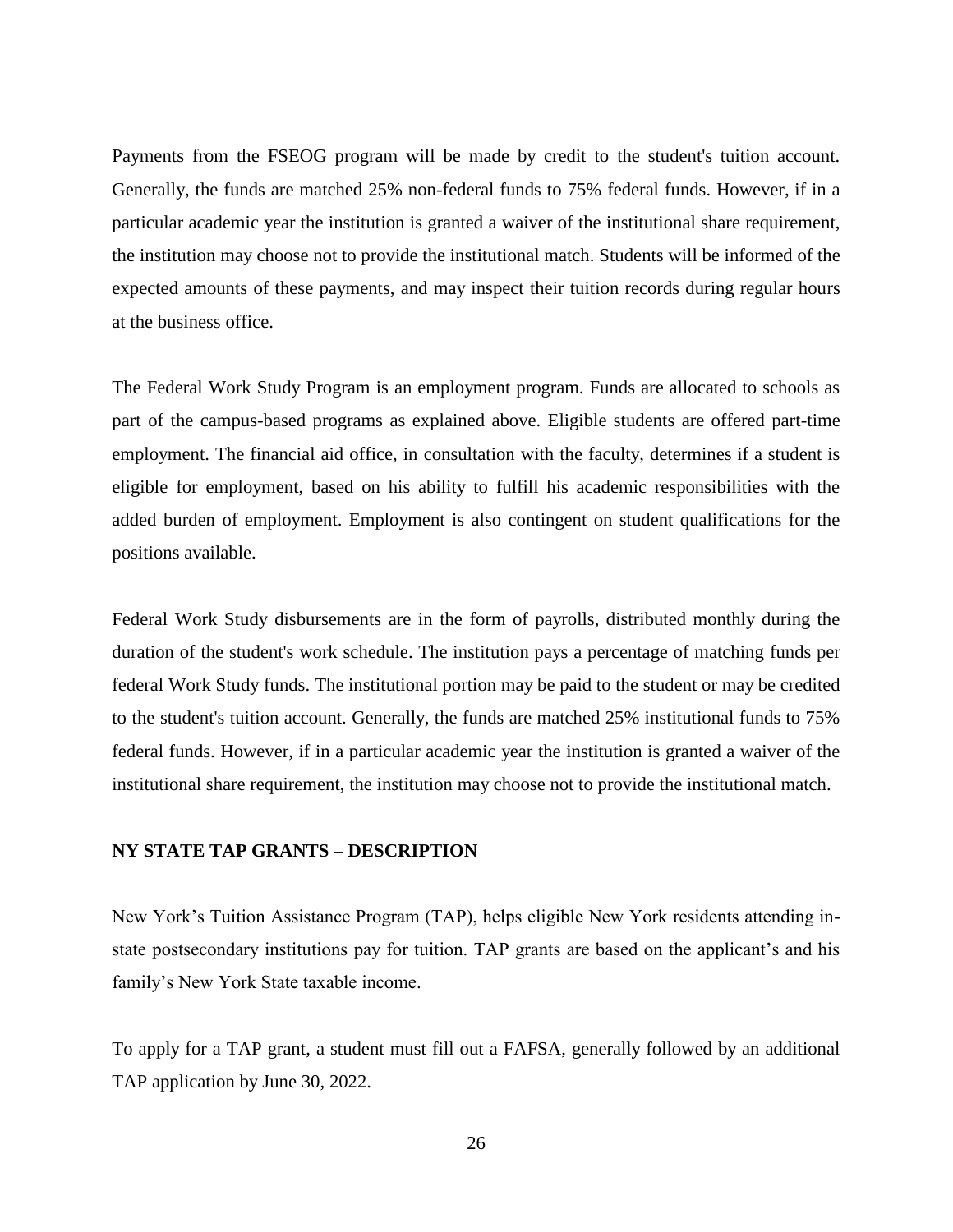To be eligible for an award the student must:

- $\triangleright$  meet one of the United States citizenship requirements;
- $\triangleright$  meet New York State residency requirements;
- $\triangleright$  enroll as a full-time undergraduate student;
- $\triangleright$  enroll in an approved program of study in an eligible New York State postsecondary institution;
- $\triangleright$  be matriculated;
- $\triangleright$  be in good academic standing; have at least a cumulative "C" average after receipt of two annual payments;
- $\triangleright$  not be in default on any Federal or State made student loan, or fail to comply with any service condition imposed by a State award program, or fail to make a required refund of any award;
- $\triangleright$  have a minimum tuition liability of at least \$200 per academic year (\$100 per semester);
- $\triangleright$  not exceed the income limitations established for the program;
- $\triangleright$  not be incarcerated:
- $\triangleright$  have a U.S. high school diploma satisfactory to TAP requirements, the equivalent recognized by the U.S. Secretary of Education, or a passing score on a federally approved ability-to-benefit test.

The New York State Dream Act enables some students who do not meet the above requirements, to be eligible for TAP Awards.

If you fit one of the descriptions below, you may be eligible.

- 1. Your permanent home is in NYS and you are or have one of the following:
	- A. [U-Visa](https://www.hesc.ny.gov/dream/#U-Visa)
	- B. [T-Visa](https://www.hesc.ny.gov/dream/#T-Visa)
	- C. Temporary [protected status,](https://www.hesc.ny.gov/dream/#TPS) pursuant to the Federal Immigration Act of 1990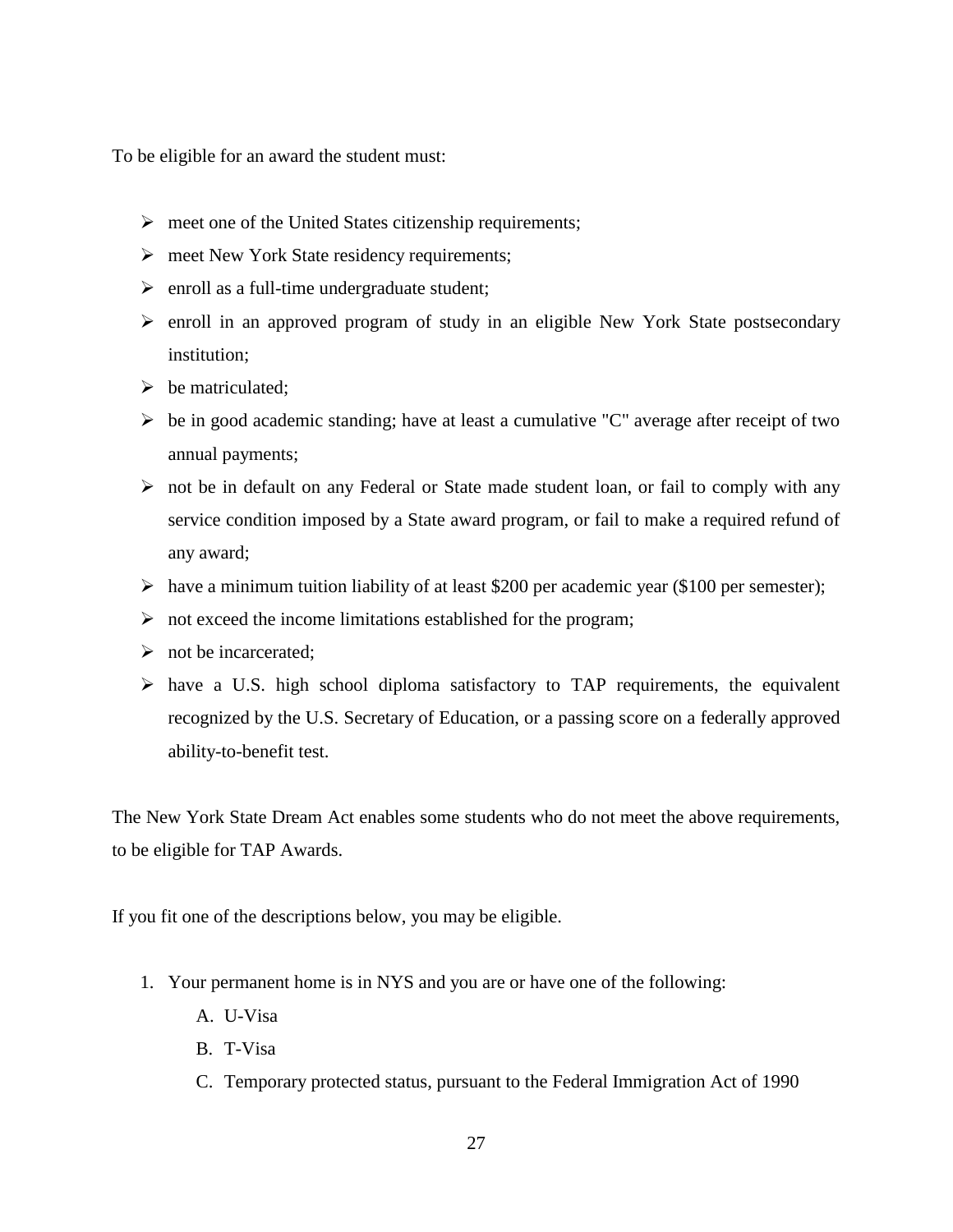D. [Without lawful immigration status](https://www.hesc.ny.gov/dream/#WIS) (including those with DACA status)

AND you meet one of the following criteria:

- a. You attended a NYS high school for 2 or more years, graduated from a NYS high school, and are applying for an award for undergraduate study at a NYS college within *five* years of receiving your NYS high school diploma *OR*
- b. You attended a NYS high school for 2 or more years, graduated from a NYS high school, and are applying for an award for graduate study at a NYS college within *ten* years of receiving your NYS high school diploma *OR*
- c. You received a NYS high school equivalency diploma, and are applying for an award for undergraduate study at a NYS college within *five* years of receiving your NYS high school equivalency diploma
- 2. Your permanent home is outside of NYS and you are or have one of the following:
	- A. U.S. citizen
	- B. Permanent lawful resident
	- C. Of a class of refugees paroled by the attorney general under his or her parole authority pertaining to the admission of aliens to the U.S.
	- D. [U-Visa](https://www.hesc.ny.gov/dream/#U-Visa)
	- E. [T-Visa](https://www.hesc.ny.gov/dream/#T-Visa)
	- F. [Temporary protected status,](https://www.hesc.ny.gov/dream/#TPS) pursuant to the Federal Immigration Act of 1990
	- G. [Without lawful immigration status](https://www.hesc.ny.gov/dream/#WIS) (including those with DACA status)

AND you meet one of the following criteria:

- a. You attended a NYS high school for 2 or more years, graduated from a NYS high school, and are applying for an award for undergraduate study at a NYS college within *five* years of receiving your NYS high school diploma *OR*
- b. You attended a NYS high school for 2 or more years, graduated from a NYS high school, and are applying for an award for graduate study at a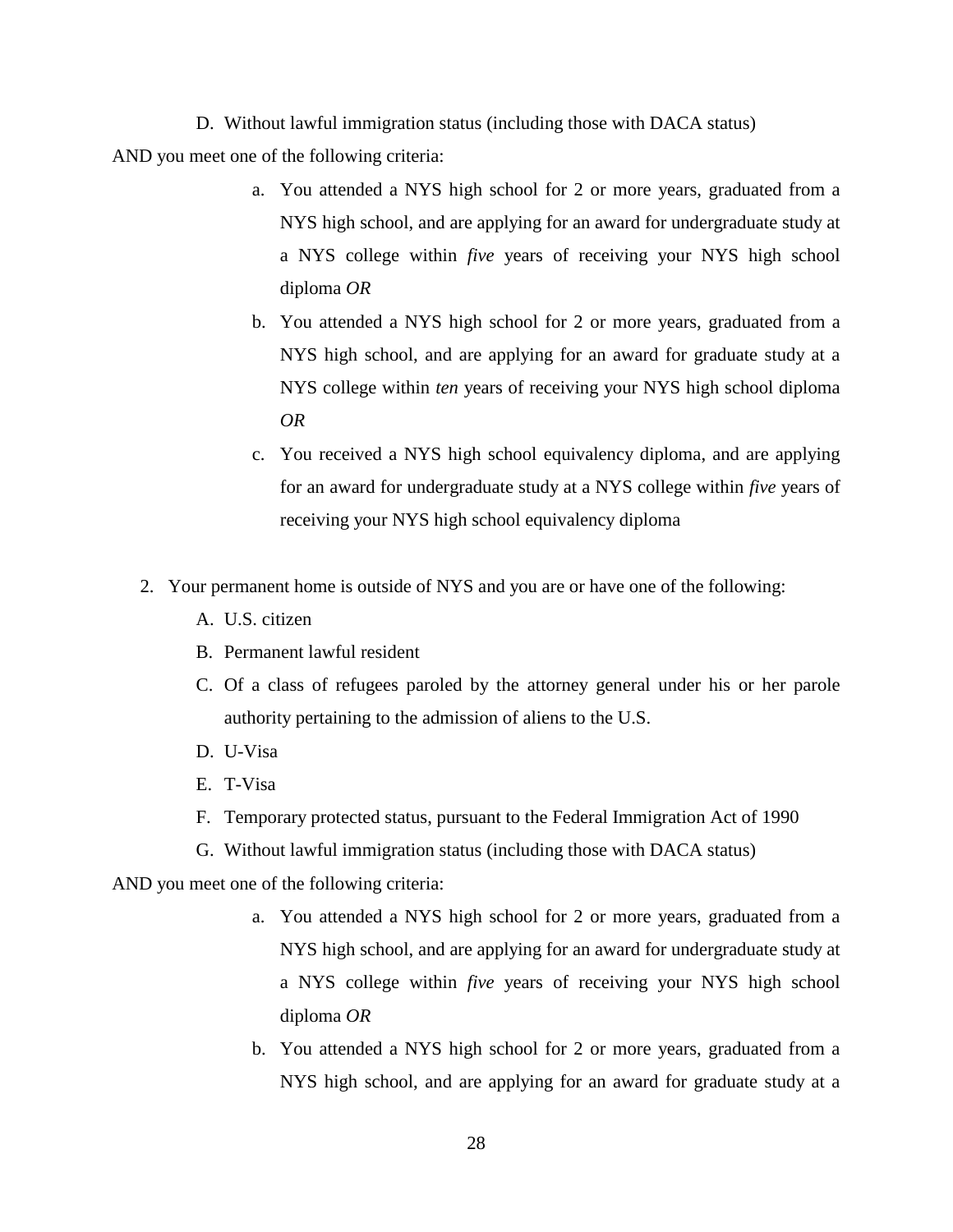NYS college within *ten* years of receiving your NYS high school diploma *OR*

c. You received a NYS high school equivalency diploma, and are applying for an award for undergraduate study at a NYS college within *five* years of receiving your NYS high school equivalency diploma

Students meeting the NYS Dream Act eligibility criteria can apply for TAP by accessing the Dream Act Application online at [https://nysdream.applyists.net/Account/LogOn?ReturnUrl=%2f.](https://nysdream.applyists.net/Account/LogOn?ReturnUrl=%2f)

The application is simple and straightforward, and all information provided will be used only for determining eligibility for and administering awards. Applicants without lawful immigration status will not be asked for their home address and will not have to upload financial records.

Once you have submitted an application, it is your responsibility to monitor the status of your application and to make sure your application is complete. You will be able to monitor the status of your application online after submitting your application and uploading any required documentation. You will be notified by email when a determination has been made regarding your eligibility, at which point you will be required to accept the award.

The maximum yearly TAP award is \$5665. Award amounts are determined by:

- $\triangleright$  combined family NYS taxable income, Federal, State or local pension income and private pension and annuity income, if applicable;
- $\triangleright$  level of study;
- $\triangleright$  academic year in which first payment of TAP or any state award is received;
- $\triangleright$  type of postsecondary institution and the tuition charge;
- $\triangleright$  financial independence;
- other family members enrolled in NYS postsecondary education;
- $\triangleright$  other educational benefits received.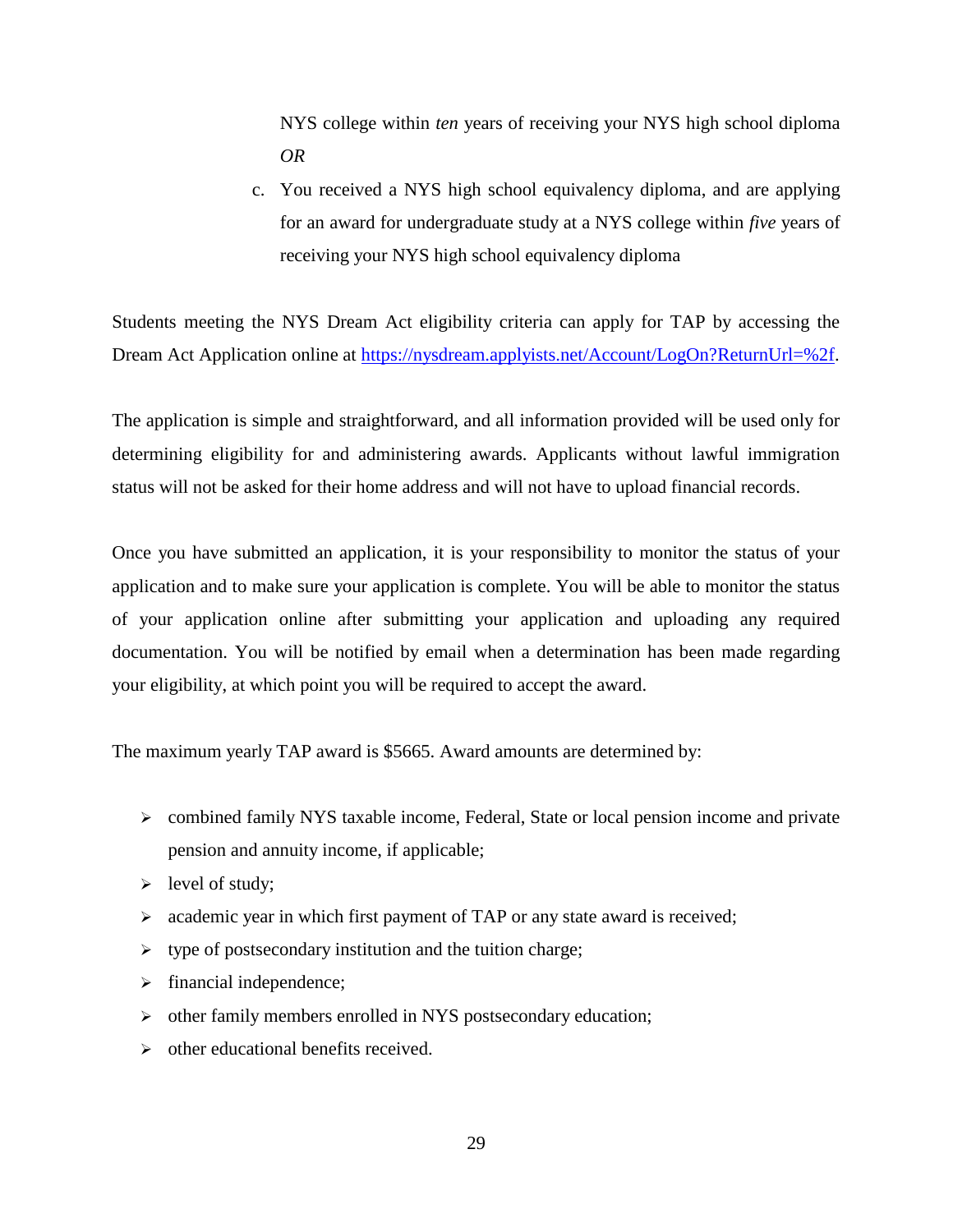Central Yeshiva Tomchei Tmimim Lubavitz will disburse any TAP funds due to the student as soon as possible, but not more than 45 days after the institution has credited the award to the student's account.

Instead of disbursing funds due to the student, the institution may credit them toward a future term if the student authorizes the credit in writing. They may also credit TAP payments toward charges the student has incurred for a future term. That term must already be underway when the school receives the payment, and the balance for that term must exceed the amount deferred for that term based on anticipated receipt of a TAP award. An authorization form, which will remain in effect for the duration of their study, will be made available to students at the time of admission.

#### **STUDENT LOANS**

The Federal Direct Loan program offers loans to students, which must be paid back with interest, to help cover their education related expenses. There are two categories of direct loans, subsidized, where the government pays the interest that accrues while the student is in school and unsubsidized, where the student is responsible for the interest that accrues while he is in school. Loans are only given to students who demonstrate willingness to repay. Direct PLUS loans are unsubsidized direct loans which are given to the parents of an eligible student to help pay for the student's expenses in this manner. Although the school is eligible to participate in the federal loan programs, the school discourages students and parents from taking out loans. The school encourages its students to apply for the federal, state, and institutional financial aid grant programs before considering the option of student loans and makes every effort to assist students with their direct educational needs. Students who are considering taking out loans should contact the financial aid office for a detailed list of eligibility requirements, available loan amounts, and sample repayment schedules.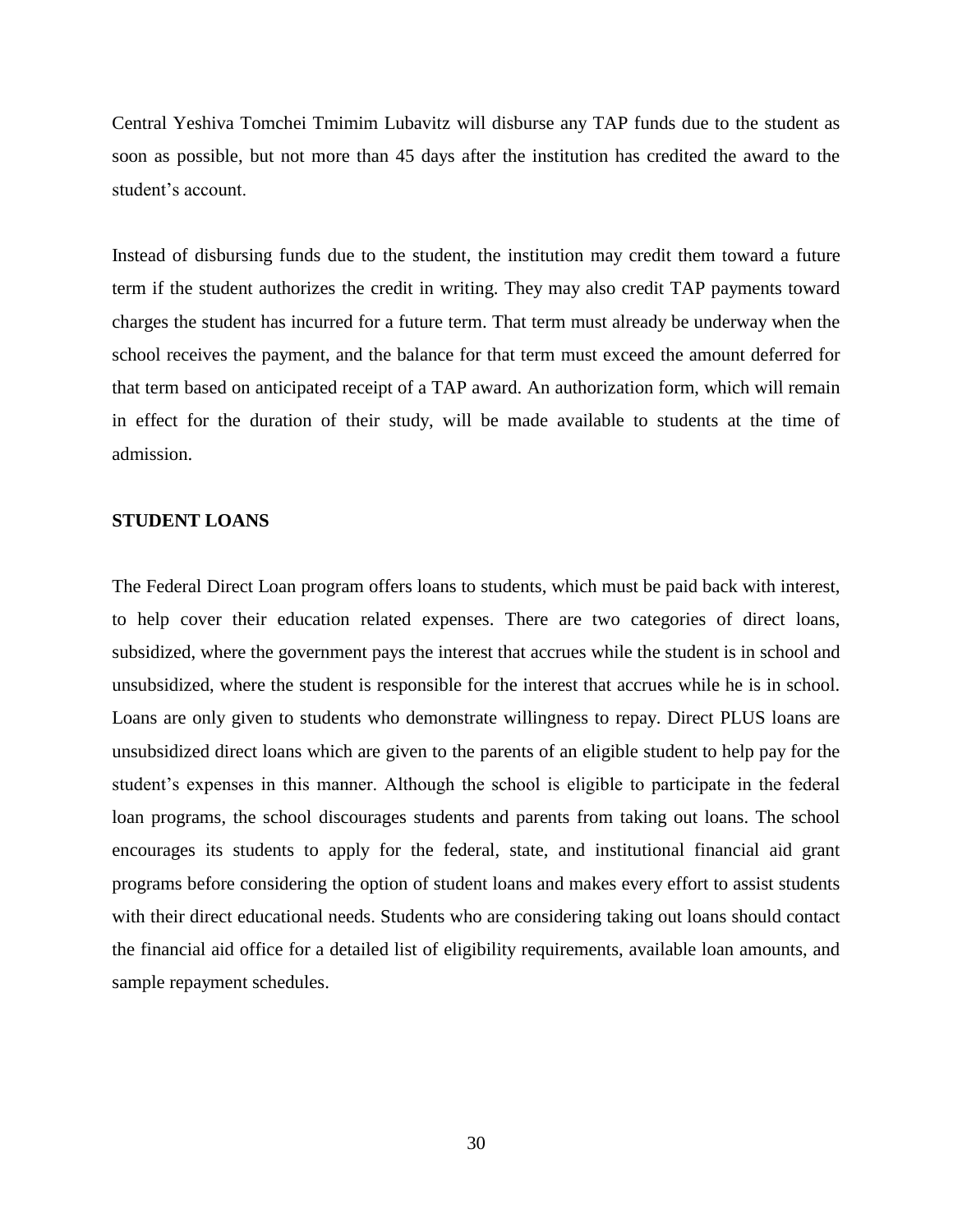## <span id="page-30-0"></span>INSTITUTIONAL SCHOLARSHIPS

Institutional scholarship funds are available to students who have exhausted all other avenues of assistance and are still unable to meet their cost of attendance.

The family is expected to contribute towards the student's education, based upon their ability to pay, as determined by formulae explained above. Students who apply for other types of financial aid will automatically be considered for institutional scholarships. Those who do not apply to other programs may contact the financial aid office to apply for institutional scholarships.

While the institution does not guarantee the availability of funds, every effort will be made to offer the student a package of federal, state, and institutional aid that will cover the student's direct educational expenses.

#### <span id="page-30-1"></span>**WITHDRAWAL, REFUND AND RETURN TO TITLE IV POLICIES**

*For the current refund and withdrawal policies, please refer the yearly supplement of the catalog.*

# <span id="page-30-3"></span><span id="page-30-2"></span>**ACADEMIC REGULATIONS SATISFACTORY ACADEMIC PROGRESS**

All matriculated students pursuing an approved program at Central Yeshiva Tomchei Tmimim Lubavitz are required to maintain satisfactory academic progress toward graduation, which in this institution is defined as being in good academic standing as detailed below.

The SAP standards required for students receiving Title IV federal financial aid are the same for all matriculated students at Central Yeshiva Tomchei Tmimim Lubavitz. Satisfactory academic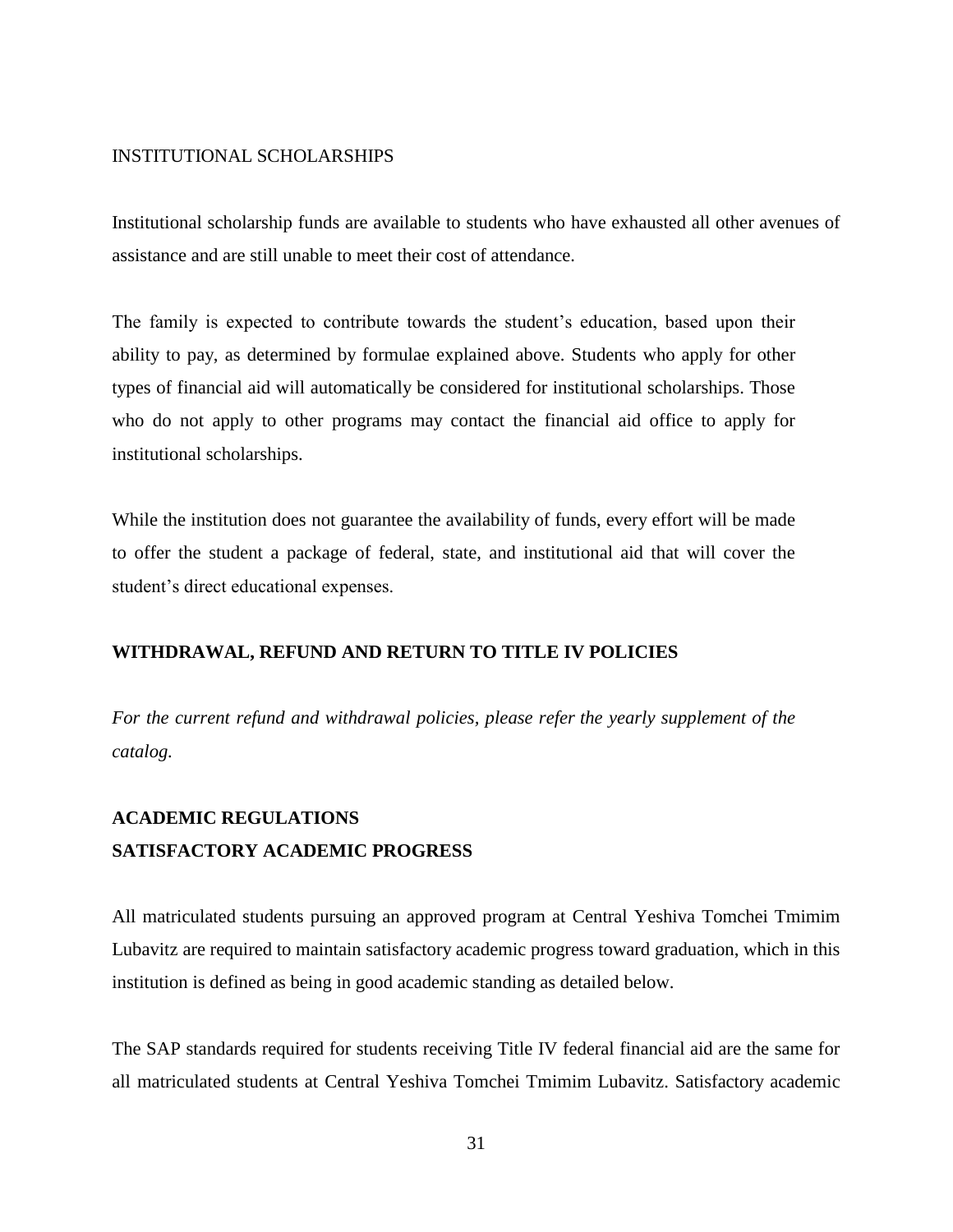progress at Central Yeshiva Tomchei Tmimim Lubavitz has two principal components: a qualitative standard and a quantitative standard:

At the end of each semester, each student's academic file is evaluated to determine if the student is making satisfactory academic progress.

#### **Qualitative Standard**

In pursuit of graduation, the student must achieve a cumulative grade point average (GPA) of 2.0 (the equivalent of a "C" average) or better. Each student is evaluated at the end of each semester and is expected to maintain a minimum cumulative GPA of 2.0.

Semester grade point averages will be calculated according to the following numerical equivalents:

| Α             | 4.0 | D | 1.0                                |
|---------------|-----|---|------------------------------------|
| $A-$          | 3.7 | W | not included in calculation of GPA |
| $B+$          | 3.3 | I | not included in calculation of GPA |
| B             | 3.0 | F | 0.0                                |
| $B -$         | 2.7 |   |                                    |
| $C+$          | 2.3 |   |                                    |
| $\mathcal{C}$ | 2.0 |   |                                    |
|               |     |   |                                    |

The GPA is established by multiplying the grade point equivalent of each course by the number of credits it yields. The products of each course are then added together. The sum is then divided by the total number of credits earned in the semester.

Credit hours with a grade of Incomplete and Withdrawn are not included in the determination of the grade point average. Credit hours with a grade of fail (F) are included in the grade point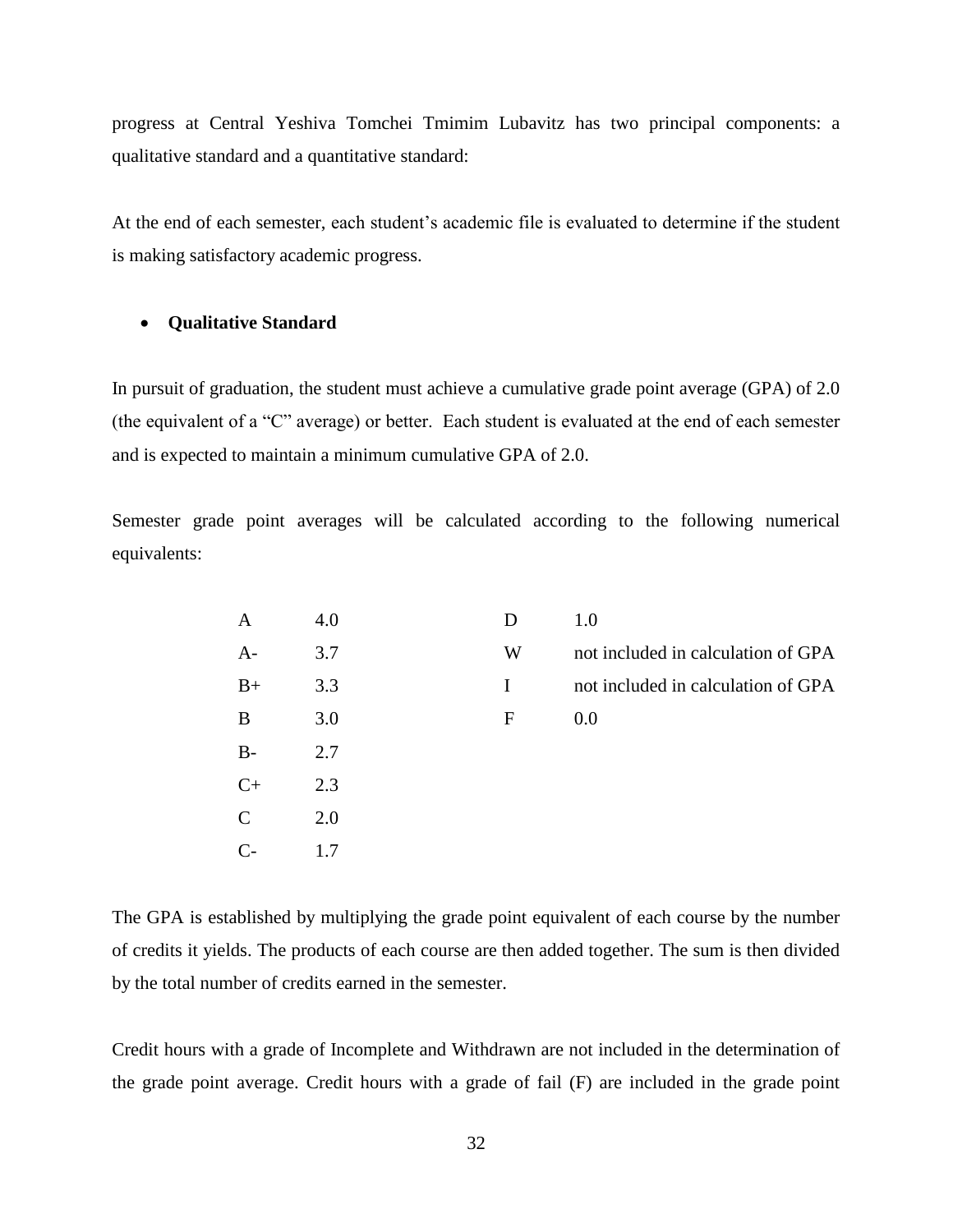average. If a student receives failing grades for all of his courses, the Registrar will determine whether or not the student completed the semester.

# **• Quantitative Standard**

# **Maximum Timeframe**

Students must make sufficient progress through the academic program to complete the 60 credit **Classical Talmudic Studies Degree** program with a maximum attempted credits ceiling of 90 credits, which is 150% of the published length of the program.

Students must make sufficient progress through the academic program to complete the 120 credit **Advanced Classical Torah Studies Degree** program with a maximum attempted credits ceiling of 179 credits, which is 150% of the published length of the program.

Students must make sufficient progress through the academic program to complete the 150 credit **First Rabbinic Degree** program with a maximum attempted credits ceiling of 224 credits, which is 150% of the published length of the program.

# **Pace of Completion**

A student must earn 67% of his cumulative attempted credits. Every semester, each student is evaluated to see if he has successfully earned 67% of his cumulative attempted credits. The student's cumulative earned credits are divided by the student's cumulative attempted credits to determine if the student is progressing through the academic program at a pace sufficient to complete the program within the maximum time frame. If the number of credits earned divided by the number of credits attempted is 67% or greater, he is determined to be making satisfactory progress.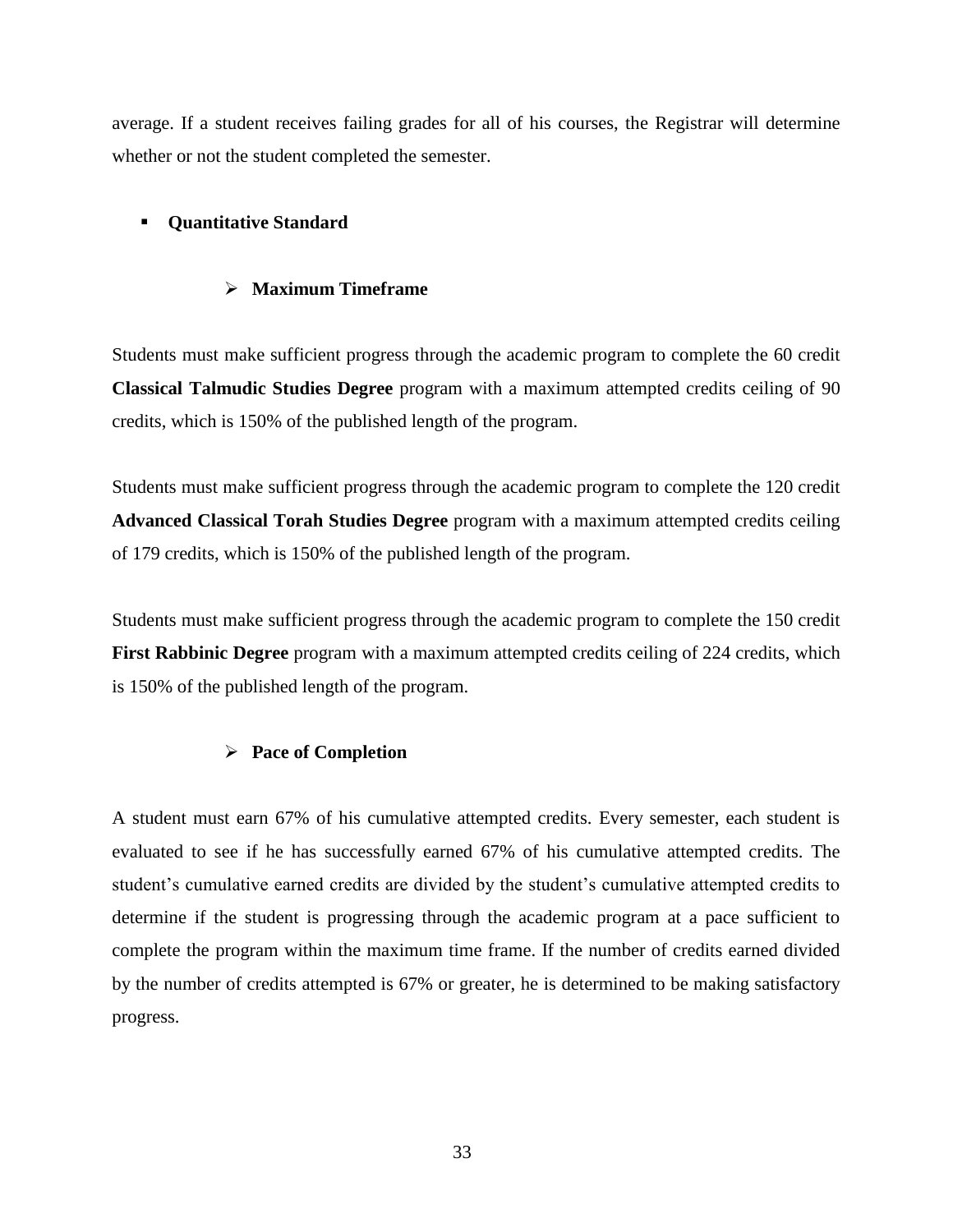#### <span id="page-33-0"></span>**WARNING**

If a student falls below the SAP standards, he will be notified that he is being given a warning period which will last one semester. The student will also be notified that he has the option of appealing his lack of satisfactory academic progress at any point. During the warning period, a designated faculty member may counsel the student and assist the student to improve his performance. The student may be provided with various student services that might include tutoring, scheduling accommodation, or other academic assistance. If, after this warning period SAP standards are still not met, he will be subject to academic discipline which may include expulsion or suspension from the institution.

#### **Federal Financial Aid Warning**

<span id="page-33-1"></span>For continued eligibility for federal financial aid programs, if a student falls below the satisfactory progress standards, he will be given a period of financial aid warning during which time he maintains federal financial aid eligibility. The warning period will last for one semester. During the federal financial aid warning period, the student will receive the counseling described above. If, after this federal financial aid warning period, satisfactory progress standards are still not met, the student will be notified that he will no longer be eligible for financial aid. The student will also be notified that he has the option of appealing his lack of satisfactory academic progress in order to be granted a probationary period.

#### <span id="page-33-2"></span>**APPEALS PROCESS, MITIGATING CIRCUMSTANCES**

A student may appeal the institution's determination that he is not making satisfactory academic progress. Basis for appeal include the death of a relative, an injury or illness of the student, or other special circumstances. The student must submit the appeal in writing to the administrative office. In the appeal, the student must describe why he failed to make satisfactory academic progress, and what has changed in his situation that will allow him to demonstrate satisfactory academic progress at the next evaluation. The senior faculty member will consider all information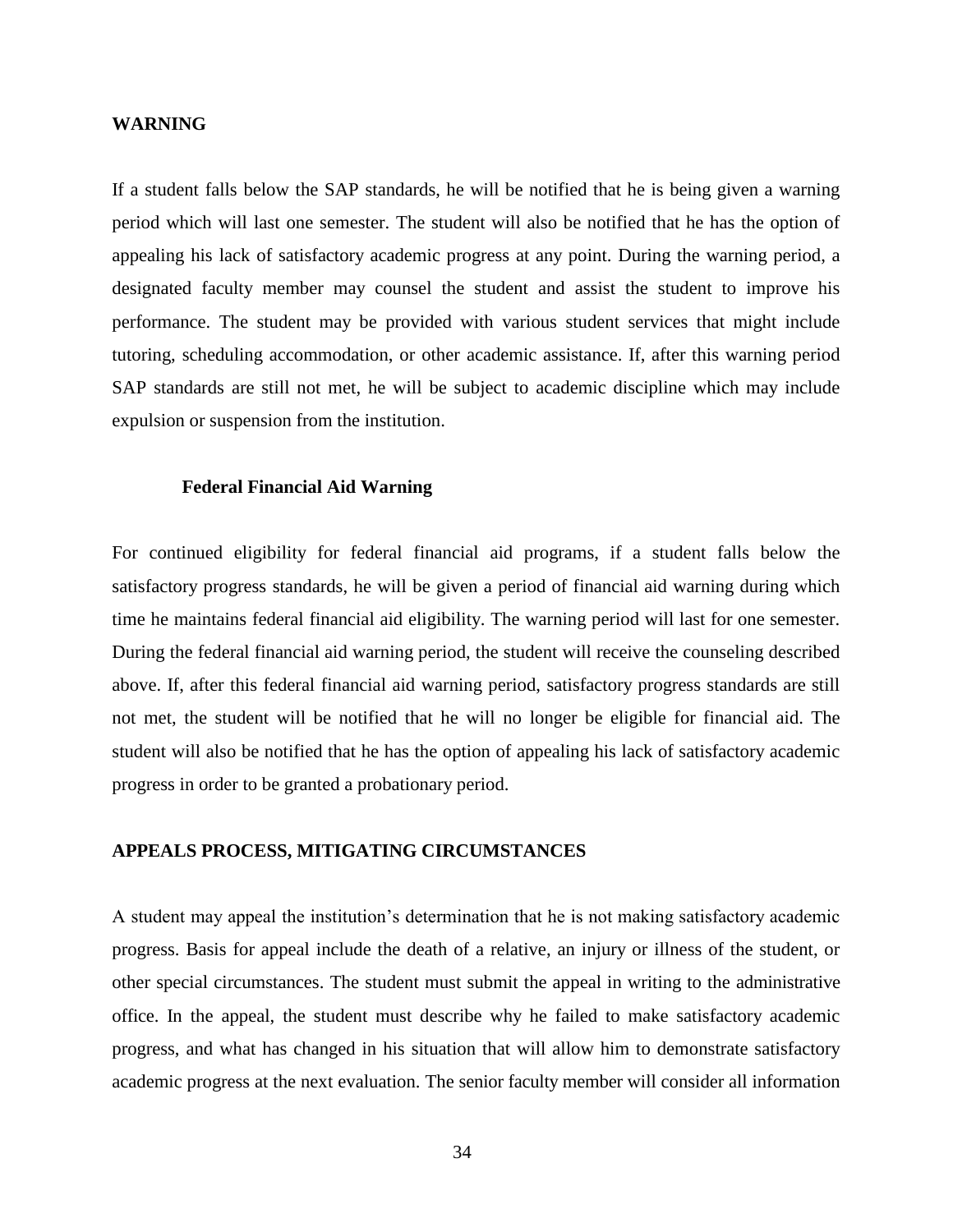provided by the student and will consult with faculty members, as appropriate. If it is determined that the appeal should be accepted, then the senior faculty member will determine whether or not the student will be able to meet the standard SAP requirements of the institution by the end of a one semester probationary period. If it is determined that the student will be able to meet the standard SAP requirements after the probationary period, the student will be placed on academic probation as described below. If it is determined that the student will be able to meet the standard SAP requirements of the institution by the end of the probationary period with a customized study plan, then the student will be placed on academic probation with a study plan, as described below.

If the appeal is accepted, the student will be granted a semester of academic probation or academic probation with a study plan, as described below. If the appeal is not accepted, the student will be subject to academic discipline, which may include expulsion or suspension from the institution. He will also be ineligible for federal financial aid until he reestablishes eligibility as described below in the section entitled "Reinstatement." The final decision (denial of appeal, academic probation, or academic probation with a study plan) will be conveyed to the student in writing.

## **ACADEMIC PROBATION**

If it is determined that the student will be able to meet the standard SAP requirements after the probationary period, the student will be placed on academic probation. The period of academic probation is one semester during which the student has the opportunity to attempt to meet the SAP standards of the institution. The student can request counseling to assist him to improve his performance. In addition, the student may request to be provided with various student services that might include tutoring, scheduling accommodation, or other academic assistance.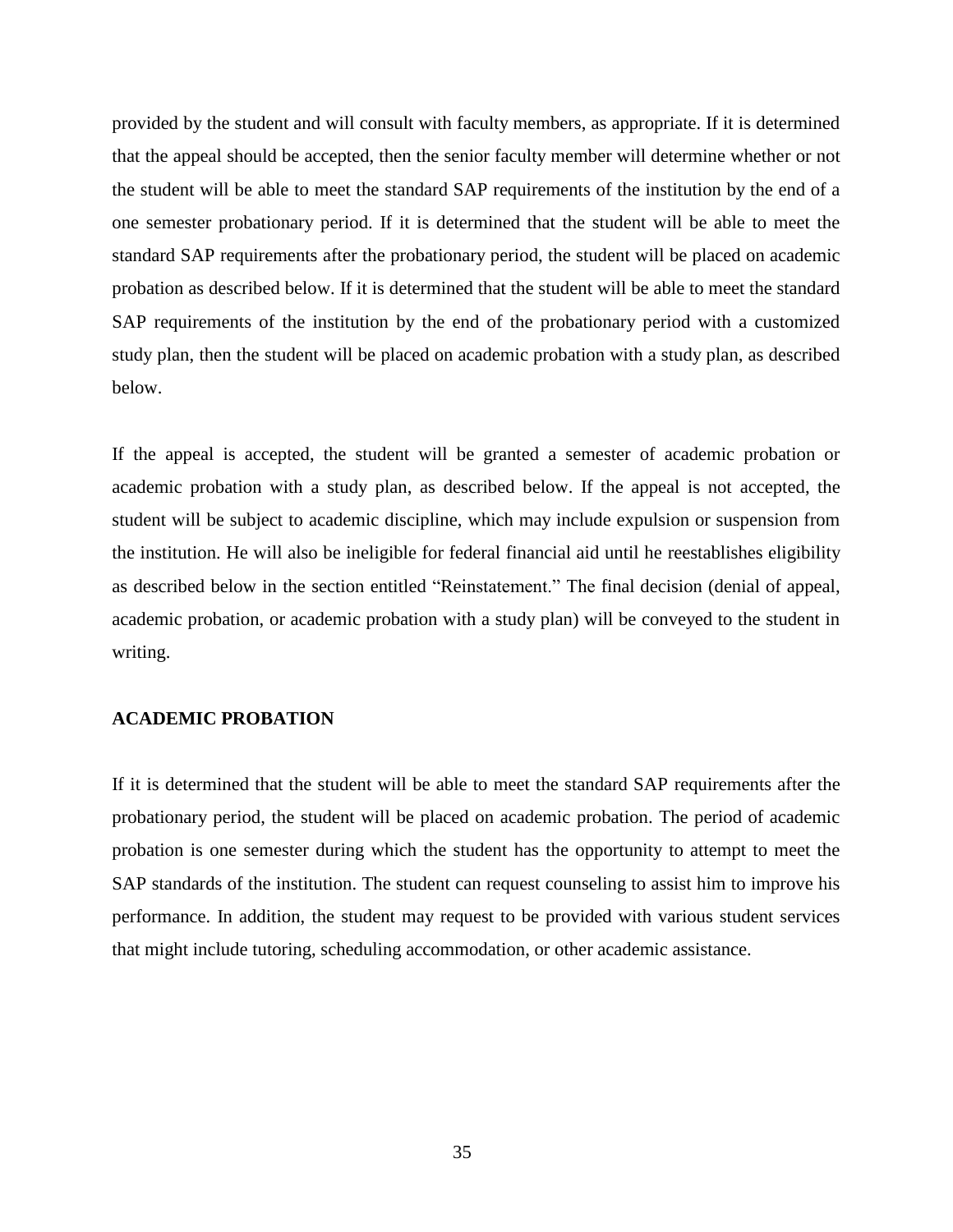#### **ACADEMIC PROBATION WITH A STUDY PLAN**

For a student on academic probation with a study plan, a senior faculty member will develop a study plan in conjunction with the student and other faculty, as needed. The study plan will include a customized plan for the SAP standards (as well as other academic provisions to assist the student in meeting those standards) that ensures that the student is able to meet the school's satisfactory progress standards by a specific time, though an academic plan could take the student all the way through successful program completion.

# **REEVALUATION AFTER A PROBATIONARY PERIOD**

At the end of the probationary period, the student's satisfactory academic progress will be reevaluated. If the student is now meeting the standard SAP requirements of the institution, or is meeting the SAP standards of his study plan, he will be considered as meeting satisfactory academic progress. If, after the period of probation, the student's academic performance still fails to meet the academic progress standards of the institution, or the provisions of his study plan, he will be subject to academic discipline which may include expulsion or suspension from the institution, and he will be ineligible to receive Title IV federal financial aid.

#### <span id="page-35-0"></span>**REINSTATEMENT FOR FEDERAL FINANCIAL AID**

A student who became ineligible for federal financial aid because he was not meeting satisfactory academic progress standards, has the opportunity to reestablish eligibility. Eligibility is reestablished by meeting institutional SAP standards. The financial aid office will receive notification of each student's status at the start of each semester, and the student will be notified that he may once again receive aid from the Title IV programs.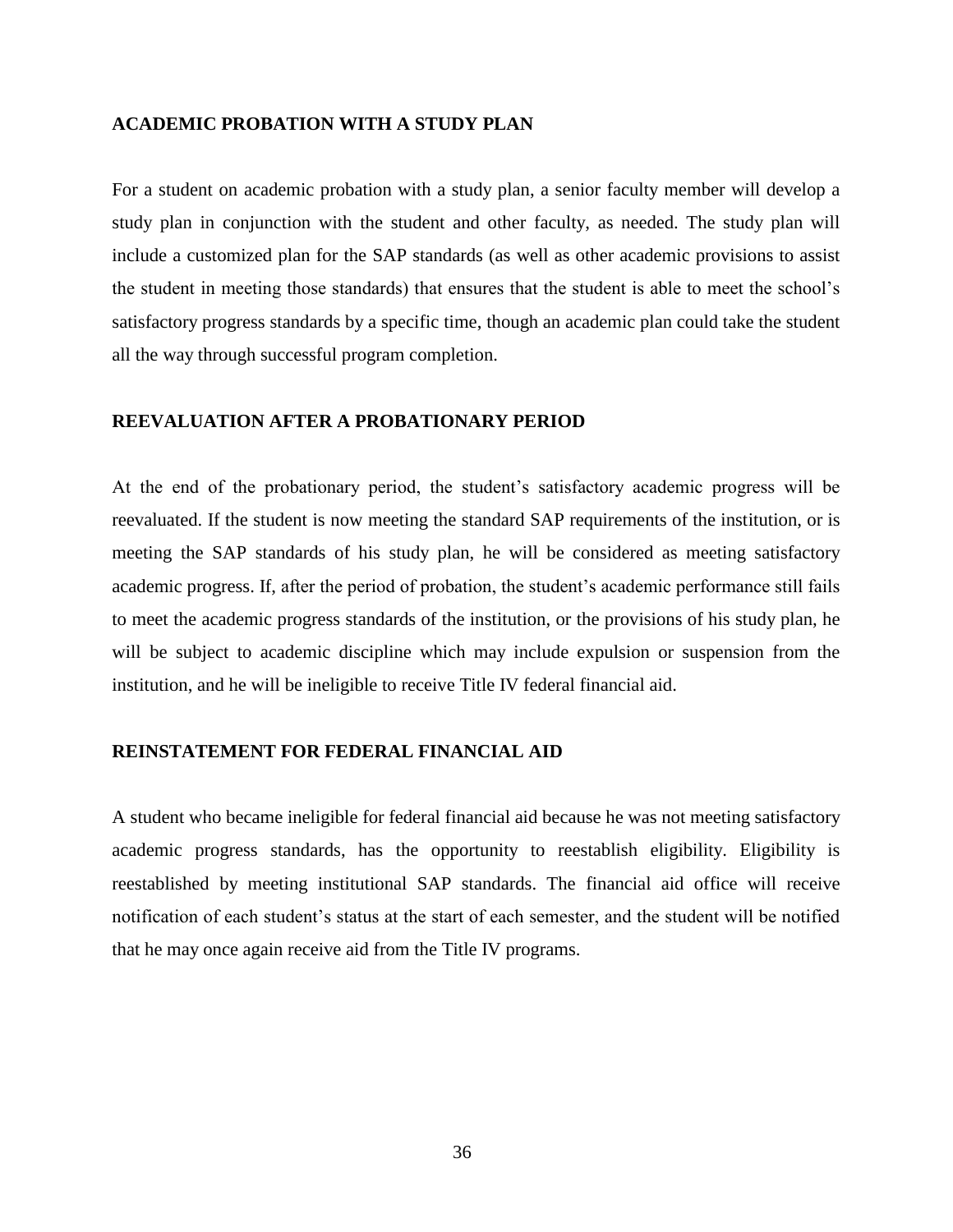#### <span id="page-36-0"></span>**INCOMPLETES**

If a student has not completed all required course work for a particular course, he may have additional time (up to six months), at the discretion of the instructor, to complete the work. A grade of incomplete will only be assigned with a documented plan from the instructor detailing course work that must be completed. In the interim, those course grades are marked as incomplete. Courses in which a student receives a grade of incomplete are not included in the GPA as long as the Incomplete remains on the transcript. The courses marked incomplete are included in the student's number of credits attempted but not credits completed. A grade of incomplete will be replaced with a grade at the conclusion of the period of time given for the work to be completed.

## <span id="page-36-1"></span>**WITHDRAWALS FROM A COURSE**

A student who withdraws from a course(s) will have the course recorded as Withdrawn. This grade will not be counted in the student's GPA. However, the course(s) will be counted towards the student's number of credits attempted but not completed.

#### <span id="page-36-2"></span>**TRANSFER CREDITS AND SATISFACTORY PROGRESS**

Transfer credits are not included in the GPA calculation; however, they are counted toward both the number of attempted credits and the number of credits earned by the student.

#### <span id="page-36-3"></span>**REPETITIONS**

All repeated courses are counted in the number of the student's attempted credits.

For Title IV awarding purposes, if a student is repeating a course in which he earned a passing grade, for the purpose of grade improvement, it is counted towards the student's enrollment status for Title IV purposes only the first time the course is retaken. If a student is repeating a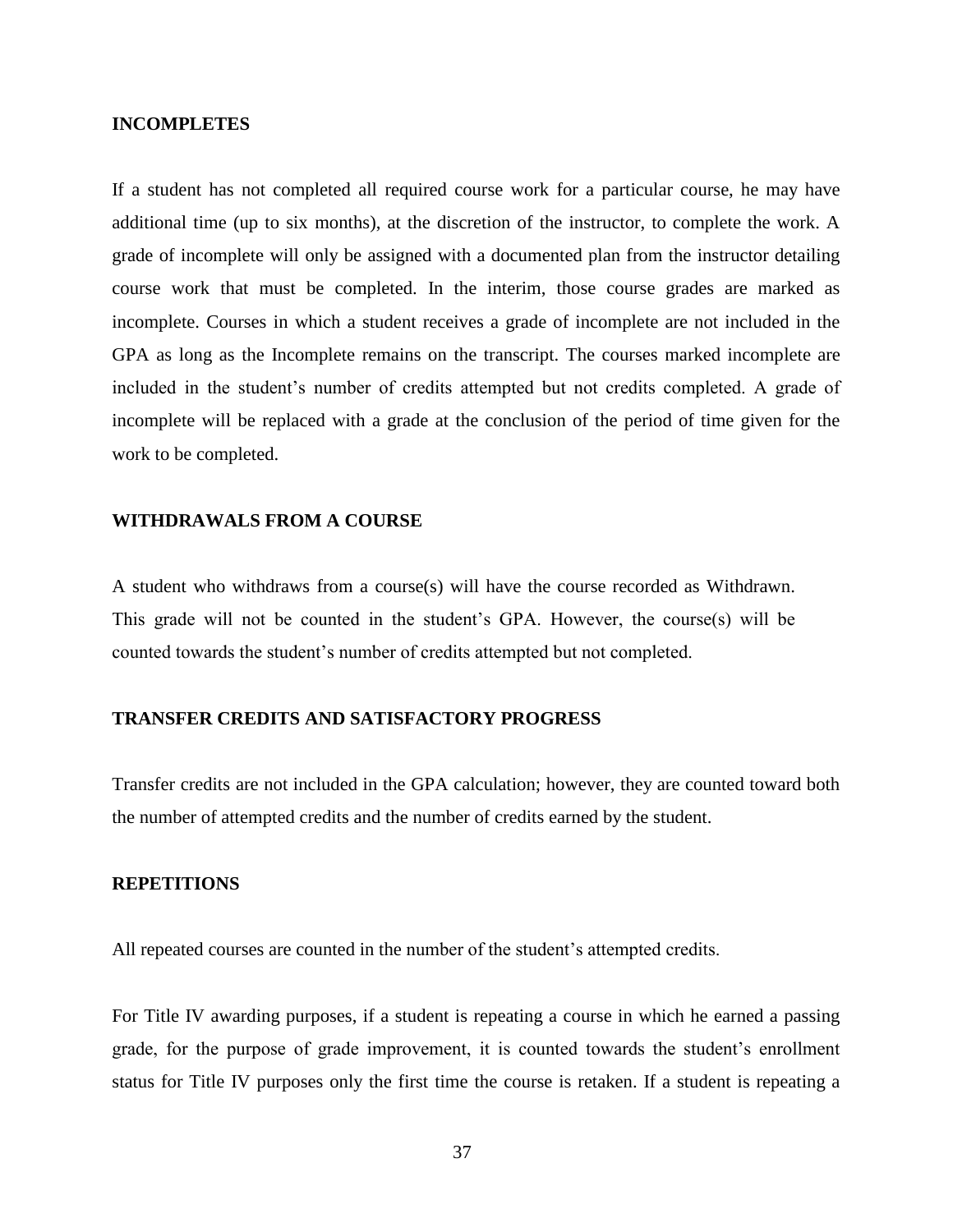course in which he received a failing grade, it is always counted towards the student's enrollment, regardless of how many times he repeats that course in an attempt to pass.

For TAP grant awarding purposes, repeated courses are only counted towards the student's enrollment status for TAP grant awarding purposes for the semester in which the repeated course is taken, if the student received a failing grade. All attempts of a course are included in the student's GPA, including failing grades.

A student repeating a course must remain within the time frame required for satisfactory academic progress standards.

# <span id="page-37-0"></span>**CHANGE OF MAJOR**

All credits attempted are included in making a student's SAP determination, regardless of any subsequent changes in major, if applicable.

#### <span id="page-37-1"></span>**ESL/NONCREDIT REMEDIAL COURSES**

Central Yeshiva Tomchei Tmimim Lubavitz does not offer any ESL or non-credit remedial courses.

## <span id="page-37-2"></span>**GRADE POINT SYSTEM**

The grading system of academic performance followed at Central Yeshiva Tomchei Tmimim Lubavitz is based on a combination of criteria. These include an evaluation by the faculty member of the student's participation in and contribution to the lecture, oral/ written examinations and the student's overall Hasmoda.

Excessive absence is assessed by the individual Rebbe and may lead to a reduction of grade mark(s) or even course failure.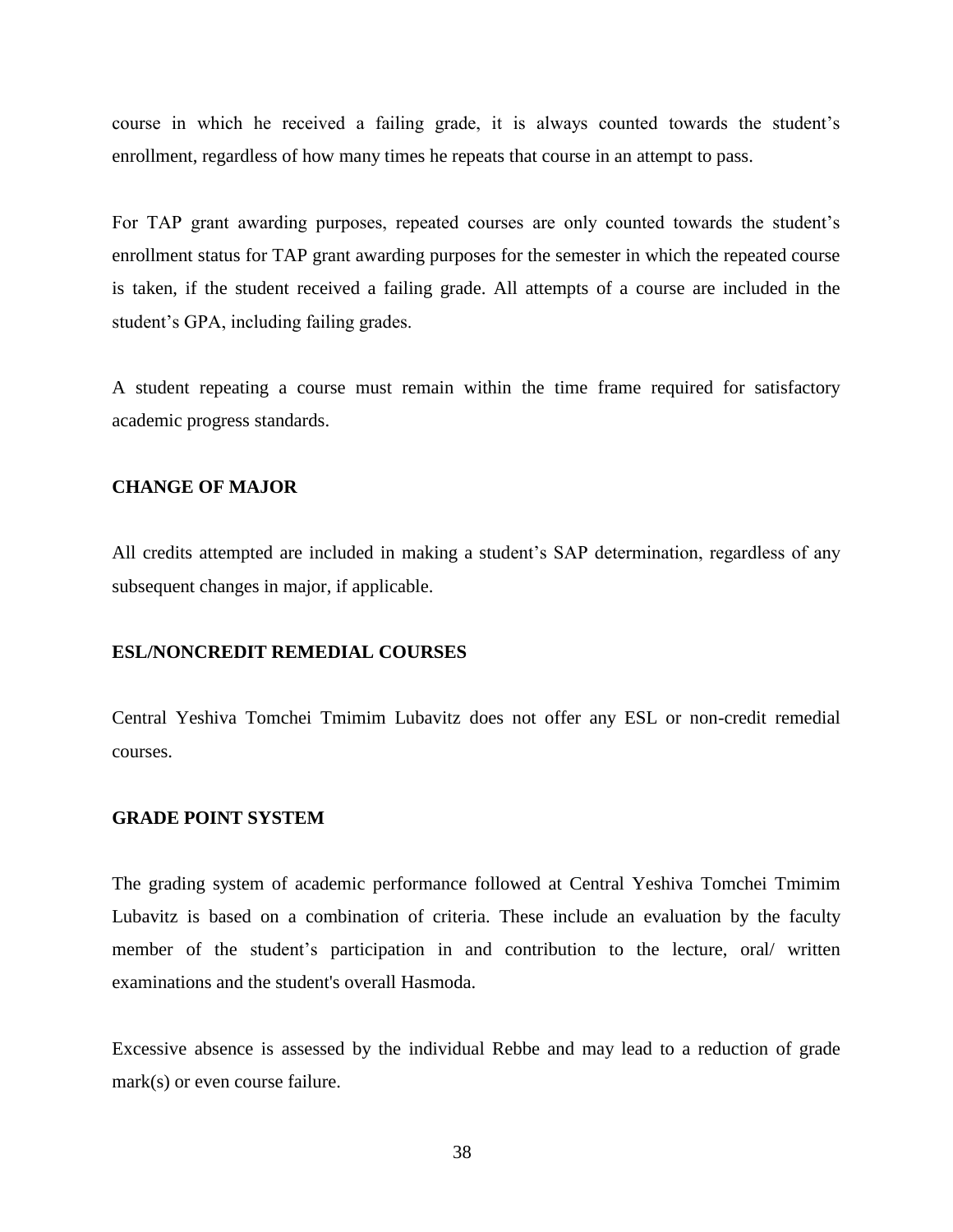Rather than deriving grades from a precise numerical average, Central Yeshiva Tomchei Tmimim Lubavitz employs a grading system used by other institutions of higher education. The following letter grades are used in the Yeshiva, even though the grades themselves are only a proxy measure of the student's quality of work:

| A    | Superior      | 4.0 | $C_{\tau}$  | Fair/Poor  | 1.7 |
|------|---------------|-----|-------------|------------|-----|
| $A-$ | Excellent     | 3.7 | D           | Poor       | 1.0 |
| $B+$ | Very Good     | 3.3 | $\mathbf F$ | Failing    | 0.0 |
| B    | Good          | 3.0 | W           | Withdrawn  |     |
| $B-$ | Above Average | 2.7 | $\bf{I}$    | Incomplete |     |
| $C+$ | Average       | 2.3 |             |            |     |
| C    | Fair          | 2.0 |             |            |     |

The GPA is established by multiplying the grade point equivalent of each course by the number of credits it yields. The products of each course are then added together. The sum is then divided by the total number of credits earned in the semester.

Credit hours with a grade of Incomplete and Withdrawn are not included in the determination of the grade point average, although those hours with a grade of Fail are included.

Sample GPA Calculation:

| $A-$          | 6 (credits)  | X | 3.7 | $= 22.2$ |
|---------------|--------------|---|-----|----------|
| $B+$          | 4 (credits)  | X | 3.3 | $= 13.2$ |
| $\mathcal{C}$ | 1 (credits)  | X | 2.0 | $= 2.0$  |
| A             | 1 (credits)  | X | 4.0 | $= 4.0$  |
|               | 12 (credits) |   |     | 41.4     |

Divided by 12 Credits for the Semester = 3.45 GPA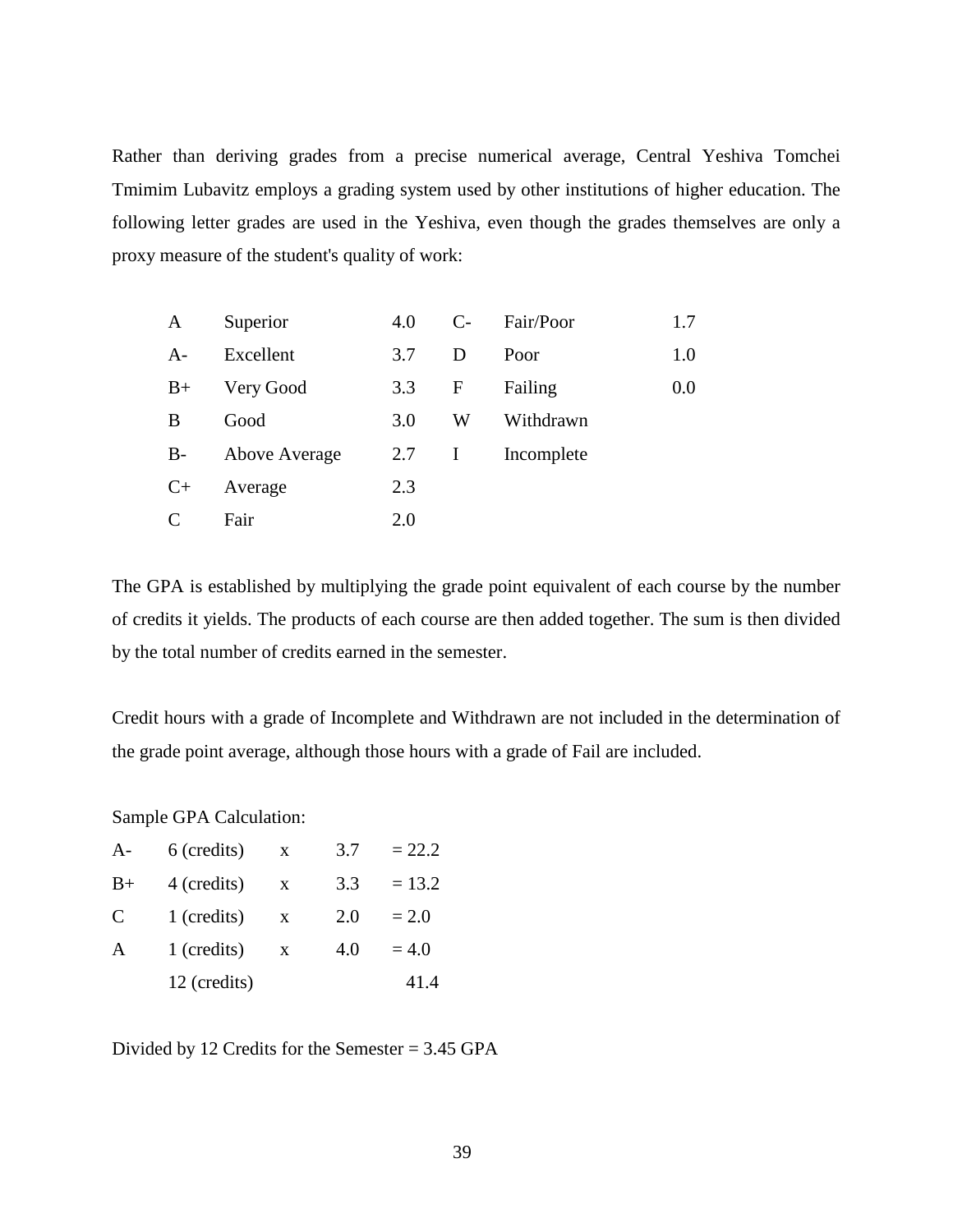# <span id="page-39-0"></span>**GROUNDS FOR DISMISSAL**

Students are expected to keep the hours of the school's course and study schedule and attend all lectures. They must also complete regular oral and written exams.

Students who fail to adhere to the school's regulations may be placed on probation. If improvement is not seen, the Rosh Hayeshiva will notify the student that he may be dismissed from the school.

Students who persistently violate the school's rules of conduct and discipline, or who have been found to conduct themselves in a manner that constitutes a breach of character, dress, or moral conduct as defined by the Shulchan Aruch, may also be dismissed from the school.

It should be noted that dismissals are extremely rare as every effort is made to accept students of high character and diligence.

# <span id="page-39-1"></span>**GOOD ACADEMIC STANDING FOR STATE GRANT PROGRAMS**

To maintain eligibility for NY State aid (TAP), a student must be in good academic standing, which includes two elements: pursuit of program and satisfactory academic progress.

**Pursuit of program** is a requirement that a student receive a grade (whether passing or failing) in a specific percentage of the courses each semester. The percentage is dependent on the number of TAP payments the student has received.

| <b>Payment</b>                                                                                                             | 2                                    | 3                                    | 4                                    |                                      | $6 - 10$                               |
|----------------------------------------------------------------------------------------------------------------------------|--------------------------------------|--------------------------------------|--------------------------------------|--------------------------------------|----------------------------------------|
| <b>Pursuit of Program:</b><br><b>Minimum credits</b><br>that the student<br>must have<br>completed in the<br>previous term | 6 which<br>is $50\%$ of<br>full time | 9 which<br>is $75\%$ of<br>full time | 9 which<br>is $75\%$ of<br>full time | 9 which<br>is $75\%$ of<br>full time | 12 which<br>is $100\%$ of<br>full time |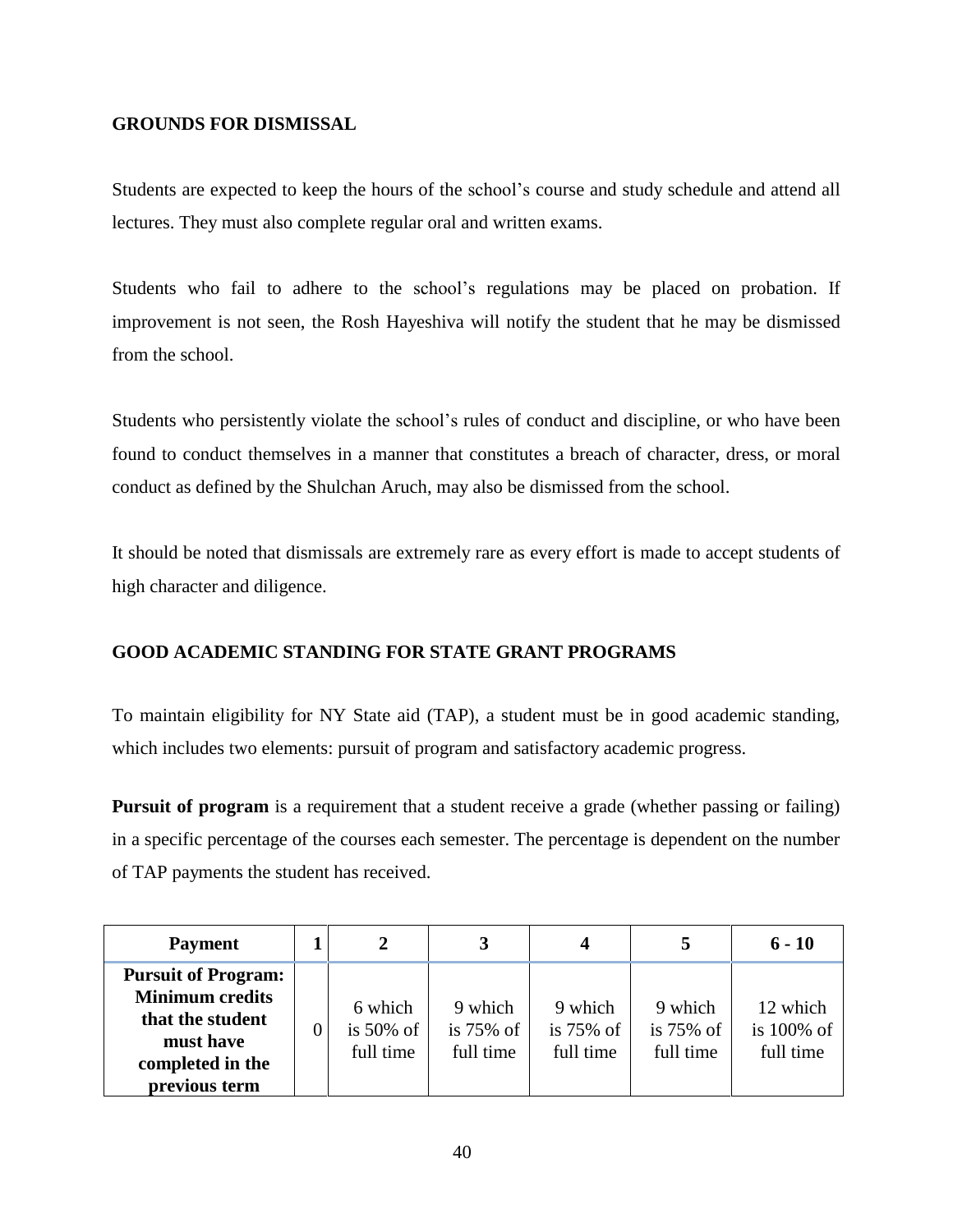**Satisfactory academic progress** is defined as accumulating a minimum number of credits and achieving a specified GPA each semester, depending on the number of TAP payments students have received

| <b>Term Payment</b>                                                                                                                                          | 1        | $\overline{2}$ | 3   | 4   | 5   | 6   | 7   | 8   | 9   |    |
|--------------------------------------------------------------------------------------------------------------------------------------------------------------|----------|----------------|-----|-----|-----|-----|-----|-----|-----|----|
| <b>Satisfactory</b><br><b>Academic Progress:</b><br><b>Minimum credits that</b><br>student must have<br>earned before being<br>certified for this<br>payment | $\theta$ | 6              | 15  | 27  | 39  | 51  | 66  | 81  | 96  |    |
| <b>Satisfactory</b><br><b>Academic Progress:</b><br>With a GPA of at<br>least                                                                                | $\theta$ | 2.0            | 2.0 | 2.0 | 2.0 | 2.0 | 2.0 | 2.0 | 2.0 | 20 |

Good academic standing is assessed each term. There is no financial aid warning period for New York State aid programs (TAP). Students who do not meet good academic standing standards lose their eligibility for state aid except as provided below.

There is a one-time good academic standing waiver that the school may issue if it determines that it is in the student's best interest. There is a C average waiver for students who fail to meet the required GPA average. The C average waiver is handled on a case-by-case basis and a request for the waiver, which includes supporting documentation, must be provided. Reasons for a waiver being granted may include death of a relative, personal illness or injury, or another extenuating circumstance.

Students who became ineligible for NY State aid because they were not meeting the good academic standing standards can reestablish eligibility by making up academic deficiencies during terms while not receiving a TAP award, being readmitted after not being enrolled for one calendar year, transferring to another TAP eligible institution, or being granted a waiver.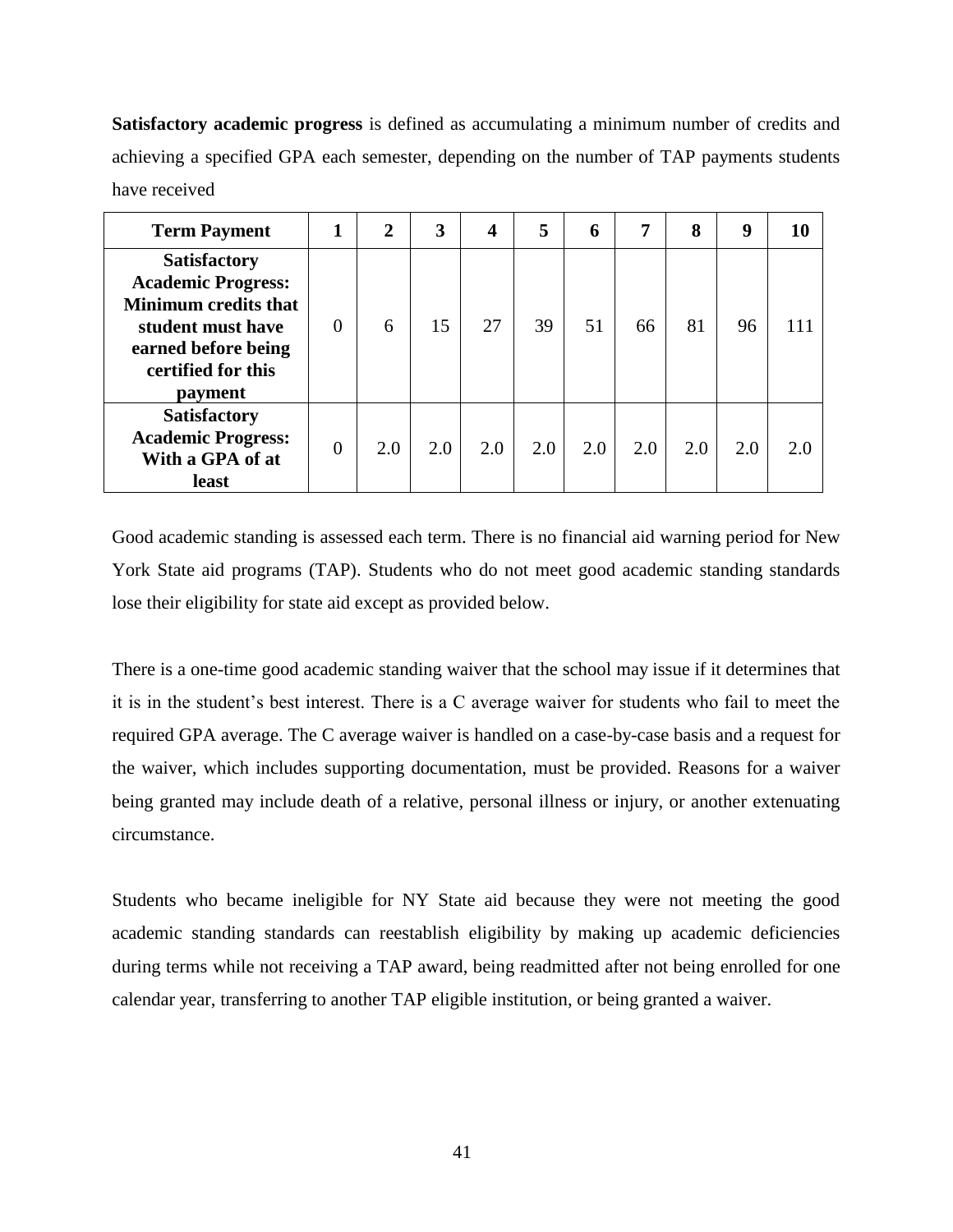#### <span id="page-41-0"></span>**ATTENDANCE**

Attendance is expected at all regularly scheduled classes. Excessive unexcused absences may be grounds for grade reductions, loss of course credit, dismissal, or other disciplinary action.

#### <span id="page-41-1"></span>**LEAVE OF ABSENCE-FEDERAL POLICY**

Under certain specialized circumstances, and with approval from the Regional Office of the U.S. Department of Education, a student may be granted an approved leave of absence. In order to be granted a leave of absence a student must follow the procedures outlined below:

The student must request the leave of absence in writing to the Rosh HaYeshiva, Rabbi S. Zalman Labkowski. The request must be signed and dated and must include the reason for which the student is requesting a leave of absence. A leave of absence will not be granted if the reason for the request is not included. The request for a leave of absence will be reviewed by the Rosh HaYeshiva within ten days of submission to the Rosh HaYeshiva. If approved, the request will be forwarded to the registrar's office and the decision will be placed in the student's academic file. Notification will be sent to the financial aid office.

The student must submit the request for a leave of absence and must receive the approval prior to beginning the leave of absence. The exception would be unusual circumstances when it is impossible for the student to do so, i.e. if the student was in a car accident or other unforeseen emergency/disaster.

A student will only be granted a leave of absence if it can be expected that he will return from the leave of absence on time. If it appears that the student may not return after the leave of absence, an approval will not be granted.

The maximum time for an approved leave of absence is 180 days.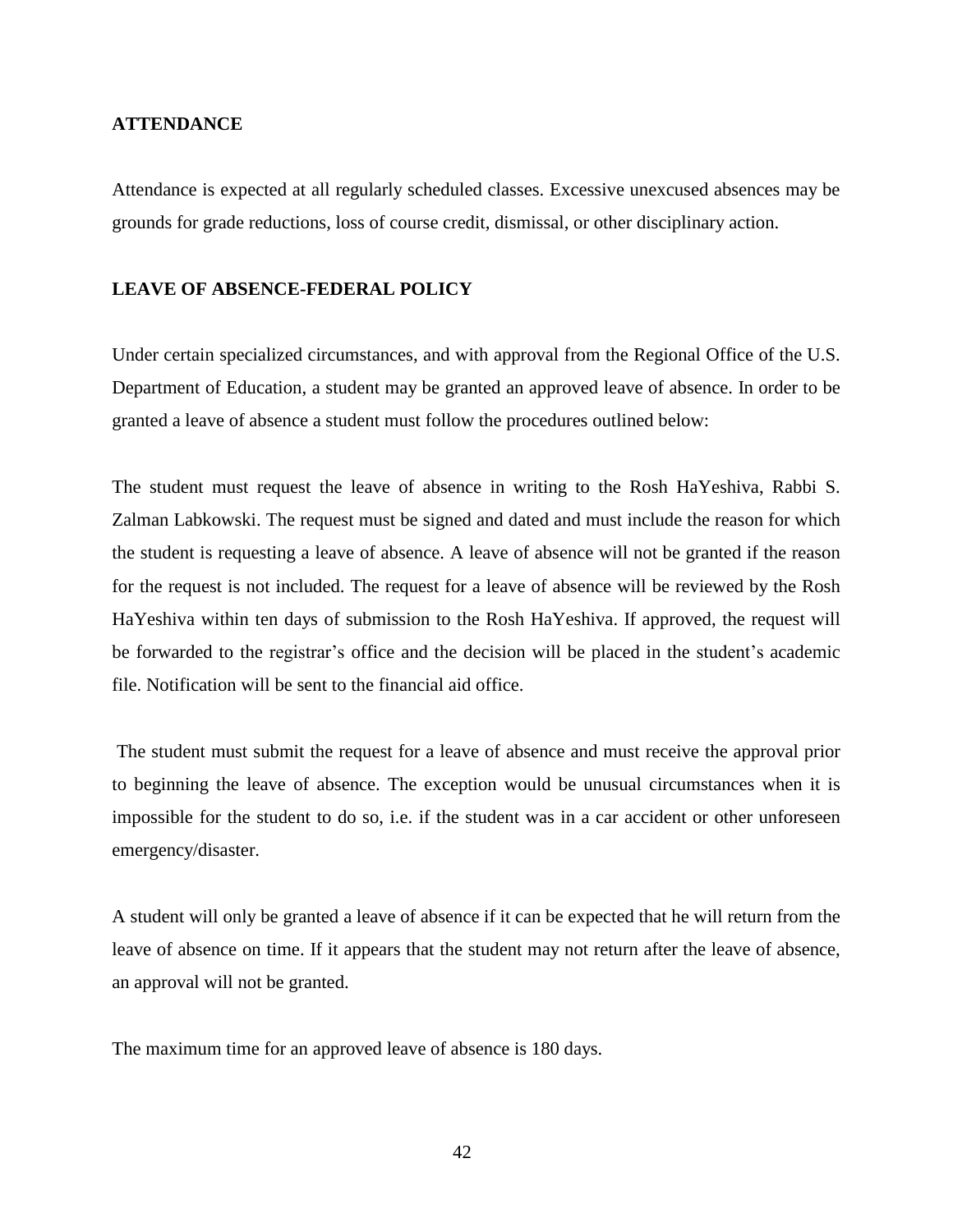Students on an approved leave of absence will not be considered withdrawn from the institution and no refund calculations will be made for Title IV financial aid received. Students who fail to return to school after an approved leave of absence will be considered withdrawn from the institution as of the date of the start of the leave of absence and refunds will be calculated accordingly.

# <span id="page-42-0"></span>**AVAILABILITY OF FULL TIME EMPLOYEE TO ASSIST ENROLLED AND PROSPECTIVE STUDENTS**

CYTTL has designated Rabbi Moshe Gluckowsky, Director of Financial Aid, as the full time employee available to assist enrolled and prospective students in obtaining information on financial aid programs available, criteria for eligibility, and procedure for applying for financial aid, cost of attendance, retention rates, completion and transfer rates, institutional security and crime statistics, and all required disclosures and information, as required by 668.42, 668.43. 668.45 and 668.46 of Title 34 of the Code of Federal Regulations. He is available in the administrative offices during regular business hours or by calling 718-774-3430.

#### **COMPLAINTS PROCEDURE**

#### <span id="page-42-1"></span>Internal Complaint Policy

Any student who has a complaint should submit it in writing to Rabbi Shloime Zarchi or Rabbi Moshe Gluckowsky. The complaint will be investigated, and the student will be informed in writing within 30 days of the resolution of his complaint. No person directly involved in the complaint issue will make the final determination.

#### <span id="page-42-2"></span>AIJS Complaint Procedure

Complaints can be filed with the office of the AIJS using the contact information below.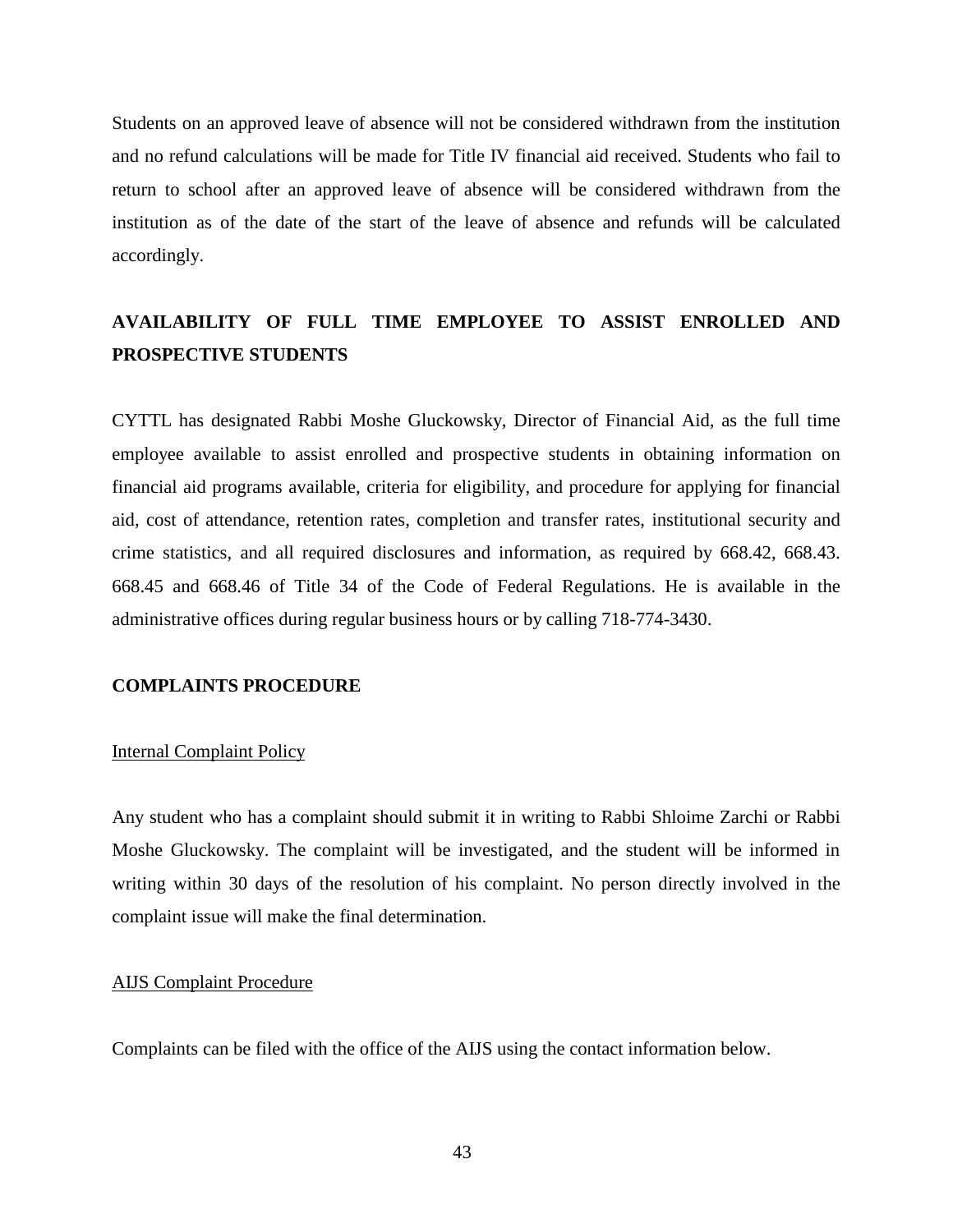Association of Institutions of Jewish Studies 500 West Kennedy Boulevard Lakewood, NJ 08701-2620 732.363.7330 Email: [cstern@theaijs.com](mailto:cstern@theaijs.com)

Complaints that are received by AIJS concerning an AIJS accredited institution will be handled according to the following procedures:

1. Within 10 days of receipt by AIJS, the complaint is screened to see if it has any face validity and if it is relevant to AIJS's role in accrediting and overseeing the institution.

2. If AIJS determines that the complaint does not fit into AIJS's responsibilities, the complaint will be acknowledged and replied to as being not within the purview of AIJS. As a courtesy, a copy of the complaint will be forwarded to the institution, and the case will be closed.

3. If AIJS determines that the complaint is relevant to its accreditation standards or policies and falls within AIJS's oversight responsibilities, AIJS will contact the institution and forward the complaint to the institution. AIJS will then allow 30 days for the institution to respond to AIJS. The institution must provide, in its response to AIJS, an explanation of its actions, as well as a statement certifying that the institution followed its own published complaint policy.

4. AIJS will then review the institution's response and complaint policy.

5. If the institution informs AIJS in its response that the complainant did not follow the complaint policy of the school, AIJS will instruct the complainant to follow the complaint policy of the institution.

6. If the complainant claims to have followed the institution's published complaint policy, and the matter is not resolved to the satisfaction of the complainant, AIJS will make a determination as to whether or not the matter involves issues that question the institution's compliance with its own policies and/or AIJS standards or policies. AIJS will launch an inquiry into the issue within 10 days. AIJS will ask for documentation from the complainant,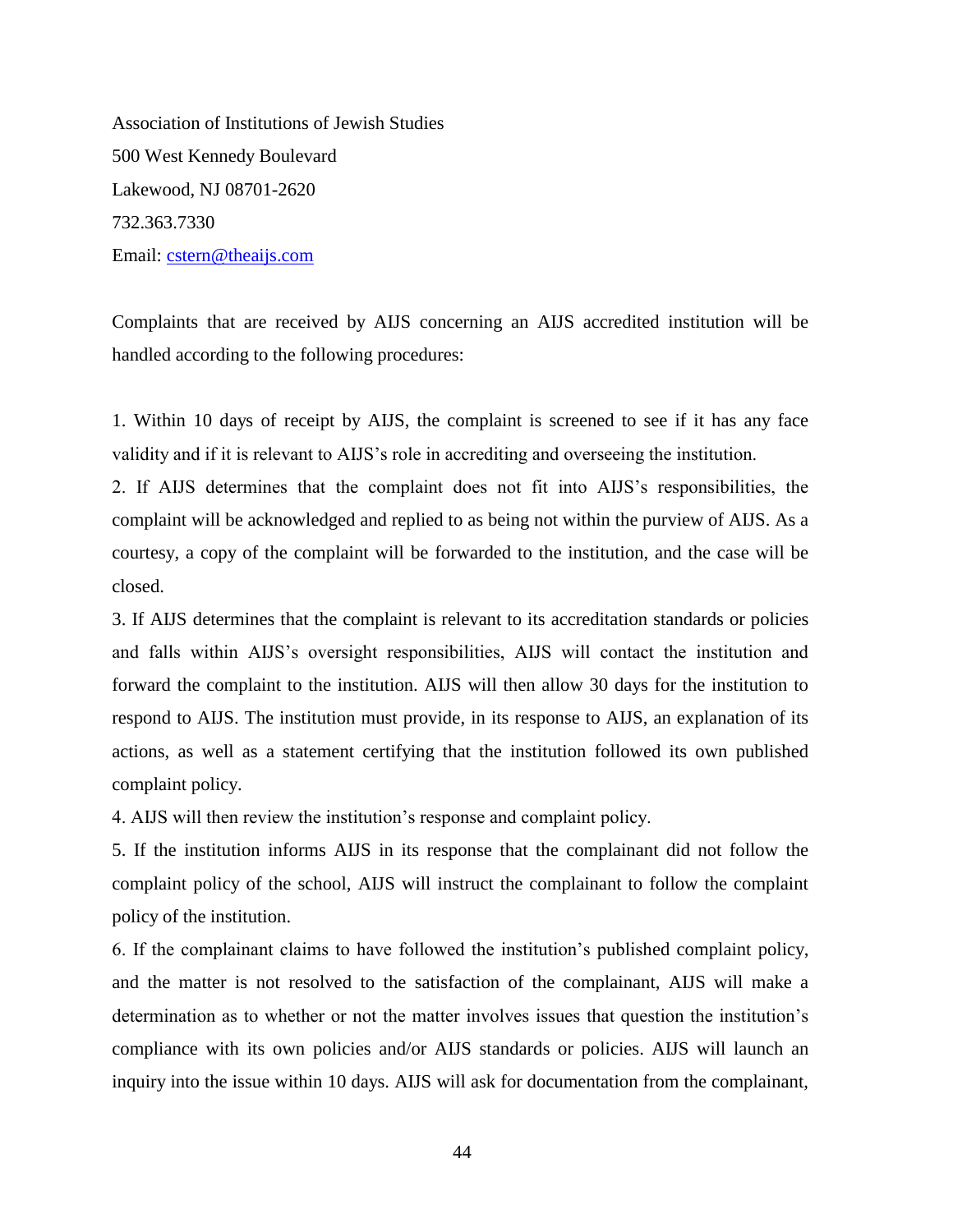substantiating the complaint; and an explanation of the disposition from the institution (which should document how the institution followed its own complaint policy and procedures as well as the steps taken to resolve the complaint.)

7. Within 10 days of the receipt of these above materials, a member of the AIJS administrative staff will review the complaint file to determine if the institution complied with AIJS standards and policies. AIJS will contact the institution and allow the institution the opportunity (30 days) to review the matter and provide an explanation and/or additional information to AIJS.

8. If after receipt of the institutional response and a review of any additional documentation, AIJS makes a final determination that the institution is not in compliance with AIJS standards and/or policies, a formal corrective action plan will be required from the institution within 30 days.

9. If the response is accepted by AIJS, both the complainant and the institution will be so advised and the case will be closed.

10. If the corrective action plan is not accepted by AIJS, the matter will be placed on the agenda of the EAC to determine if an adverse action or other sanction should be initiated against the institution for noncompliance with AIJS's standards of accreditation.

11. AIJS will make a good faith effort to address credible anonymous complaints against an accredited institution or against AIJS itself and treat it in a similar manner to a regular complaint. Obviously, there is no mechanism to respond directly to an anonymous complainant.

12. All complaints received by AIJS regarding an accredited institution will be filed and stored in an easy and accessible manner. Site visitors will be given access to the file of an institution that is being reviewed, and any complaints on file in AIJS will be considered in the final decision of the EAC.

If a written complaint is filed against AIJS directly, the complaint is recorded and acknowledged. Within 10 days of the receipt of the complaint, a member of the AIJS administrative staff will review the complaint and submit both the complaint and the review of the complaint to the Chair of the EAC to evaluate the validity of the complaint.

45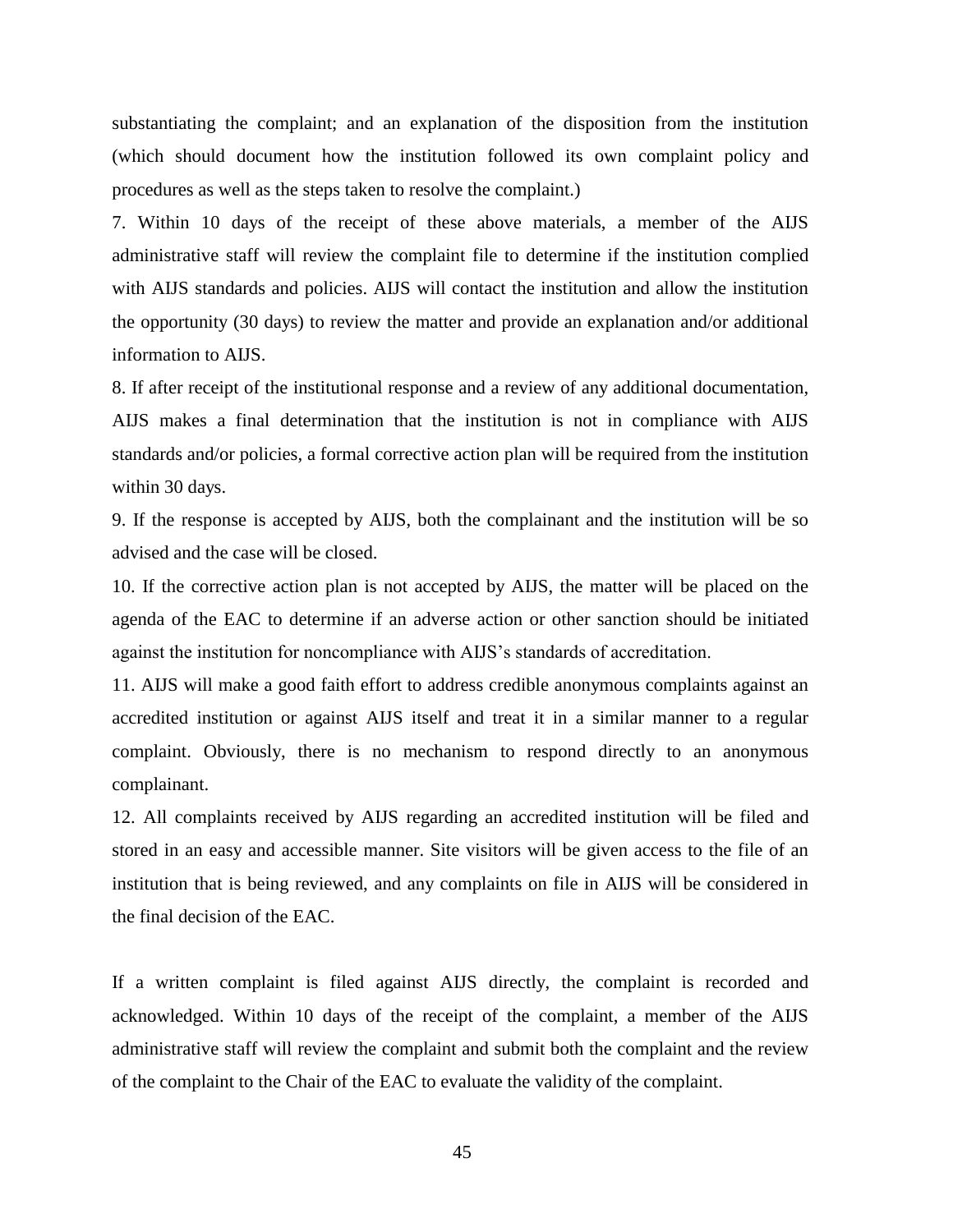If the complaint is deemed justified, the EAC will instruct AIJS staff of the appropriate means to resolve the matter and will notify the complainant within 10 days of the review of the complaint. If the complainant is anonymous, no notification is necessary.

If the matter is not resolved to the satisfaction of the complainant, the complainant may bring the matter directly to the EAC, by addressing the complaint to:

Chair of Executive Accreditation Council, AIJS 500 West Kennedy Boulevard Lakewood, NJ 08701-2620 732.363.7330 Email:<cstern@theaijs.com>

#### <span id="page-45-0"></span>**NY State Complaint Policy**

A student also has the right to file a complaint with the State of New York Education Department using the policy below.

For all types of complaints concerning colleges and universities in New York State, the first course of action must be to try to resolve the complaint directly with the administration of the college or university involved. The Office of College and University Evaluation will not review a complaint until all grievance procedures at the institution have been followed and all avenues of appeal exhausted and documentation provided that such procedures have been exhausted. Please note: Every New York State college and university is required to establish, publish, and enforce explicit policies related to redress of grievances.

Please do not send a complaint to the Office of College and University Evaluation until you have read all of the information below. This will assure that you are sending your complaint to the appropriate agency/office.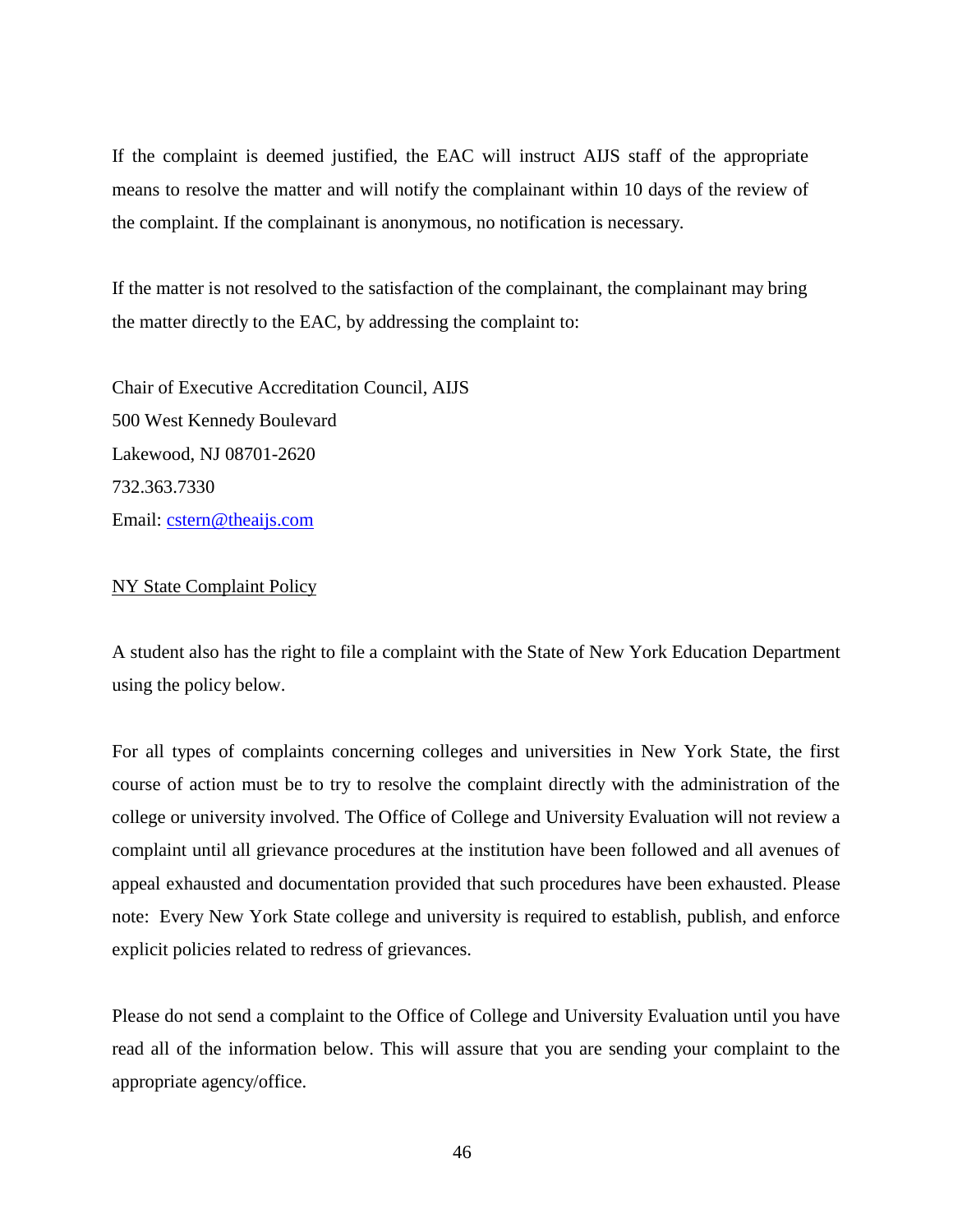- The Office of College and University Evaluation handles only those complaints that concern educational programs or practices of degree-granting institutions subject to the Regulations of the Commissioner of Education, with the exceptions noted below.
- The Office does not handle anonymous complaints.
- The Office does not intervene in matters concerning an individual's grades or examination results, as these are the prerogative of the college's faculty.
- The Office does not handle complaints concerning actions that occurred more than five years ago.
- The Office does not intervene in matters that are or have been in litigation.

Complaints concerning **programs in fields leading to professional licensure** (e.g., nursing) should be directed to:

Office of the Professions Professional Education Program Review Education Building, 2 West Albany, NY 12234

A complaint against a college in the **State University system** should be sent to:

State University of New York Central Administration State University Plaza Albany, NY 12246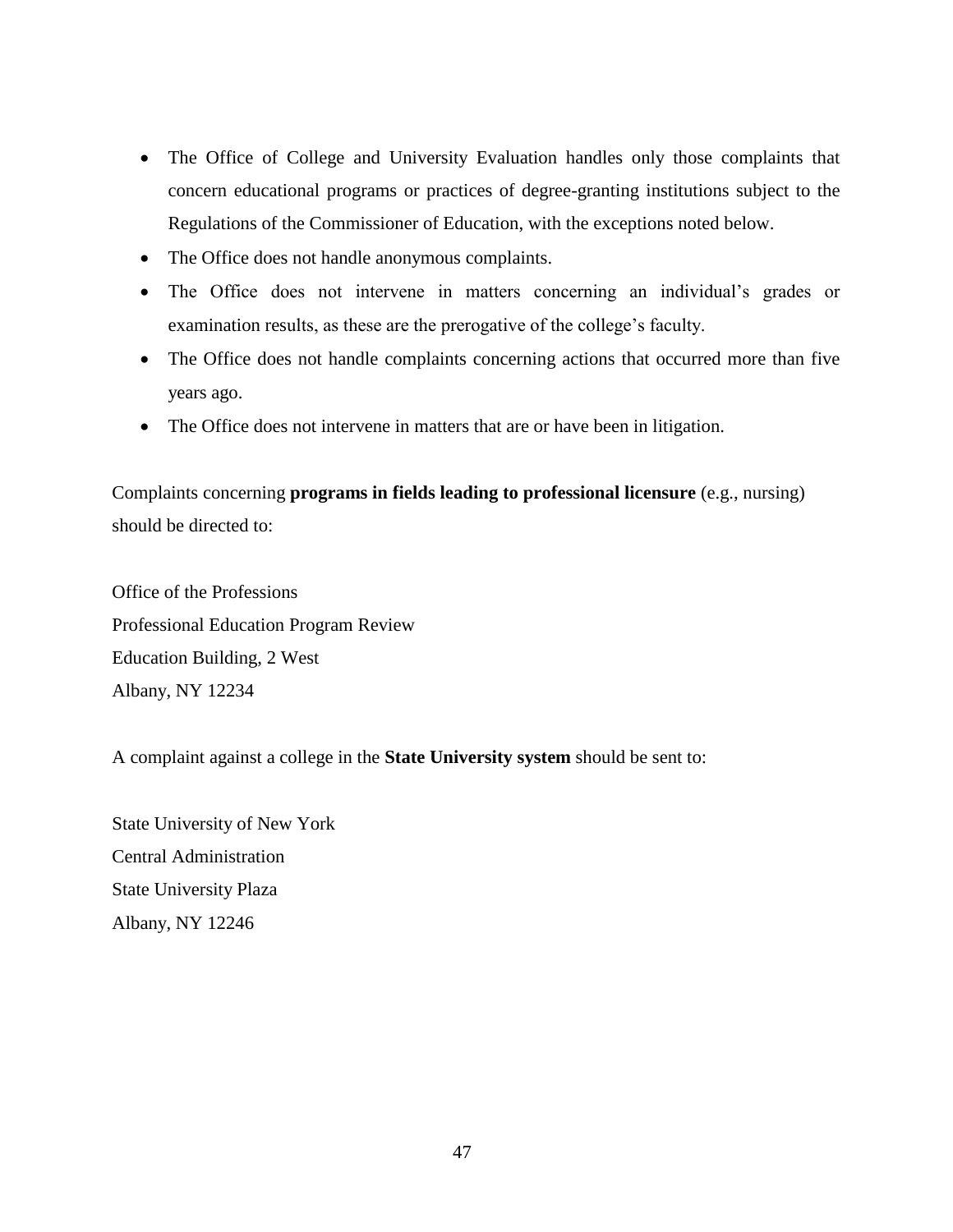A complaint against a college in the **City University system** should be sent to:

City University of New York Office of the General Counsel 205 East 42nd Street, 11th Floor New York, NY 10017

**Civil rights**: a complaint involving discrimination based on race, color, national origin, age, disability and sex, including sexual harassment, should be filed with the U.S. Office for Civil Rights: Office for Civil Rights (OCR) – Enforcement Office U.S. Department of Education 32 Old Slip, 26th Floor New York, NY 10005 – 2500 Telephone: 646-428-3900 FAX: 646-428-3843 TDD: 877-521-2172 Email: [OCR.NewYork@ed.gov](mailto:OCR.NewYork@ed.gov)

Or with:

# **NYS Division of Human Rights**

<https://dhr.ny.gov/complaint>

A complaint of **consumer fraud** on the part of the institution should be directed to the Office of the New York State Attorney General, Justice Building, Empire State Plaza, Albany, NY 12223.

For a complaint about **state student financial aid matters**, contact the Higher Education Services Corporation (HESC) Customer Communications Center at 1-888-NYS-HESC.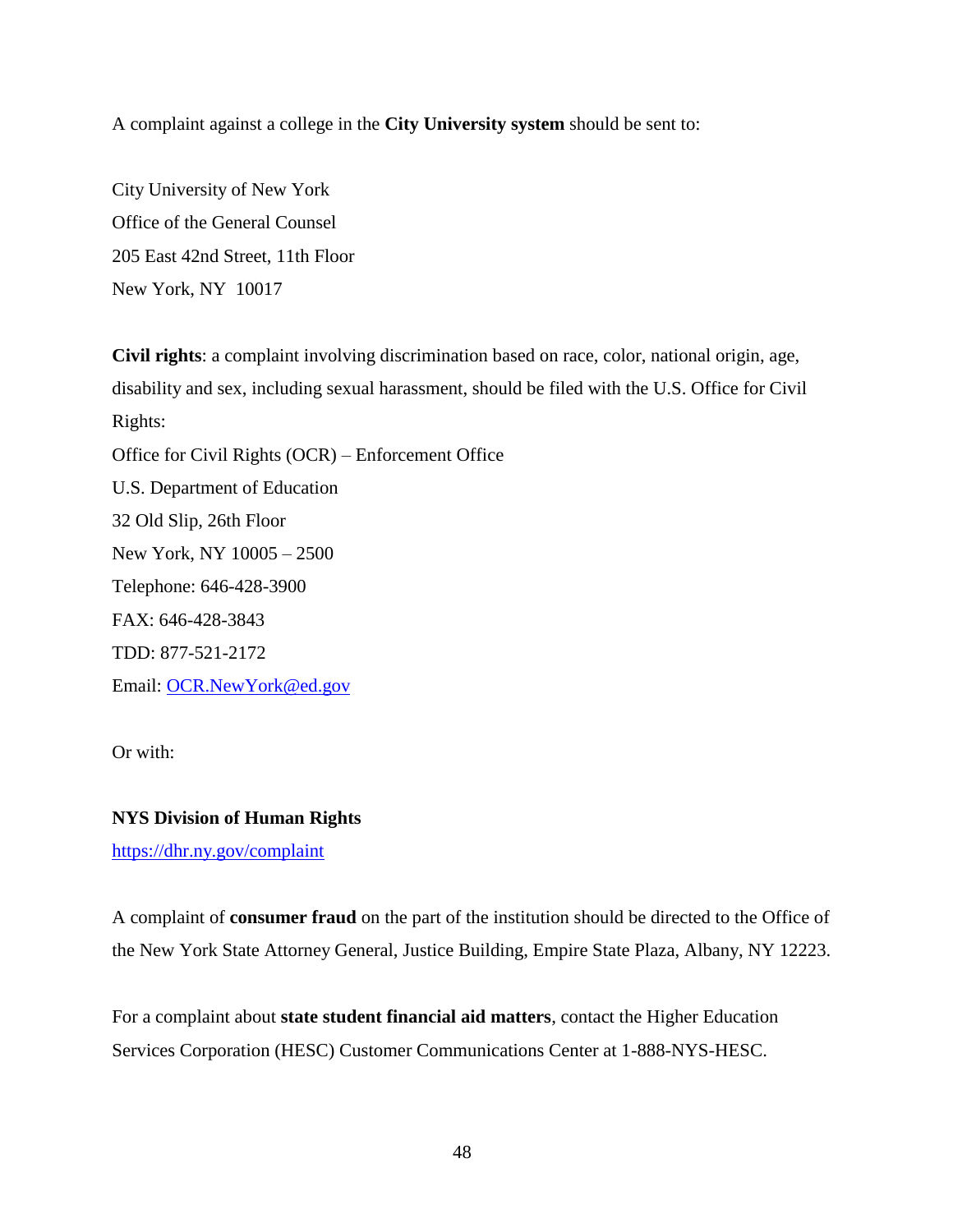Complainants should be aware that the Office of College and University Evaluation does not conduct a judicial investigation and has no legal authority to require a college or university to comply with a complainant's request.

If your complaint does not fall into one of the exceptions noted above, a complaint form can be accessed at [http://www.highered.nysed.gov/ocue/spr/documents/complaintform-accessible.pdf.](http://www.highered.nysed.gov/ocue/spr/documents/complaintform-accessible.pdf)

Further information regarding filing a complaint with the New York State can be found at [http://www.highered.nysed.gov/ocue/spr/COMPLAINTFORMINFO.html.](http://www.highered.nysed.gov/ocue/spr/COMPLAINTFORMINFO.html)

# <span id="page-48-0"></span>**NOTIFICATION OF RIGHTS UNDER THE FAMILY EDUCATIONAL RIGHTS AND PRIVACY ACT (FERPA)**

The Family Educational Rights and Privacy Act (FERPA) affords eligible students certain rights with respect to their education records. (An "eligible student" under FERPA is a student who is 18 years of age or older or who attends a postsecondary institution at any age.) These rights include:

- 1. The right to inspect and review the student's education records within 45 days after the day Central Yeshiva Tomchei Tmimim Lubavitz receives a request for access. A student should submit to the registrar, dean, head of the academic department, or other appropriate official, a written request that identifies the record(s) the student wishes to inspect. The school official will make arrangements for access and notify the student of the time and place where the records may be inspected. If the records are not maintained by the school official to whom the request was submitted, that official shall advise the student of the correct official to whom the request should be addressed.
- 2. The right to request the amendment of the student's education records that the student believes is inaccurate, misleading, or otherwise in violation of the student's privacy rights under FERPA.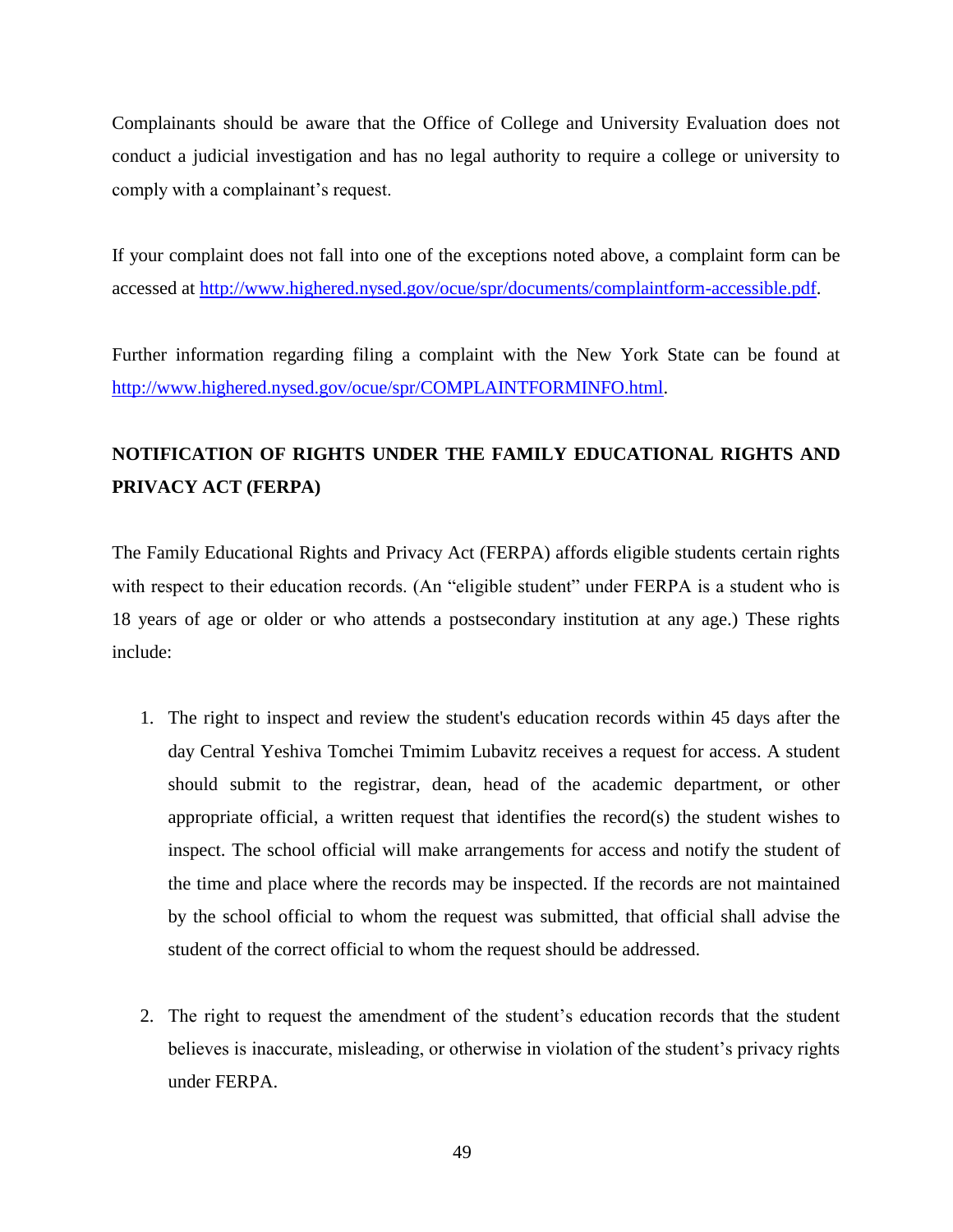A student who wishes to ask the school to amend a record should write the school official responsible for the record, clearly identify the part of the record the student wants changed, and specify why it should be changed. The written request should also specify the purpose of the disclosure and the parties to whom the disclosure may be made. The request must be signed and dated.

If the school decides not to amend the record as requested, the school will notify the student in writing of the decision and the student's right to a hearing regarding the request for amendment. Additional information regarding the hearing procedures will be provided to the student when notified of the right to a hearing.

3. The right to provide written consent before the school discloses personally identifiable information (PII) from the student's education records, except to the extent that FERPA authorizes disclosure without consent.

Central Yeshiva Tomchei Tmimim Lubavitz discloses education records without a student's prior written consent under the FERPA exception for disclosure to school officials with legitimate educational interests. A school official typically includes a person employed by the school in an administrative, supervisory, academic, research, or support staff position (including law enforcement unit personnel and health staff); a person serving on the board of trustees; or a student serving on an official committee, such as a disciplinary or grievance committee. A school official also may include a volunteer or contractor outside of the school who performs an institutional service of function for which the school would otherwise use its own employees and who is under the direct control of the school with respect to the use and maintenance of PII from education records, such as an attorney, auditor, or collection agent or a student volunteering to assist another school official in performing his or her tasks. A school official typically has a legitimate educational interest if the official needs to review an education record in order to fulfill his or her professional responsibilities for the school.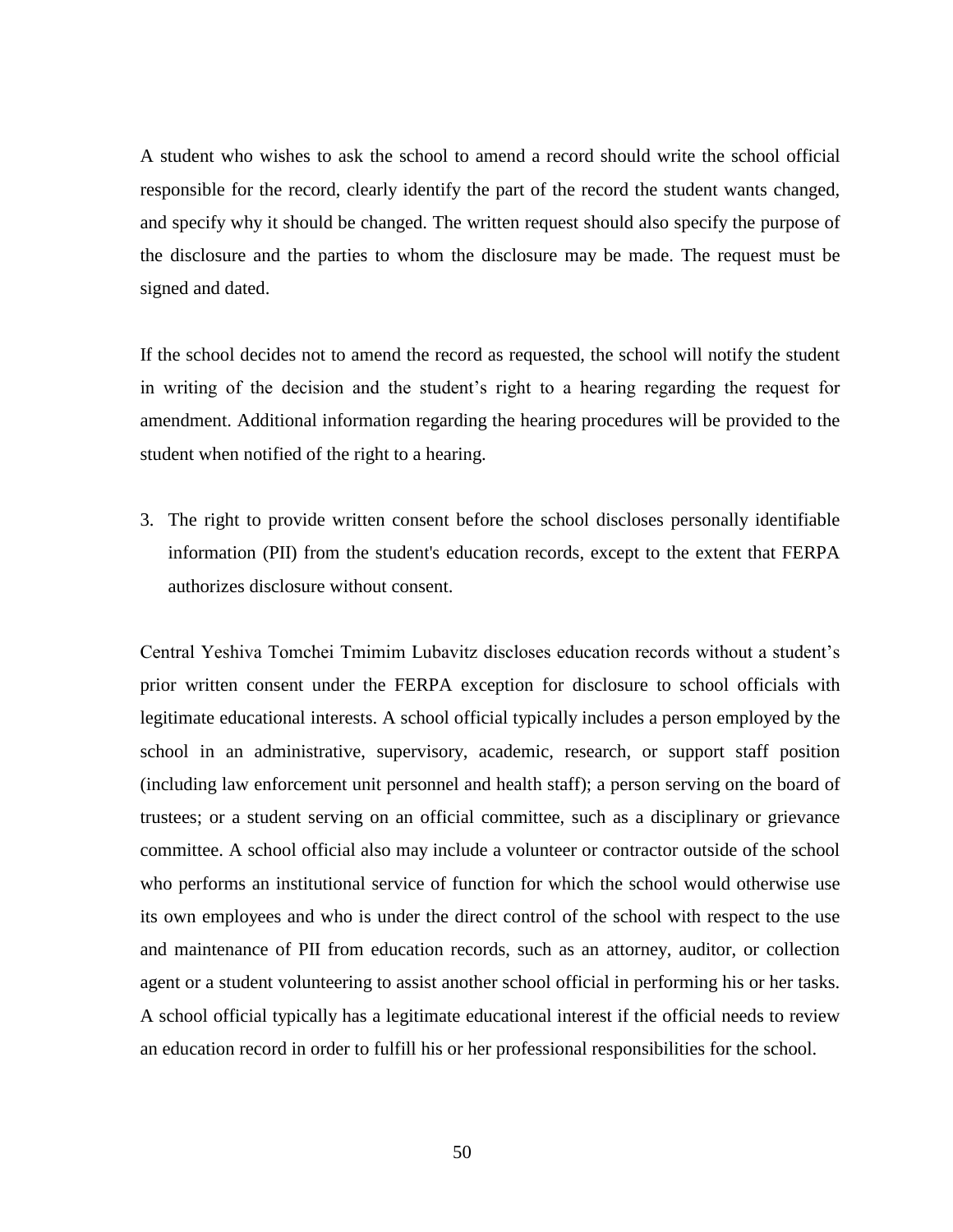The school also discloses education records without consent to officials of another school in which a student seeks or intends to enroll.

4. The right to file a complaint with the U.S. Department of Education concerning alleged failures by Central Yeshiva Tomchei Tmimim Lubavitz to comply with the requirements of FERPA. The name and address of the office that administers FERPA is:

Family Policy Compliance Office U.S. Department of Education 400 Maryland Avenue, SW Washington, DC 20202

FERPA permits the disclosure of PII from students' education records, without consent of the student, if the disclosure meets certain conditions found in § 99.31 of the FERPA regulations. Except for disclosures to school officials, disclosures related to some judicial orders or lawfully issued subpoenas, disclosures of directory information, and disclosures to the student, § 99.32 of FERPA regulations requires the institution to record the disclosure. Eligible students have a right to inspect and review the record of disclosures. A postsecondary institution may disclose PII from the education records without obtaining prior written consent of the student —

- To other school officials, including teachers, within Central Yeshiva Tomchei Tmimim Lubavitz whom the school has determined to have legitimate educational interests. This includes contractors, consultants, volunteers, or other parties to whom the school has outsourced institutional services or functions, provided that the conditions listed in § 99.31(a)(1)(i)(B)(*1*) - (a)(1)(i)(B)(*3*) are met. (§ 99.31(a)(1))
- To officials of another school where the student seeks or intends to enroll, or where the student is already enrolled if the disclosure is for purposes related to the student's enrollment or transfer, subject to the requirements of  $\S 99.34$ . ( $\S 99.31(a)(2)$ )
- To authorized representatives of the U. S. Comptroller General, the U.S. Attorney General, the U.S. Secretary of Education, or State and local educational authorities, such as a State postsecondary authority that is responsible for supervising the university's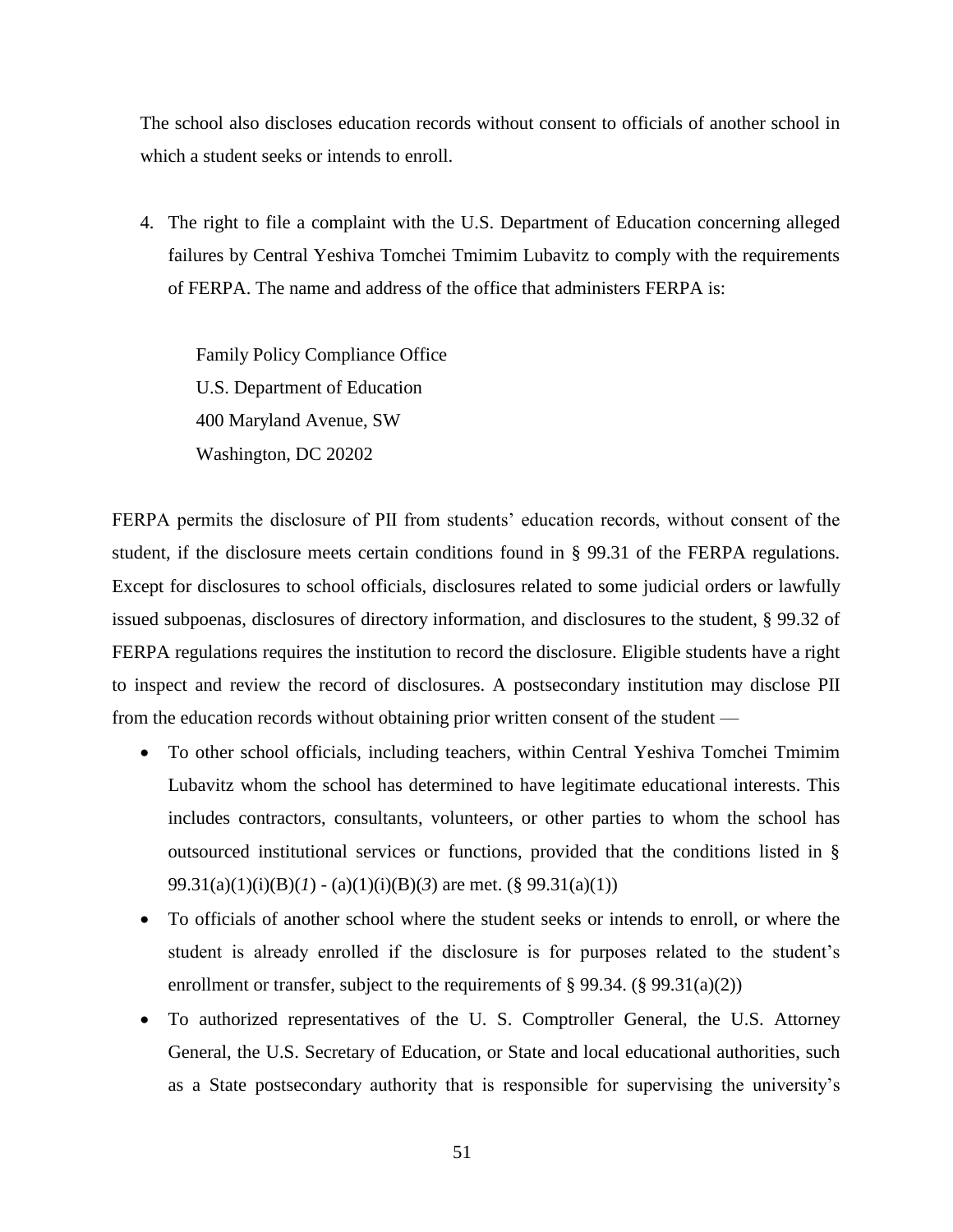State-supported education programs. Disclosures under this provision may be made, subject to the requirements of §99.35, in connection with an audit or evaluation of Federal- or State-supported education programs, or for the enforcement of or compliance with Federal legal requirements that relate to those programs. These entities may make further disclosures of PII to outside entities that are designated by them as their authorized representatives to conduct any audit, evaluation, or enforcement or compliance activity on their behalf.  $(\S$ § 99.31(a)(3) and 99.35)

- In connection with financial aid for which the student has applied or which the student has received, if the information is necessary to determine eligibility for the aid, determine the amount of the aid, determine the conditions of the aid, or enforce the terms and conditions of the aid.  $(\S$  99.31(a)(4))
- To organizations conducting studies for, or on behalf of, the school, in order to: (a) develop, validate, or administer predictive tests; (b) administer student aid programs; or (c) improve instruction.  $(\S 99.31(a)(6))$
- To accrediting organizations to carry out their accrediting functions.  $(\S 99.31(a)(7))$
- To parents of an eligible student if the student is a dependent for IRS tax purposes. (§ 99.31(a)(8))
- To comply with a judicial order or lawfully issued subpoena, to proceed with or defend against the legal action.  $(\S 99.31(a)(9))$
- To appropriate officials in connection with a health or safety emergency, subject to § 99.36. (§ 99.31(a)(10))
- The information the school has designated as "directory information" under  $\S$  99.37. ( $\S$ 99.31(a)(11)): name, student status, marital status, spouse's name, telephone number, address, date of birth, place of birth, dates of attendance, degrees granted, dates degrees granted, names of prior institutions attended, chavrusas, chaburas, roommates, photos, dormitory building/room numbers, seat information, parents' and parents in-law's names, addresses, occupations, congregations, and similar background information.

Note: Students have the right to restrict the sharing of directory information. Students who wish to make such a request must contact the registrar's office, and submit the request in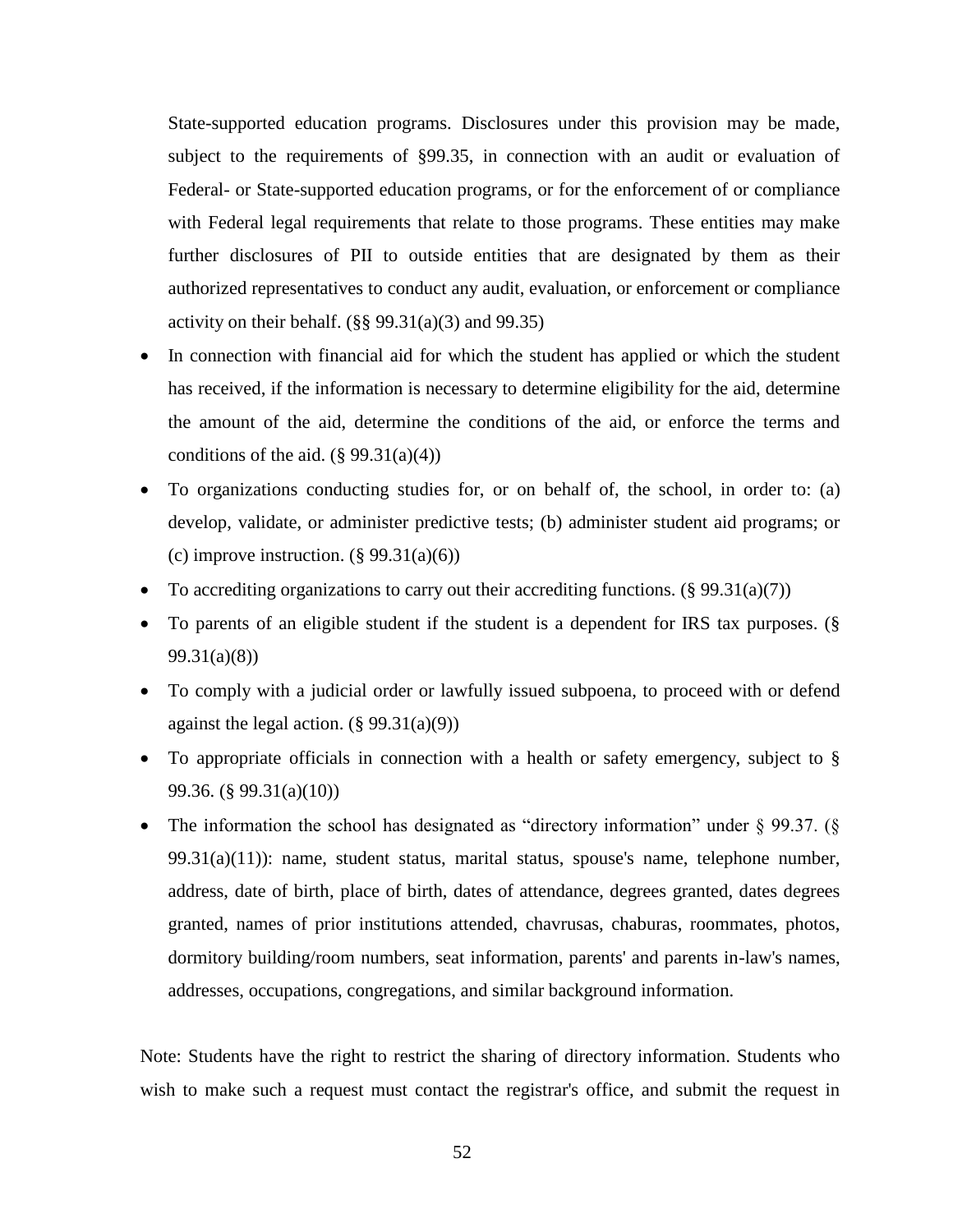writing within 90 days from the beginning of the semester. Once a student requests that the school not disclose directory information, this hold on sharing directory information will remain in place until revoked by the student in writing. Requests cannot be put into effect retroactively.

- To a victim of an alleged perpetrator of a crime of violence or a non-forcible sex offense, subject to the requirements of § 99.39. The disclosure may only include the final results of the disciplinary proceeding with respect to that alleged crime or offense, regardless of the finding.  $(\S 99.31(a)(13))$
- To the general public, the final results of a disciplinary proceeding, subject to the requirements of § 99.39, if the school determines the student is an alleged perpetrator of a crime of violence or non-forcible sex offense and the student has committed a violation of the school's rules or policies with respect to the allegation made against him or her. (§ 99.31(a)(14))
- To parents of a student regarding the student's violation of any Federal, State, or local law, or of any rule or policy of the school, governing the use or possession of alcohol or a controlled substance if the school determines the student committed a disciplinary violation and the student is under the age of 21.  $(\frac{6}{9}9.31(a)(15))$

# <span id="page-52-0"></span>**SUMMARY OF CIVIL AND CRIMINAL PENALTIES FOR VIOLATION OF FEDERAL COPYRIGHT LAWS**

Copyright infringement is the act of exercising, without permission or legal authority, one or more of the exclusive rights granted to the copyright owner under section 106 of the Copyright Act (Title 17 of the United States Code). These rights include the right to reproduce or distribute a copyrighted work. In the file-sharing context, downloading or uploading substantial parts of a copyrighted work without authority constitutes an infringement. Central Yeshiva Tomchei Tmimim Lubavitz forbids unauthorized distribution of copyrighted material including unauthorized peer-to-peer sharing. Safeguards are in place to prevent unauthorized distribution of copyrighted materials. Penalties for copyright infringement include civil and criminal penalties.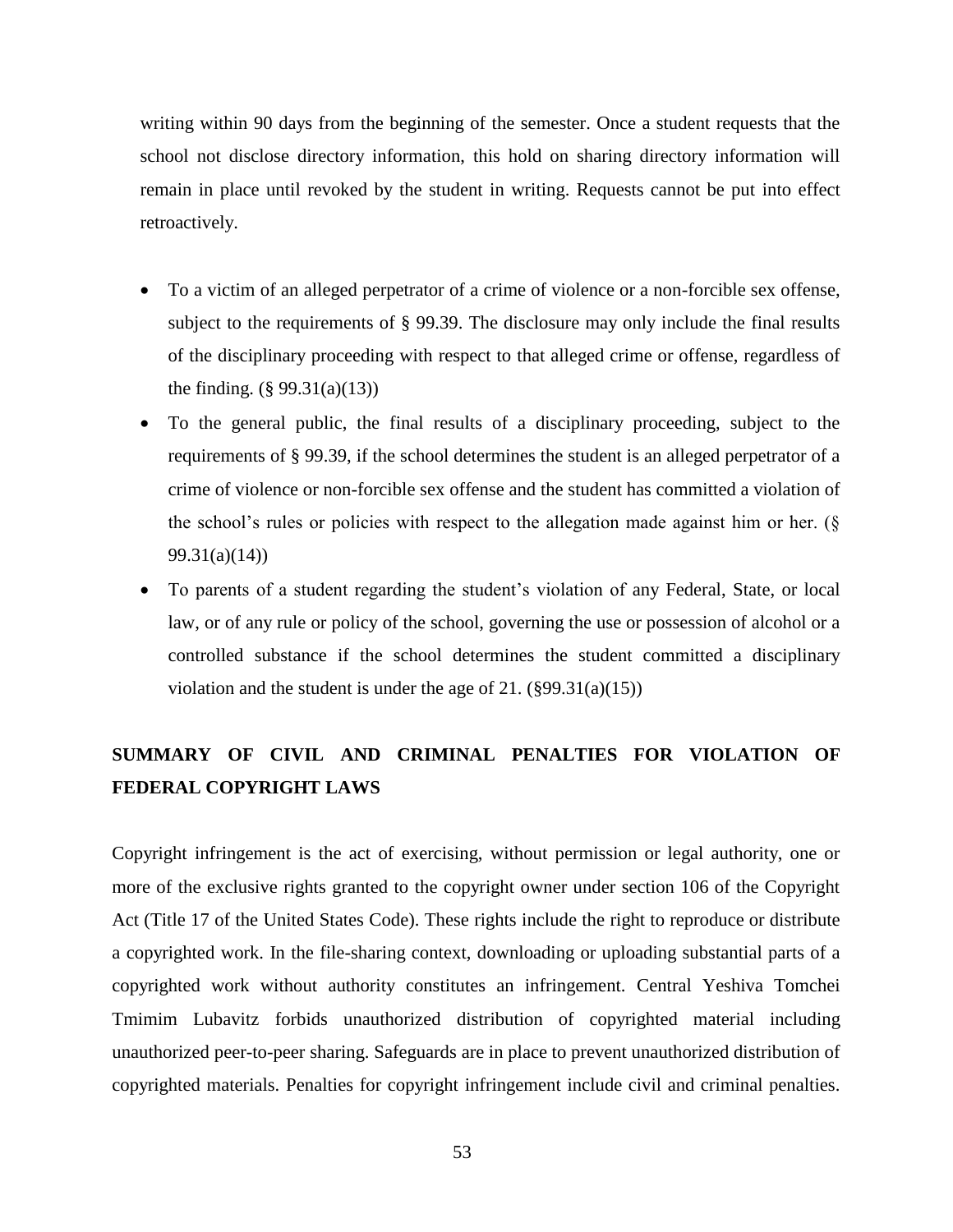In general, anyone found liable for civil copyright infringement may be ordered to pay either actual damages or "statutory" damages affixed at not less than \$750 and not more than \$30,000 per work infringed. For "willful" infringement, a court may award up to \$150,000 per work infringed. A court can, in its discretion, also assess costs and attorneys' fees. For details, see Title 17, United States Code, Sections 504, 505. Willful copyright infringement can also result in criminal penalties, including imprisonment of up to five years and fines of up to \$250,000 per offense. For more information, see the website of the U.S. Copyright Office at [www.copyright.gov.](www.copyright.gov)

Legal alternatives to obtain copyrighted material include:

- Purchasing the material
- Securing permission from the copyright owner
- Linking to materials on other sites, rather than copying and posting
- Using material in the public domain
- Lawfully using protected materials after a fair use analysis

Students are reminded that even content paid for can be a copyright infringement and that free content is not always an infringement.

#### <span id="page-53-0"></span>**ACADEMIC PROGRAMS**

Central Yeshiva Tomchei Tmimim Lubavitz offers a two year 60 credit Associates-level undergraduate program leading to a Classical Talmudic Studies Degree, a four year 120 credit Bachelors-level undergraduate program leading to an Advanced Classical Torah Studies Degree, and a five year 150 credit Bachelors-level undergraduate program culminating in a First Rabbinic Degree.

Note: Those students who wish to be awarded the First Rabbinic Degree must pass comprehensive ordination exams in addition to accumulating the required 150 credits.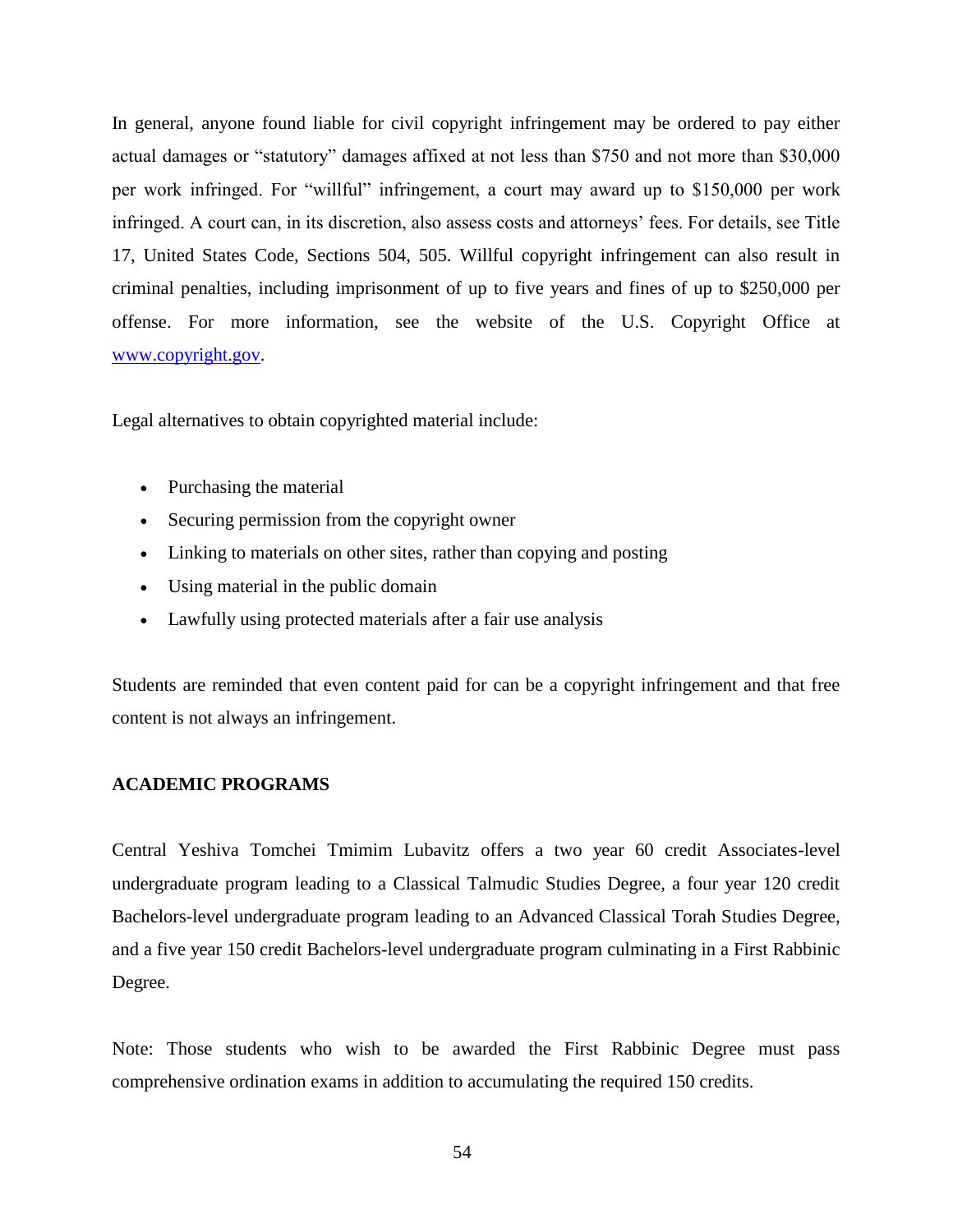#### <span id="page-54-0"></span>**TEXTBOOKS AND REQUIRED MATERIALS**

All required texts can be found in the library and are available at all times for student use. However, students may acquire personal copies if they wish. No other materials are required.

#### <span id="page-54-1"></span>**FREQUENCY OF COURSE OFFERINGS**

Students enrolled at Central Yeshiva Tomchei Tmimim Lubavitz generally take the maximum number of courses offered each term at their grade level and progress toward their degrees in the time frame outlined in the sample curriculum. Courses are offered with enough frequency to enable students to complete the course requirements and graduate within the expected time frames.

#### <span id="page-54-2"></span>**EXPLANATION OF COURSE NUMBERING SYSTEM**

The first letter of the course number represents the department of study:

- T Talmud
- C Chassidic Thought
- $L -$ Legal codes

The first digit following the letter represents the level: 1-5. The second digit indicates if the course is (1) intensive or (2) survey. The third and fourth digits represent the Mesechta being studied in the Talmud courses. A (Fall), B (Spring), or C/CS (Summer) following the course number refer to the semester of study.

# <span id="page-54-3"></span>**ACADEMIC PROGRAM DESCRIPTION**

Central Yeshiva Tomchei Tmimim Lubavitz recognizes the primacy of Talmud and its commentaries, together with the Halachic codes and Responsa, as the foremost subject of study,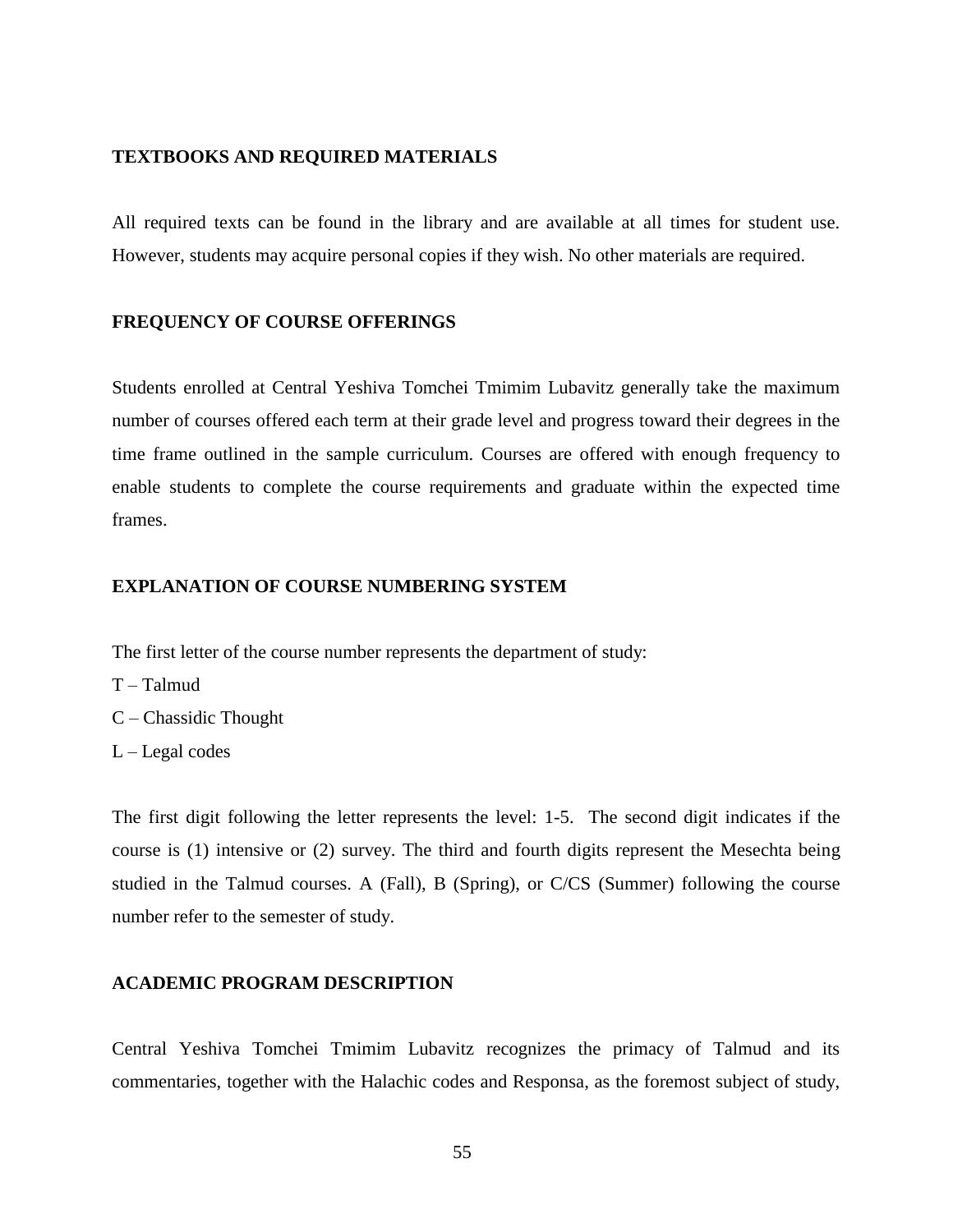and these occupy the greater part of the day. However, these studies alone are insufficient. In the succeeding generations of the Diaspora, as people became gradually less sensitive by nature to spiritual values, it has become necessary to reinforce these values through other more philosophical branches of Torah which complement the intellectual nature of Talmudic studies. Therefore, the students also devote a good part of their daily study schedule to the study of Chassidic Philosophy.

Study of all subjects (Talmud, Chassidic Studies, and Legal Codes) is accomplished in pairs. This is the time-tested method of Torah study that has proven to be the most successful method for bringing the subject to life, reaching to the depths of its understanding, and providing an excellent aid to mastery of subject matter. Often senior students are paired up with weaker or younger students for part of the day. This strengthens the weaker student's scholastic level and offers the better student an excellent opportunity to crystallize his own understanding of the subject in a manner sufficiently clear to be comprehensible to others. This system also instills in the student a sense of responsibility and maturity - he is reluctant to miss his studies because it will also inconvenience his learning partner.

#### <span id="page-55-0"></span>*Department of Talmud*

The study of the Oral law, originally by memorization, was continued with the text of the Mishna in the second century. Due to the difficult conditions at that time (Roman subjugation), Rabbi Judah HaNasi had codified the Oral Law. Thorough discussions revolving around the brief text were carried out by the scholars of the day and became the basis of the Talmud.

With the continued dispersion of the Jewish people, the necessity of editing and publishing these discussions became apparent. Thus, the transcripts of the proceedings of the various academies of Israel and Babylon were recorded in written form. This process, under the direction of Rav (Rabbi) Yochanan and Rav Ashi, is thought to have been completed in the sixth century BCE.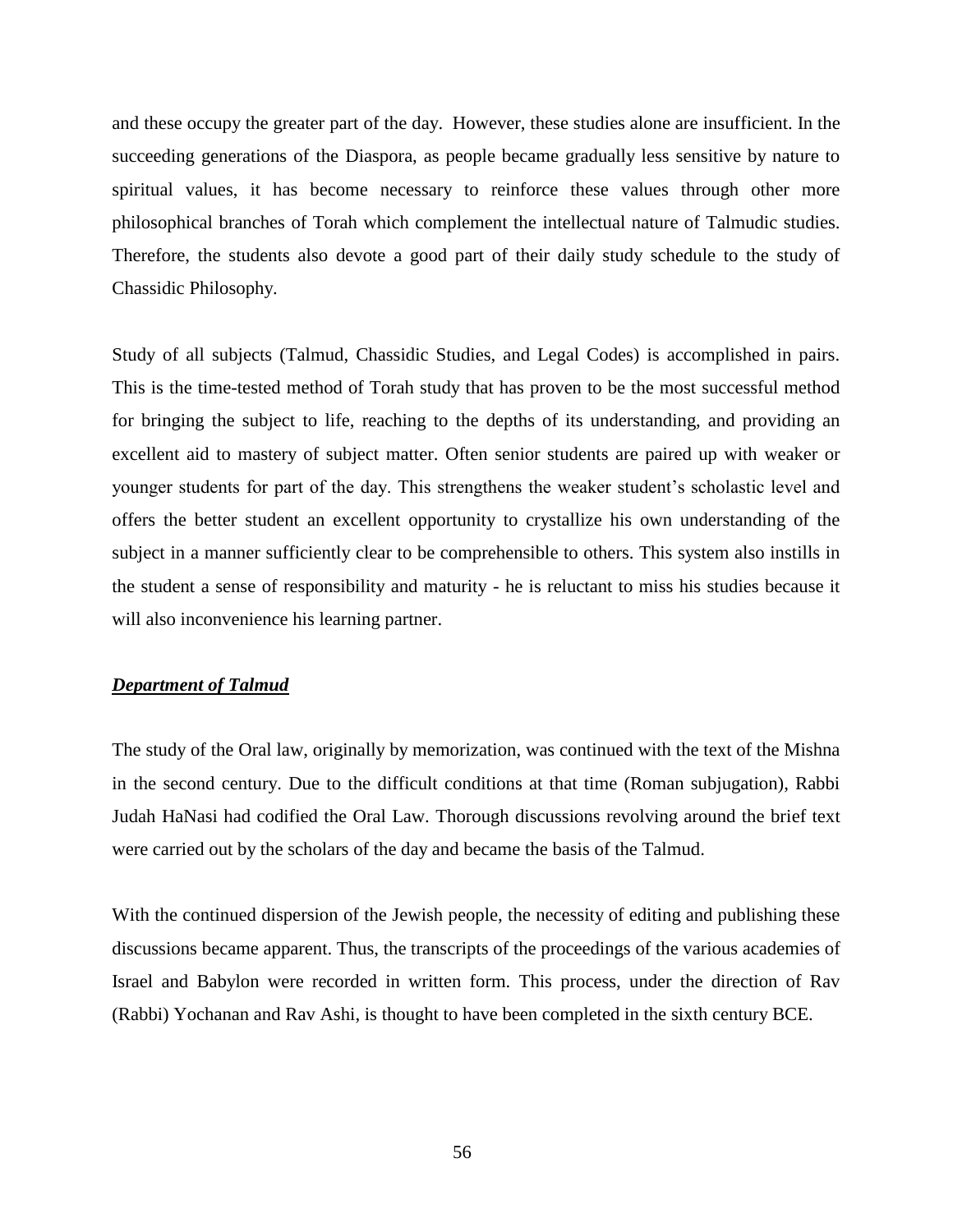At Central Yeshiva Tomchei Tmimim Lubavitz, the approach to the study of the Talmud is similar to the traditional approach used at the majority of contemporary Jewish Rabbinical Seminaries, with certain unique guidelines delineated by the Chabad leaders. As stated in detail in Kuntres Etz HaChayim, by Rabbi Sholom Ber Schneerson, the approach to Talmudic study has to be based first and foremost on a thoroughly objective and clear knowledge of what the Talmud is saying in accordance with the commentary of Rashi. Each opinion, question and answer in the Gemara has to be so clearly understood and differentiated that the student can orally repeat the entire Talmudic discussion, demonstrating distinctly the various points of view involved. Once this has been achieved, he can proceed to do the same with the study of the commentary of Tosfos and eventually the other Earlier and Later Commentaries.

In this method of study, Rabbi Sholom Ber emphasized, it is of utmost importance not to be satisfied with a superficial grasp of the subject. Review of the subject matter several times is essential Likewise, the process of producing Torah Novellae involves thorough and methodical examination of the subject; delving far beneath the surface.

The core of the academic program lies in the area of Talmudic studies. A preponderant portion of the curriculum consists of the analysis of selected tractates of the Talmud which are studied for both in-depth comprehension and broad-ranging scholarship. Style and content are bywords of the program.

Style refers to the acquisition of the aptitude for sophisticated Talmudic research. These include the skills of textual analysis, logical reasoning, critical thinking, the ability to isolate, define, and clarify the key elements of a difficult Talmudic passage, to penetrate to the crux of the issue, and to crystallize and present the results of these deliberations. Also included in these skills are the abilities to make comparisons and distinctions between the works of various commentators, to offer original insights into their novella, and to defend and justify the views of a commentator in light of the critique of his peers. These skills are the hallmark of the serious Talmudic scholar.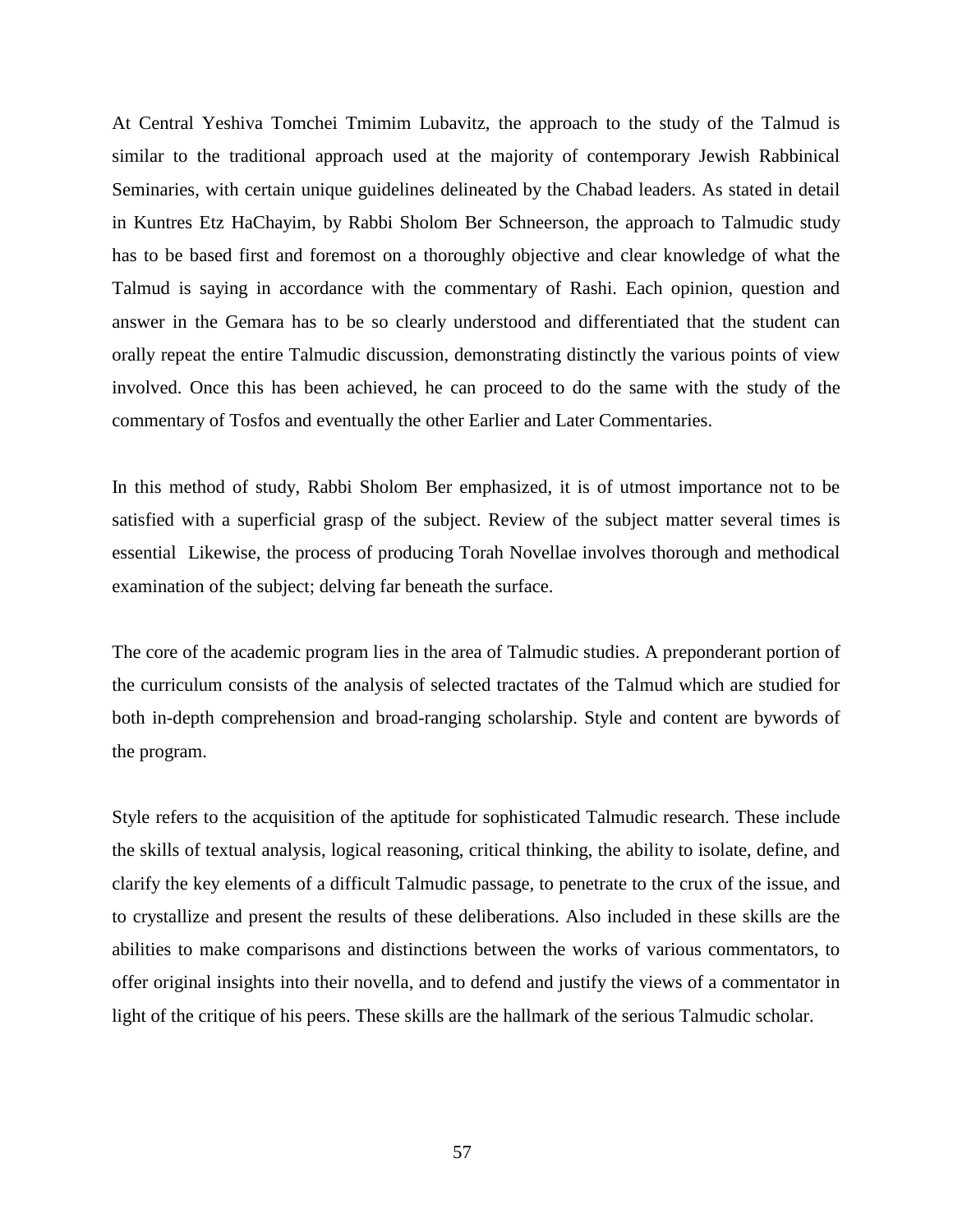Content refers to the exposure to and familiarity with the entire spectrum of the Oral Law. The literature is voluminous and a mastery of even limited sections is the work of a lifetime. Yet, it is the goal of every scholar to acquaint himself with as large a cross section as possible of the Talmudic literature.

Research into the writings of the Earlier and Later Commentaries and the responsa literature is a natural adjunct to the study of the Talmudic text proper. The study of Talmud is by definition a highly integrated field. It incorporates numerous diverse disciplines, such as Codes, Scriptures, and Philosophy and Ethics, among others. Each of these areas lends itself to formal study, independent of its role in the Talmudic process. However, since they are so closely related, they are all studied concurrently. Philosophy and Ethics is studied separately because of its central role in Chabad Chassidus.

The Department of Talmud provides the majority of the academic program. The entire school studies the same tractate, to facilitate sharing of ideas between students at various levels, with each year proceeding at the depth appropriate to its level and developing the skills to progress to the next level.

This "spiral" approach means that a student will generally study a cycle of eight tractates, according to the Yeshiva's schedule; another student entering a year later would study the same tractates in a different sequence, although the level of study in each year would follow the same progress from introductory through intermediate and advanced levels of study.

The lectures are all intended to afford the student additional insight into the profundity of the material and provide him with a correct approach to guide him in his own Talmudic study and research. There are, of course, differences in approach at each level.

Thus, course numbers are indicative of the Department, course level and specific type of course, while the subject matter studied, whether in first, second, third, fourth, or fifth year courses, will depend on the particular year of the student's entry.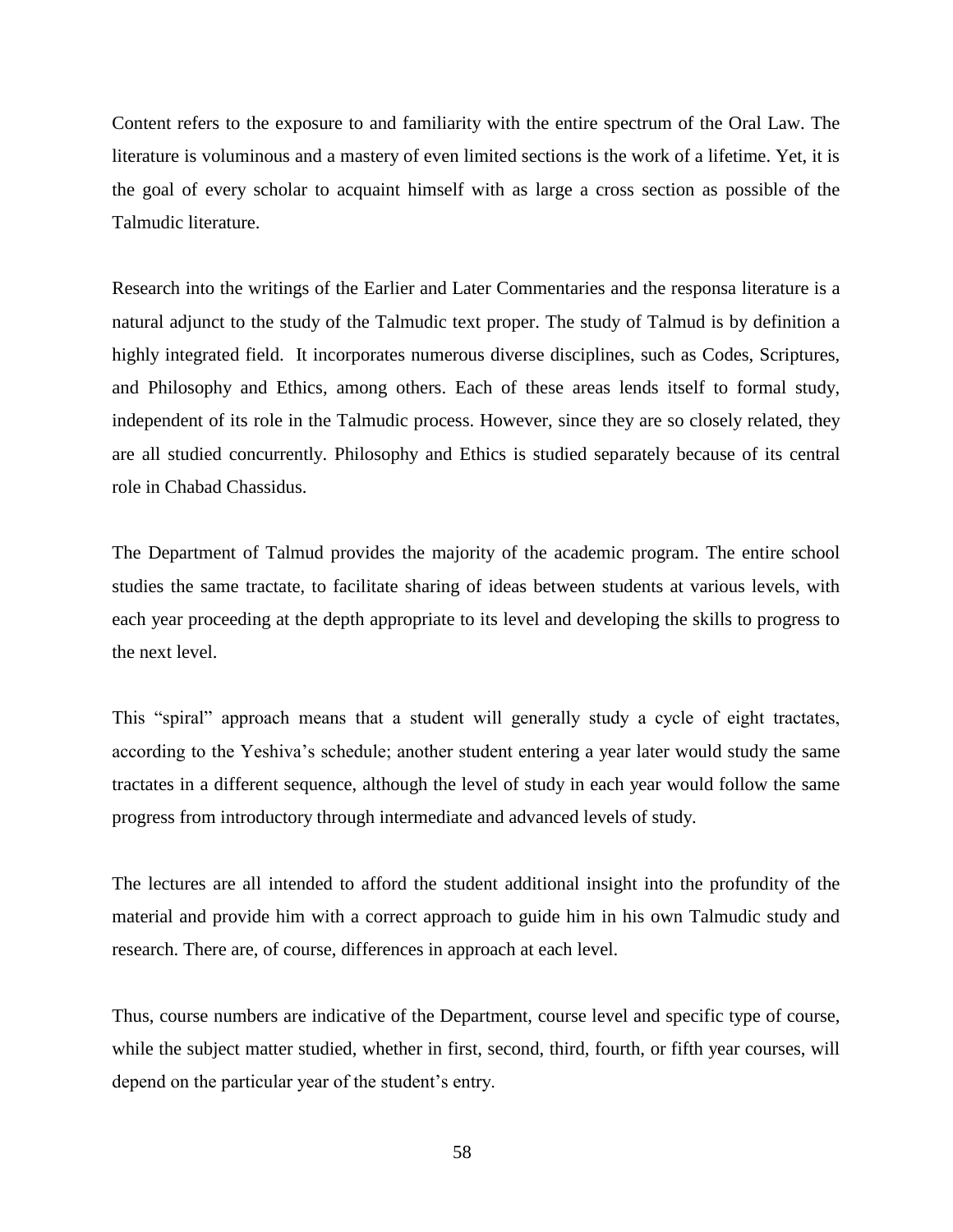#### *Talmud Text Listings*

A brief summary of the subject matter of the tractates is provided for the convenience of the reader unfamiliar with Talmudic study. It should be understood, however, that these short descriptions do not reflect the depth, detail and complexity of the study involved.

(1) SHABBOS - The Sabbath; related restrictions and their source, in depth study of all regulations regarding the Sabbath, including problems that emanate from changes in society and technological advances.

(2) PESACHIM - Laws of Passover; leaven, the Seder, and Passover offering, concepts of ownership and relinquishment of rights, responsibilities for removal of leaven as related to status; tenant, landlord, head of household and watchman.

(3) KESUBOS - The marriage contract; obligations and commitments incurred therein, specifically in relation to financial considerations and obligations made prior to marriage. Family structure; the status, role and rights of women in society.

(4) KIDDUSHIN - Process of marriage and related regulations and obligations. Comparative study of modes of legal status employed elsewhere. Marriage by proxy and conditional marriage.

(5) GITTIN - Traditional divorce with emphasis on Get (divorce document); technical aspects regulating its legality. Review of legal documents and methods of establishing authenticity of signatures; related regulations.

(6) BABA KAMA - Talmudic Civil Law, Part I. Compensation for injury or loss, rectification and liability through injury or misuse, damages by the defendant, personally or by any agencies. Misappropriation also reviewed in its broad sense, whether through violence or theft.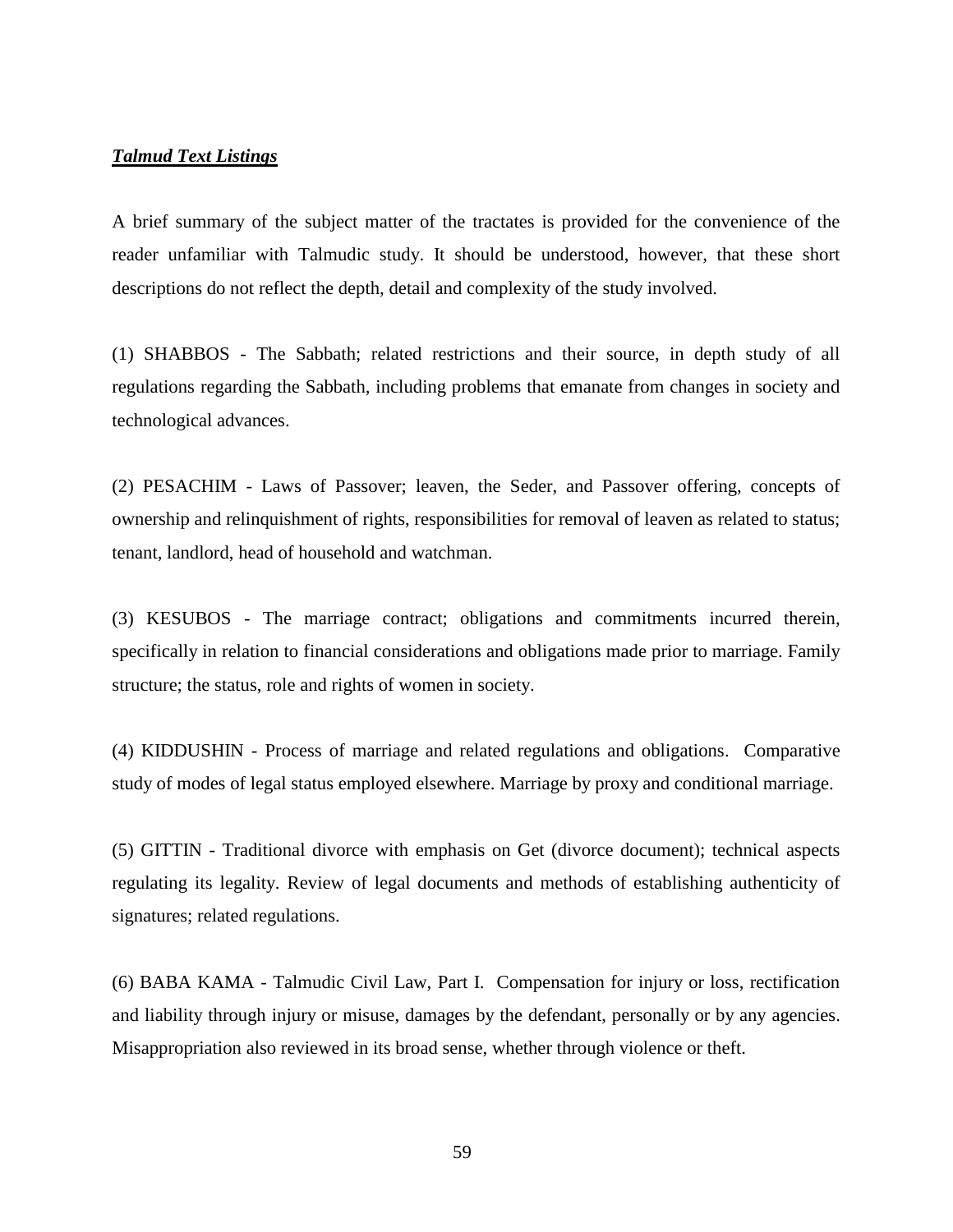(7) BABA METZIA - Talmudic Civil Law, Part II. Dealing primarily with claims related to joint transactions, from finding lost articles to wage agreements. Considerations relating to trade and industry, usury, labor conditions and responsibilities, deposits and tenancy, interest.

(8) BABA BASRA - Talmudic Civil Law, Part III. Claims of right of way, claims and rights of partners, neighbors, purchasers, vendors and heirs, legal forms of acquisition of partners; seller's liability for value of his wares and deeds in terms of consumer protection. Deeds and legal documents relating to business also treated.

#### *Talmud Intensive Course Descriptions*

In this listing the \* refers to the tractate number.

#### *Introductory Talmud Intensive* – **T11\*\* (A) -** *6 credits* **T11\*\* (B) –** *6 credits*

This is the first intensive course of Talmud. Students are guided in making the transition from their high school training to independent study and preparation of the tractate through lectures for nine hours per week. The lecturer concentrates on presenting the student with a clear conception of the text and its standard commentaries. Other commentaries are introduced only insofar as they assist in arriving at a straightforward understanding of the text.

#### *Beginning Talmud Intensive* **T21\*\* (A)** - *6 credits* **T21\*\* (B)** *- 6 credits*

On this level the students continue to develop their analytical abilities in preparation and review of the text, with guidance from their lecturer. Although still concentrating on plain meaning, the student is already far more deeply involved with other commentaries. At this level, the students are encouraged to do a certain degree of private research into various interpretations of the Talmud from Earlier and Later Commentaries.

#### *Intermediate Talmud Intensive* - **T31\*\* (A)** *- 6 credits* **T31\*\* (B)** - *6 credits*

While this level still revolves around the text, it is, however, a profound in-depth treatment of the subject matter with strong emphasis on clarifying differences in the varying points of view and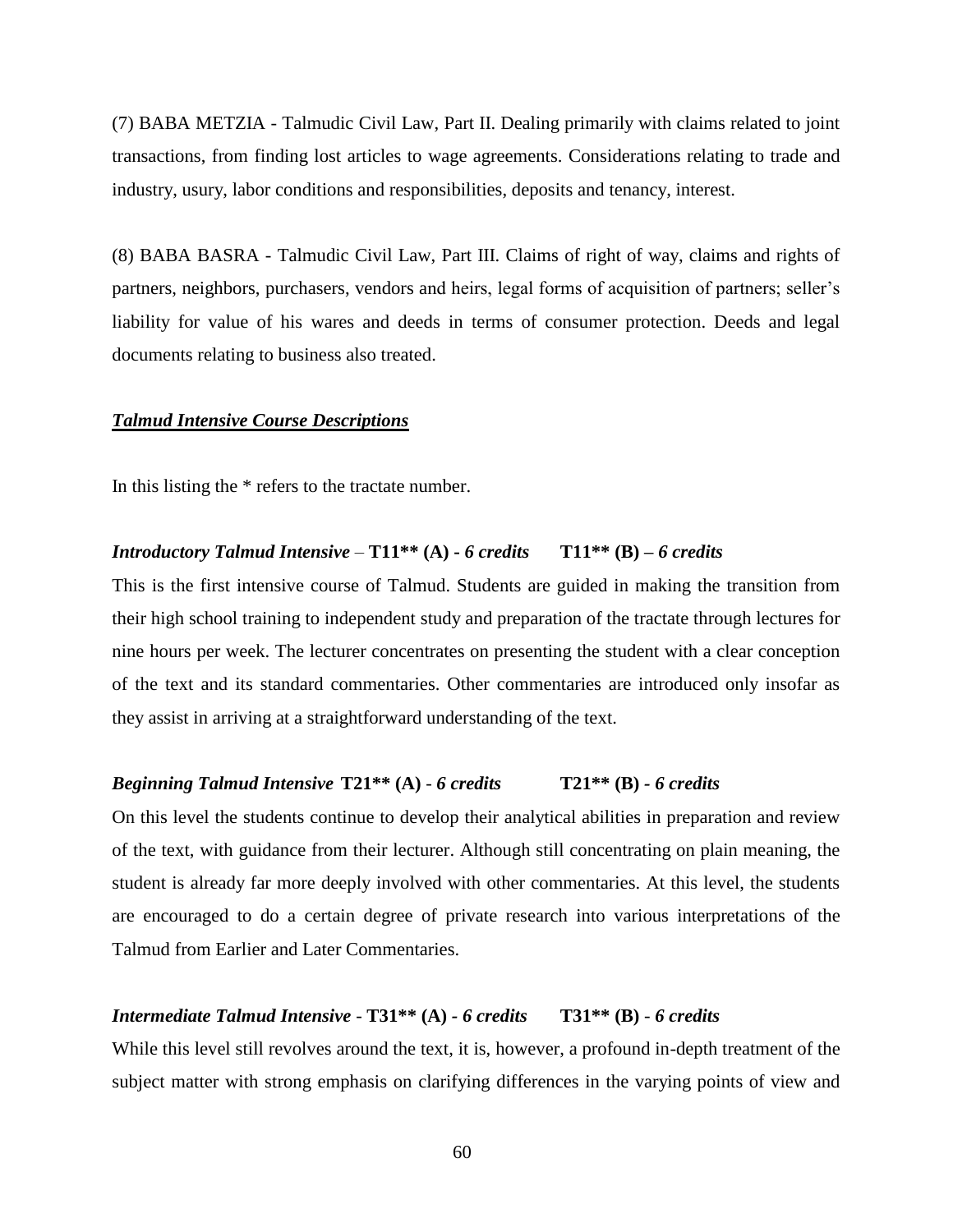approaches of dozens of commentaries. Students are expected to prepare for this lecture using both the Talmudic text and a considerable number of standard commentaries.

#### *Advanced Talmud Intensive* - **T41\*\* (A)** *- 6 credits* **T41\*\* (B)** *- 6 credits*

The senior level students are on the way to becoming Talmudic scholars and there is more emphasis on independent study. The text itself is studied by the students on their own with all of the usual commentaries. The twice-weekly lecture is intended to afford a "bird's eye" analysis of the entire subject matter. This includes its relationship to similar topics in this and other tractates, how its themes were developed in late Talmudic and Halachic works up to our own day, as well as flashes of insight into various complicated points. This is, generally speaking, a guide to the direct approach to in-depth Talmudic studies. This is the level where students can really develop their own original insights into the Talmudic subject studied, and one of the aims of the course is to guide them towards this goal.

# *Senior Talmud Intensive* - **T51\*\* (A)** *- 6 credits* **T51\*\* (B)** *- 6 credits*

The fifth year level students study independently in Chavrusos (pairs). While they are closely supervised, they do not have frequent formal lectures. The text itself is studied by the students on their own with all usual commentaries.

#### *Talmud Survey Course Descriptions*

In this listing the \* refers to the tractate number.

#### *Introductory Talmud Survey* - **T12\*\* (A)** - *3 credits* **T12\*\* (B)** - *3 credits*

This is the first Talmud survey course. Students are assisted in approaching the tractate with an eye towards developing their breadth of scope. Broad general study of another chapter in the same tractate on a more superficial level is meant to provide them with a broader basis of knowledge on the subject matter of the tractate. The material is covered at the rate of approximately one folio page per day.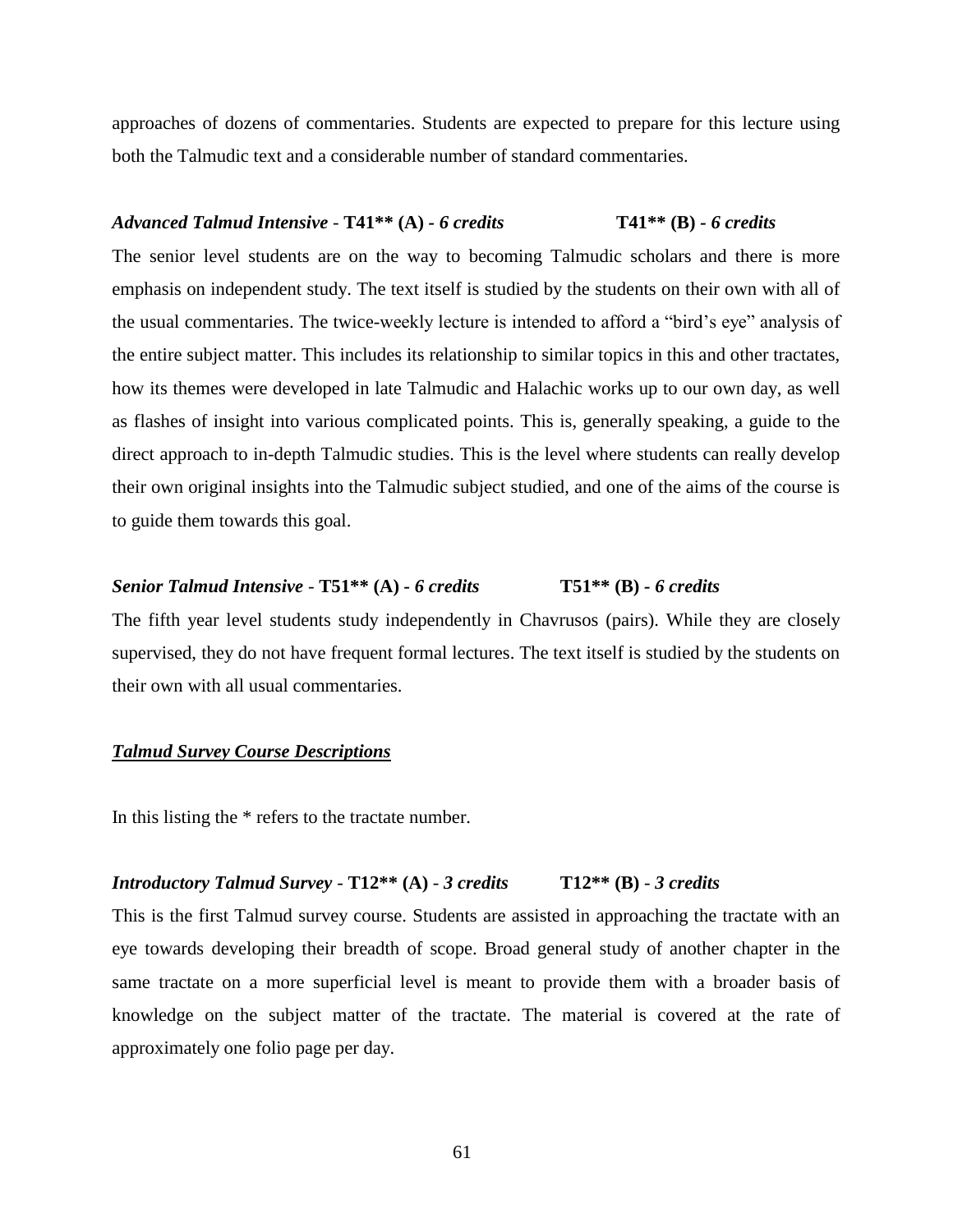# chapter being studied thus enriching their Talmudic vocabulary and knowledge. This also

student's independent study.

# **T42\*\* (A)** *Advanced Talmud Survey - 3 credits* **T42\*\* (B)** *- 3 credits*

improves the students' familiarity of the Talmud's logical give-and-take.

*Intermediate Talmud Survey* - **T32\*\* (A) -** *3 credits* **T32\*\* (B)** - *3 credits*

On this level the students gradually become familiar with some of the major commentaries. Intellectual creativity is encouraged, and independent study leads to an understanding of the interactions between the texts and their commentators. In addition the students learn to avoid superficiality during the intellectual give-and-take of study partners.

On this level the students become familiar with the major texts of Talmudic scholarship. In

addition they start to develop an intellectual independence which is encouraged at the post-

secondary level. The syntax and structure of the Talmud become clearer through the

On this level the student expands his knowledge of Talmudic discourse and case law, while

learning to focus his efforts on the understanding of the text. The students review the

# *Senior Talmud Survey* - **T52\*\* (A)** - *3 credits* **T52\*\* (B)** - *3 credits*

On this level the students are increasingly independent of faculty assistance, and are capable of coming up with original interpretations of their own. Stress is placed upon the consistency of the students' interpretation of the major commentaries, and contrasts that are invariable when the Chiddush, or novel interpretation, is developed.

# <span id="page-61-0"></span>*Department of Philosophy and Ethics*

The study of Chassidic Philosophy and Ethics is a position second only to Talmud in the total curriculum of the school. Designed primarily to help the student develop as a mature, responsible individual, the sequence of courses has resulted in far more: students develop patterns of logical

#### *Beginning Talmud Survey* - **T22\*\* (A)** *- 3 credits* **T22\*\* (B) -** *3 credits*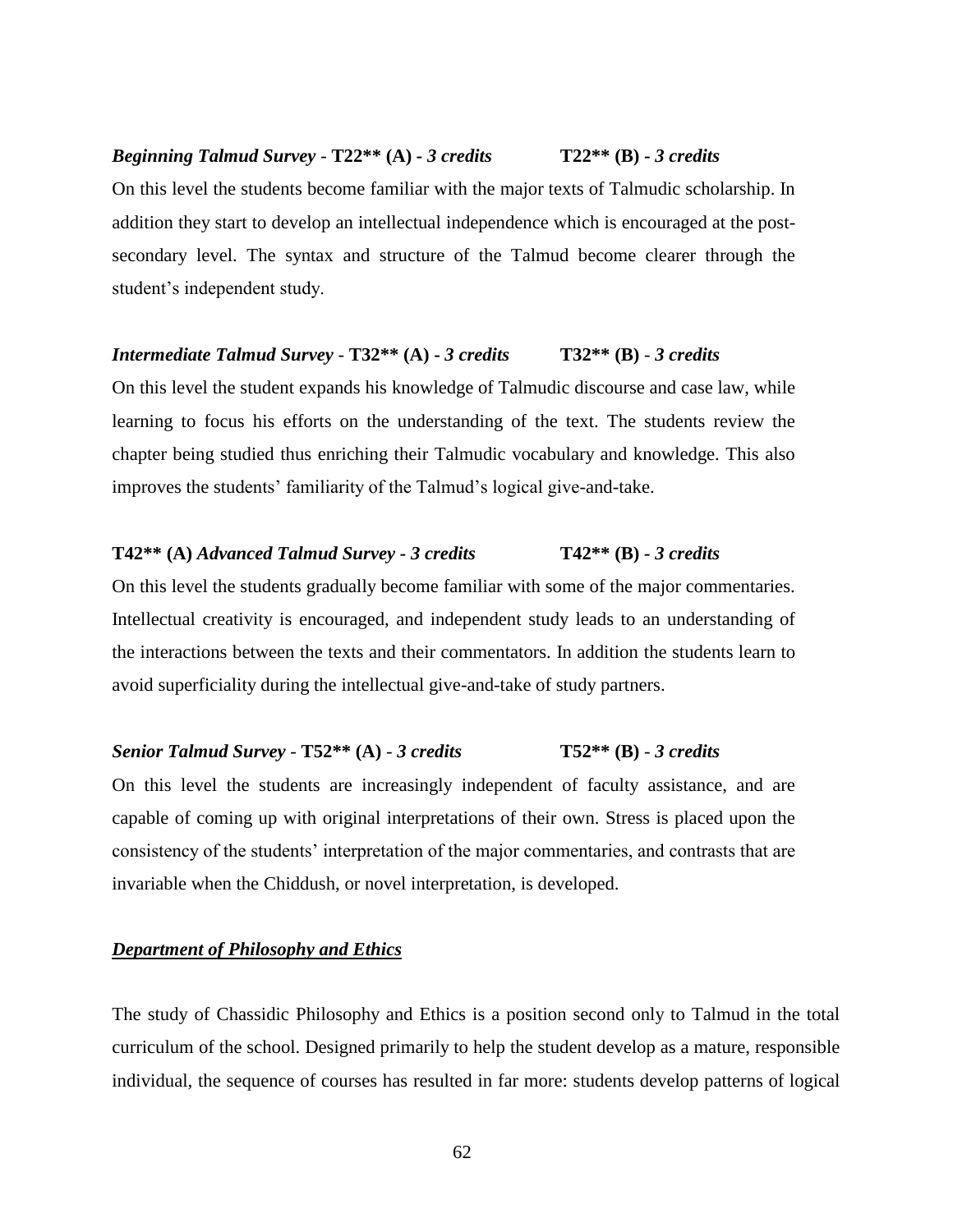and critical thinking as they draw upon the classic works of some of the greatest Jewish thinkers of the past. Moreover, there is an important historical perspective that emerges as students move from the distant past through the period of the medieval philosophers. As they study the philosophy of Chabad, students begin to appreciate the manner in which broad philosophical principles are applied to modern world problems. The Maamorim and Sichos courses provide students with an appreciation of the manner in which philosophical concepts emanate from the Bible and from the Talmud.

Chabad Chassidic philosophy began with Rabbi Shneur Zalman of Liadi, founder of the Chabad movement, known to Chassidim as the Alter Rebbe. It was based on the teachings of his Master, Rabbi Dov Ber of Mezritch (successor of Rabbi Yisroel Baal Shem Tov as leader of the Chassidic movement). Chabad, as its name implies i.e. **Ch**ochma, **B**ina, **D**aas - wisdom, understanding, knowledge, is the intellectual branch of that movement. The general aim of Chassidim was to utilize the profound teachings of Jewish mysticism (Kabbalah) for inspiring all Jews to greater awareness of G-d and deeper feeling in prayer and Mitzvah observance. Chabad takes this aim one step further by explaining numerous Kabbalistic ideas in greater depth, utilizing a profound philosophical approach so that the average mind can comprehend them intellectually.

The advantage of this approach is that as the student absorbs these ideas intellectually, they are internalized to the extent that they affect his feelings permanently. Thus, though a somewhat revolutionary departure from previous practice for teenage youths to study Chassidic philosophy in depth several hours a day, this daring experiment was brilliantly vindicated during the years of trial and tribulation under the Bolshevik regime, when the Lubavitcher Yeshiva's students and graduates held on determinedly to traditional Judaism, and were even highly active in spreading its practice and teachings to other Jews with a most courageous and resolute tenacity. Likewise, at the present time, most Lubavitcher graduates dedicate their lives to Torah education and public service of various kinds, even in far-flung locations, often without the company of fellow scholars. The incentive for this is their intensive background in Chassidic study, which produces a profound awareness of spiritual values and communal responsibility, combined with a deeply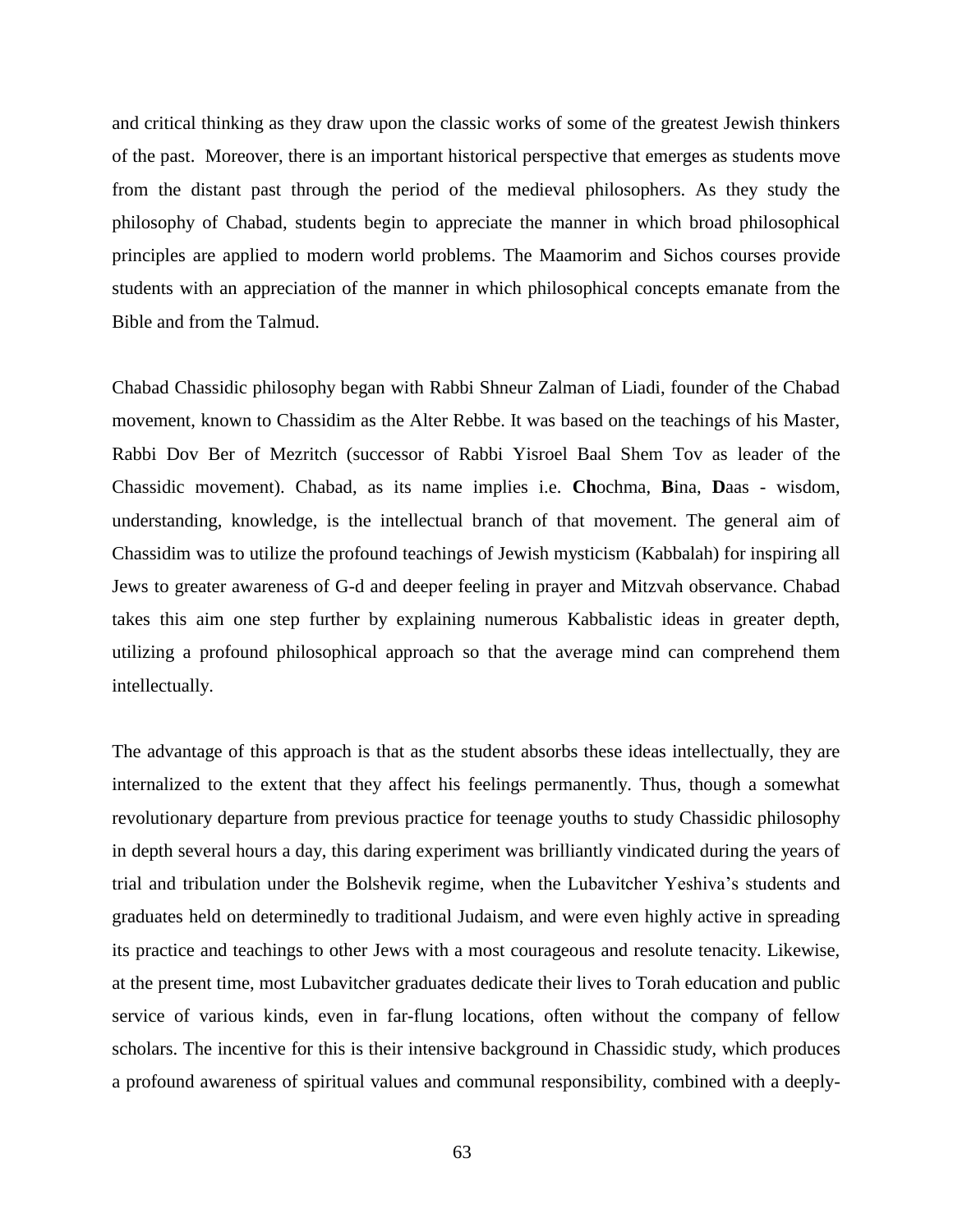ingrained commitment to continuous advancement in personal Torah scholarship throughout their lives.

"Chassidus" (Philosophy and Ethics) courses grow progressively more complex, and each year the student becomes more capable of dealing with the abstract material. First year courses focus on the methodology of philosophical research and introduce the student to the terminology and fundamental concepts of Philosophy. The role of the lecturer/mentor changes significantly with time. Students grow more and more facile with texts, and are eventually equipped to compose original insights and participate effectively in seminars.

Starting with Rabbi Shneur Zalman, whose magnum opus, the famous Sefer HaTanya or Likutei Amarim, is considered the "Bible" of Chabad, all seven leaders of Chabad-Lubavitch have produced numerous works of Chabad literature which were always widely distributed and studied among their Chassidim, usually in manuscript form. (Of the hundreds of works published to date, most have actually only been published in the last few decades, and many works are still studied in manuscript or mimeographed form). All these works (which, taken together, form a comprehensive philosophical system), represent potential subjects of study for the third of the daily study schedule during which Central Yeshiva Tomchei Tmimim Lubavitch students study Chassidus. Chassidus studies of the various classes are based on a considerable variety of different texts. All five levels of study use at least two texts each in a structured program of study.

#### *Text Selections*

| Likutei Torah               | (by Rabbi Shneur Zalman, founder of Chabad)       |
|-----------------------------|---------------------------------------------------|
| Derech Chaim                | (by Rabbi Dov Ber, second leader of Chabad)       |
| Kuntres Umayon              | (by Rabbi Sholom Dov Ber, fifth leader of Chabad) |
| Sefer Ma'amorim - Kuntresim | (by Rabbi Yosef Yitzchak Schneerson)              |
| Ma'amorim Melukotim         | (by Rabbi Menachem Mendel Schneerson).            |
| Tanya - Likutei Amarim      | (by Rabbi Shneur Zalman, founder of Chabad)       |

64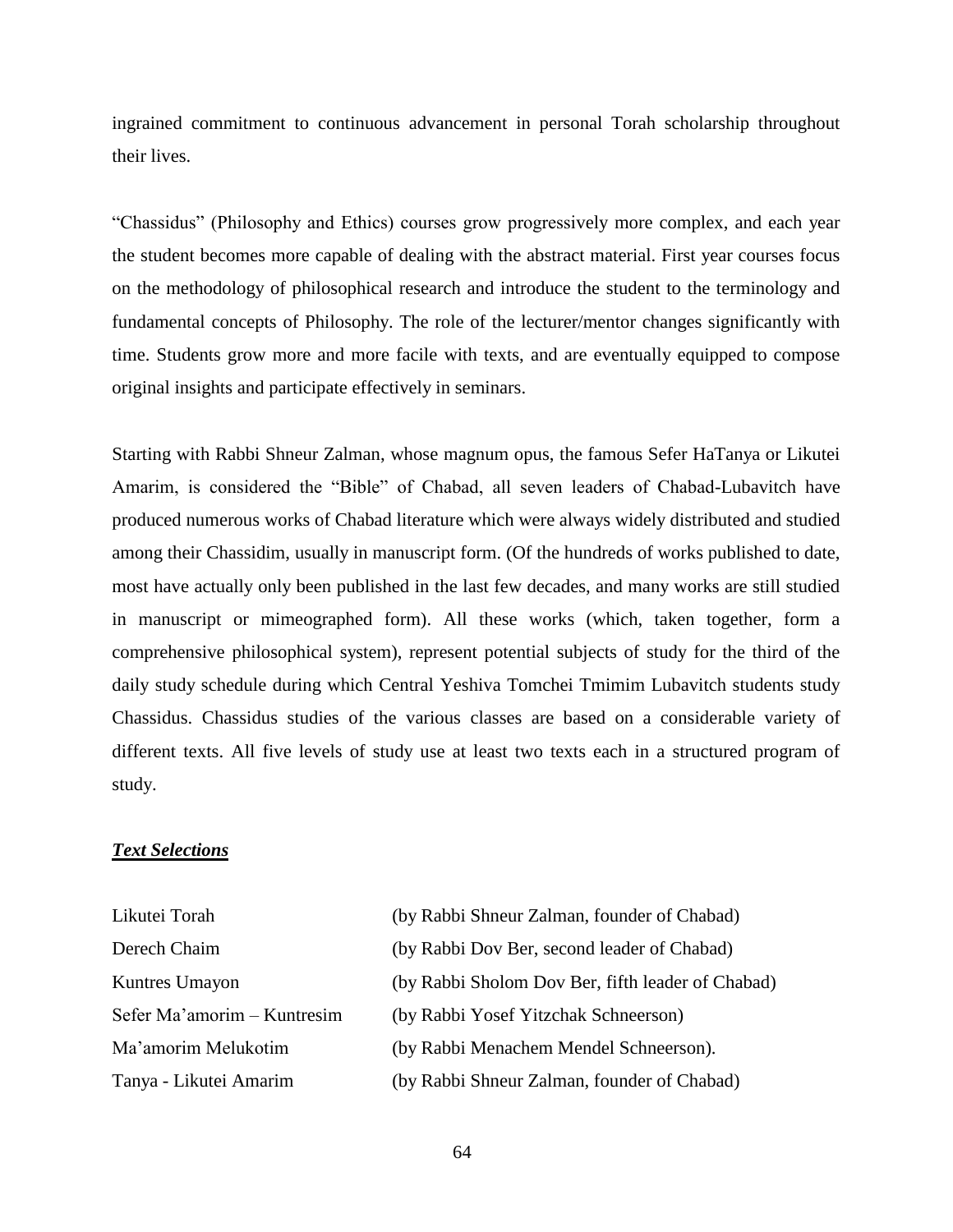| Likutei Sichos                | (by Rabbi Menachem Mendel Schneerson)              |
|-------------------------------|----------------------------------------------------|
| Derech Mitzvosecha            | (by Rabbi Menachem Mendel, "Tzemach Tzedek", third |
|                               | leader of Chabad)                                  |
| Hemshech Rosh Hashana RaNaT   | (by Sholom Dov Ber, fifth leader of Chabad)        |
| Sefer Ma'amorim Bassi LeGanni | (by Rabbi Menachem Mendel Schneerson)              |
| Hemschech Samach Vov          | (by Rabbi Sholom Dov Ber, fifth leader of Chabad)  |

# *Chassidic Thought Intensive Course Listings*

| <i>Introductory Chassidic Thought Intensive - C110 (A) - 3 credits</i>                 | C110 (B) $-$ 3 credits |
|----------------------------------------------------------------------------------------|------------------------|
| <i>Beginning Chassidic Thought Intensive – C210 (A) - 3 credits</i>                    | $C210(B) - 3c$ redits  |
| Intermediate Chassidic Thought Intensive $-$ C310 (A) - 3 credits C310 (B) - 3 credits |                        |
| Advanced Chassidic Thought Intensive $-C410(A)$ - 3 credits                            | $C410(B) - 3c$ redits  |
| Senior Chassidic Thought Intensive $- C510(A) - 3$ credits                             | $C510(B) - 3c$ redits  |

# *Chassidic Thought Survey Course Listings*

| Introductory Chassidic Thought Survey - C120 (A) - 2 credits     | $C120(B) - 2$ credits         |
|------------------------------------------------------------------|-------------------------------|
| <i>Beginning Chassidic Thought Survey – C220 (A) - 2 credits</i> | $C220(B) - 2 \text{ credits}$ |
| Intermediate Chassidic Thought Survey $-$ C320 (A) - 2 credits   | $C320(B) - 2$ credits         |
| Advanced Chassidic Thought Survey $-$ C420 (A) - 2 credits       | C420 (B) $-2$ credits         |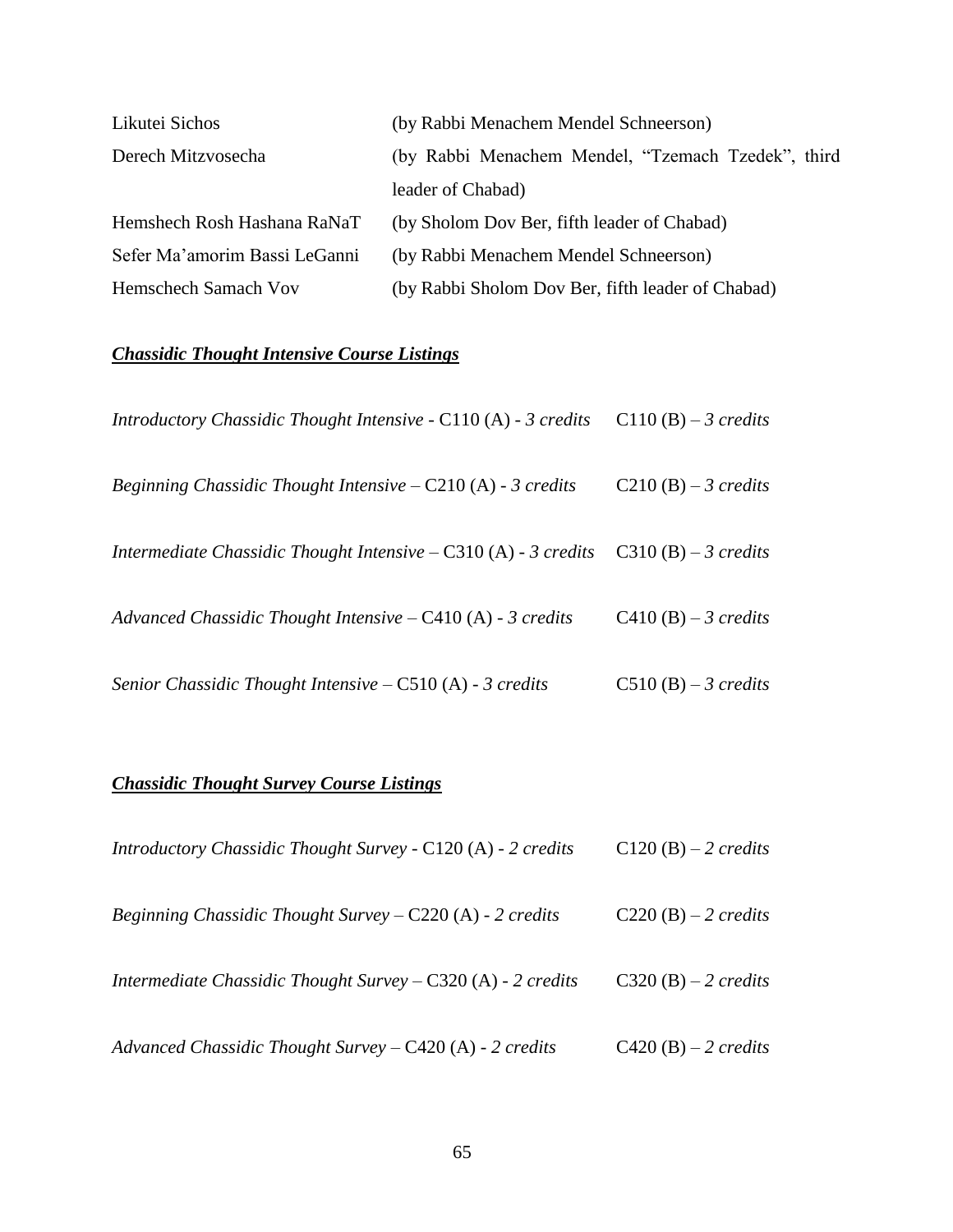#### <span id="page-65-0"></span>*Department of Law and Jurisprudence*

The study of the classical codes of Jewish Law is essential to the appreciation of how theses codes emanate from the Bible and Talmud, and their practical daily applications. In order for the students to grow socially and intellectually, knowledge of the codes is critical. The codes provide authoritative directives for moral and ethical conduct, as well as the basis for all conduct of Jewish Courts of Law, Halachic Jurisprudence and Rabbinical decisions.

## *Text Selections*

Shulchan Aruch HaRav Shulchan Aruch – Orech Chaim Shulchan Aruch – Yoreh Deah Shulchan Aruch – Choshen Mishpat Shulchan Aruch – Even Hoezer

### *Legal Codes Intensive Course Listings*

| Introductory Legal Codes Intensive $-L110(A)$ - 4 credits   | L110 $(B)$ - 4 credits |
|-------------------------------------------------------------|------------------------|
| Beginning Legal Codes Intensive $-$ L210 (A) - 4 credits    | L210 $(B)$ - 4 credits |
| Intermediate Legal Codes Intensive $-$ L310 (A) - 4 credits | L310 $(B)$ - 4 credits |
| Advanced Legal Codes Intensive $-$ L410 (A) - 4 credits     | L410 $(B)$ - 4 credits |
| Senior Legal Codes Intensive $-$ L510 (A) - 4 credits       | L510 $(B)$ - 4 credits |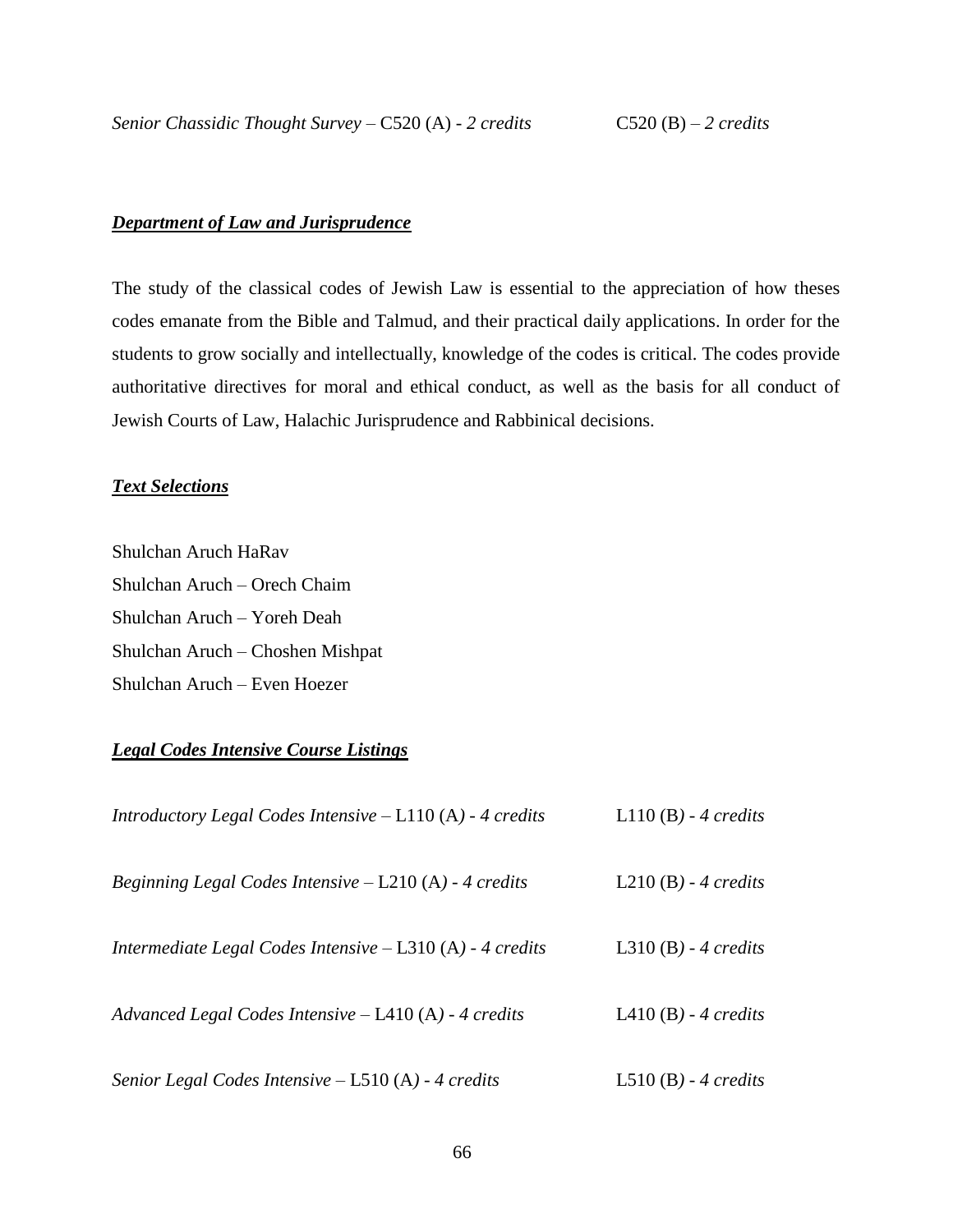# *Legal Codes Survey Course Listings*

| <i>Introductory Legal Codes Survey – L120 (A) - 1 credit</i>  | $L120(B) - 1 \; credit$ |
|---------------------------------------------------------------|-------------------------|
| <i>Beginning Legal Codes Survey</i> $-$ L220 (A) $-$ 1 credit | $L220(B) - 1$ credit    |
| Intermediate Legal Codes Survey $-$ L320 (A) - 1 credit       | L320 $(B)$ - 1 credit   |
| Advanced Legal Codes Survey $-$ L420 (A) - 1 credit           | L $420(B)$ - 1 credit   |
| Senior Legal Codes Survey $-$ L520 (A) - 1 credit             | $L520(B) - 1 credit$    |